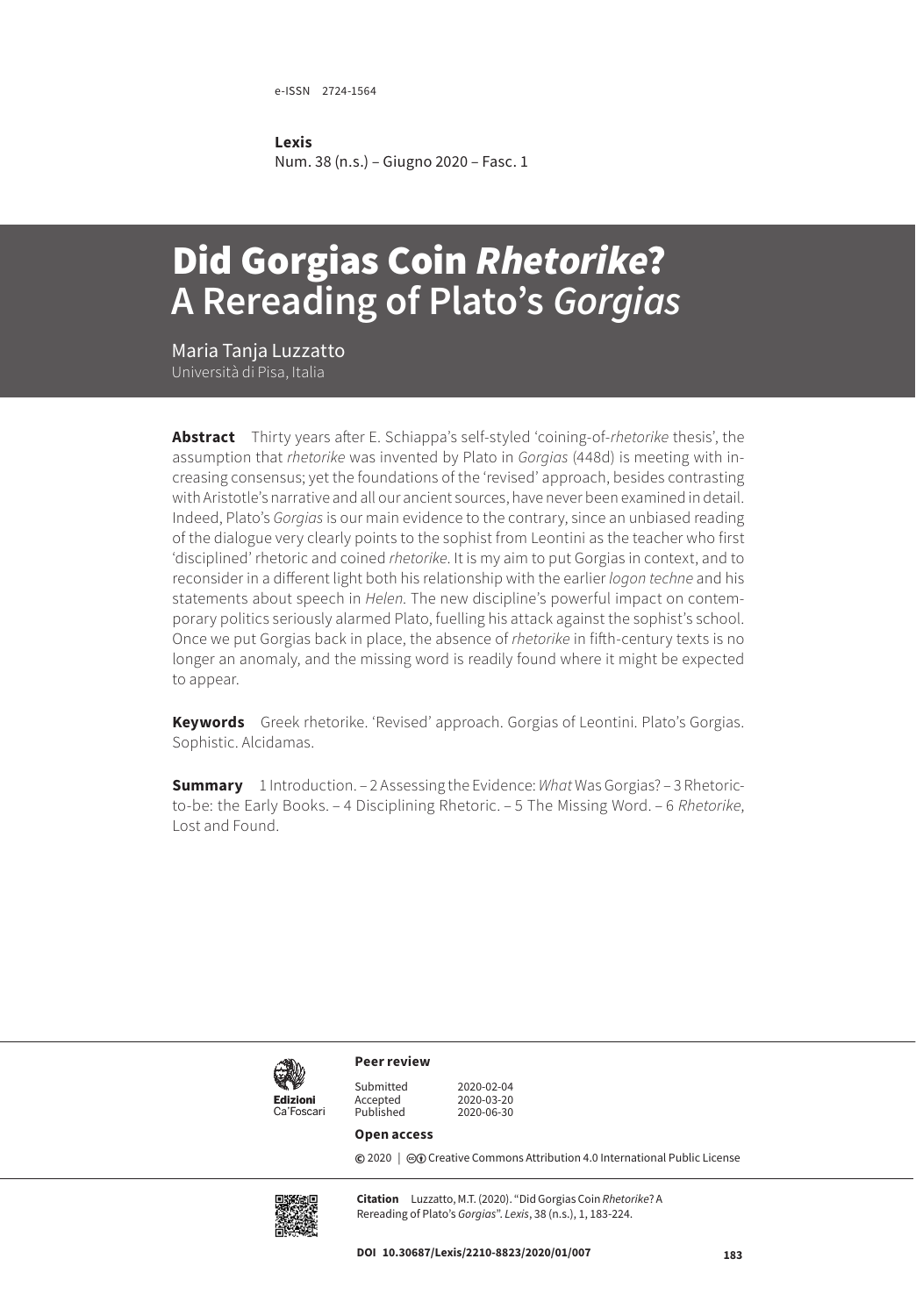#### 1 Introduction

Tum quae sciebat quisque docuit (Quint. 3.2.3)

The title of this paper will immediately call to the mind of readers a well-known essay by E. Schiappa,<sup>1</sup> whose basic assumption is that  $\phi$ ητορική was coined by no other than Plato himself on the very page where we now meet the Greek word for the first time (*Grg*. 448d9), as "a conceptual target" and "a useful label… to use to contrast the nature of Isocrates' (and others') training from his own". He did so, we are told, "in order to limit the sophistic art of λόγος to speaking in the assembly and the law-courts", yet while inventing a disparaging term "for a skill he obviously mistrusted" Plato apparently succeeded in the historical paradox of giving an unforeseen impetus to the hated discipline. By severing the traditional links of the new *techne* with the sophistic movement and with the democratic revolutions of the fifth century, the so-called 'revised' approach dismisses both previous 'standard' accounts – G.A. Kennedy's popular handbook (1963) being the prime target – and the whole of our ancient evidence, despite the fact that early witnesses are first-class and later ones show clear indication of relying on a single, but very authoritative source.<sup>2</sup> Moreover, the self-styled 'coining-of-*rhetorike* thesis' has implications that call into question rhetoric's subsequent history no less than the time of its birth, and asks us to settle a complicated issue by trusting a single, all-important indicator (namely, the first occurrence of the new term in surviving Greek texts) in the face of a number of arguments to the contrary. But what about the indicator itself? Objections have been so far partial, timid and inadequate, mostly concentrating on the single word while losing sight of the way in which the shift to Plato and the Academy affected the overall picture. This is not to say that details are not important: in fact, many of them – *in primis* the correct meaning of τὴν καλουμένην ρ῾ητορικήν in *Gorgias* – ought to be decisive by themselves (*infra*, § 6), but since the revised approach is nevertheless steadily gaining acceptance,<sup>3</sup> even in traditional quarters, I think a comprehensive

<sup>1</sup> Schiappa 1990, 466-7 for the quoted passages. The essay is largely reproduced in Schiappa 1991, 40-9; 1999, 14-23. Later claims of the 'thesis' in Timmermann, Schiappa 2010 and Schiappa 2016. The same argument is tentatively advanced by Cole 1991, 2 ("the word *rhetoric* itself bears every indication of being a Platonic invention"), and 29 on Plato and Aristotle as "the true founders of rhetoric as well as of philosophy".

<sup>2</sup> Namely Aristotle's lost *Synagoge technon*: for a possible reconstruction of the editorial format see Luzzatto 2008a, 193 ff.

<sup>3</sup> See the rash pronouncements in Kalivoda, Zinsmaier 2005, 1423: "Mit Platons terminus ῥητορική wird dann im 4. Jh. v.Chr. eine lexikalische und semasiologische Unterscheidung zwischen Theorie und Anwendung... vollzogen", 1424: "das Wort ρητορική - und mit ihm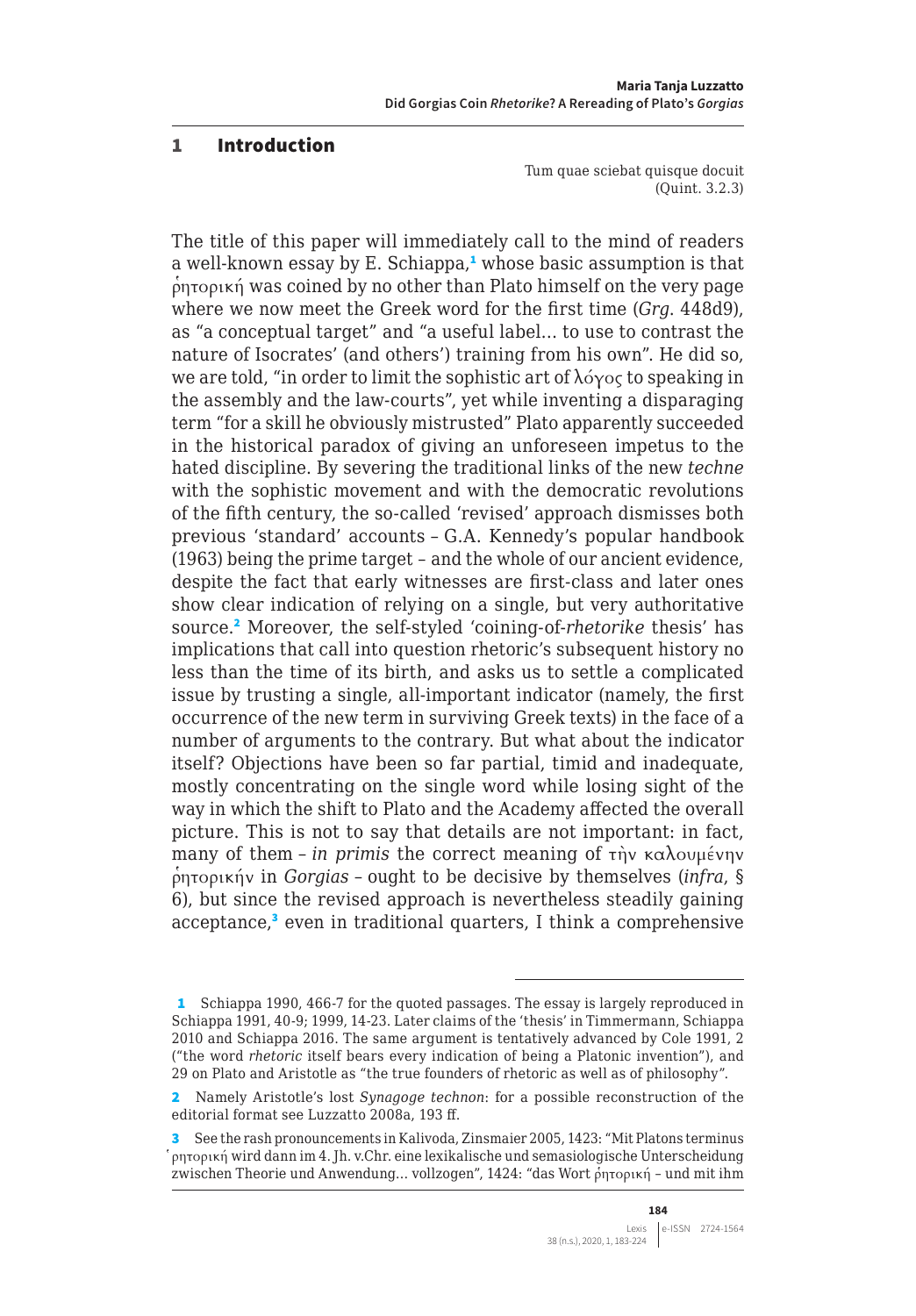reappraisal of the problem is necessary, in order to prevent an illfounded assumption from becoming so entrenched in studies of Greek rhetoric as to seriously handicap future research. My reply will be twofold. On the one hand, although it has long been fashionable among scholars to declare at the outset that Plato's choice of naming his dialogue after Gorgias does *not* entail a real relevance of the sophist's role in the debate to follow, I intend to bring the focus back on Gorgias himself and his 'profession'. On the other hand, while I agree with revisionist scholars in giving terms of art the importance they deserve, I am also persuaded that a strong cultural prejudice about the intellectual world of fifth-century Greece has resulted in a very serious misunderstanding of the correct relationship between the new discipline and the teaching methods that had been current before it. Yet before engaging in the fascinating quest for ancient Greek *rhetorike*, inevitably dwelling on what appear to me the shortcomings of the revised approach, I would also emphasize that I owe Schiappa a debt for drawing my renewed attention to Plato's *Gorgias* and the dialogue's main character. True, Schiappa's unfailing focus on *rhetorike* was meant to lead to Plato, but research is liable to take unexpected turnings, and it is by following the very same thread that I became increasingly aware that revisionist scholars, no less than traditional ones, had apparently lost sight of the obvious, and were guilty of taking no heed of Gorgias' personal role in shaping a new discipline that was going to be immensely successful. It is my aim in the following pages to put the missing piece back in place.

## 2 Assessing the Evidence: *What* Was Gorgias?

Gorgias lived to be more than a hundred years, a grand *sophos* from a bygone age, yet contemporary with teachers much younger than himself, Isocrates and Plato among them.<sup>4</sup> Whichever experiment we choose in the fertile epoch that spans two centuries and the Greek world from West to East he was born with it, and we should not leave him outside the picture. He was a serious scholar, a sound teacher, and also a glamorous performer endowed with a unique, flamboyant style that caused a sensation in his time but soon was out of fashion (Arist. *Rh*. 3.1, 1404a26-28), to be blamed thereafter by stern teach-

das Konzept einer spezifischen Disziplin "Redekunst" – erscheint hingegen erst im frühen 4. Jh. v.Chr. bei Platon". A tactful compromise in Kennedy 1994, 3: "(*rhetorike*) apparently came into use in the circle of Socrates in the fifth century and first appears in Plato's dialogue *Gorgias*".

<sup>4</sup> Quintilian's remark (3.1.9 *cum multis simul floruit*) is much to the point: this use of Gorgias' exceedingly long life to mark out the whole early season of rhetorical practice possibly goes back to Aristotle's *Synagoge* (the main source of §§ 8-12).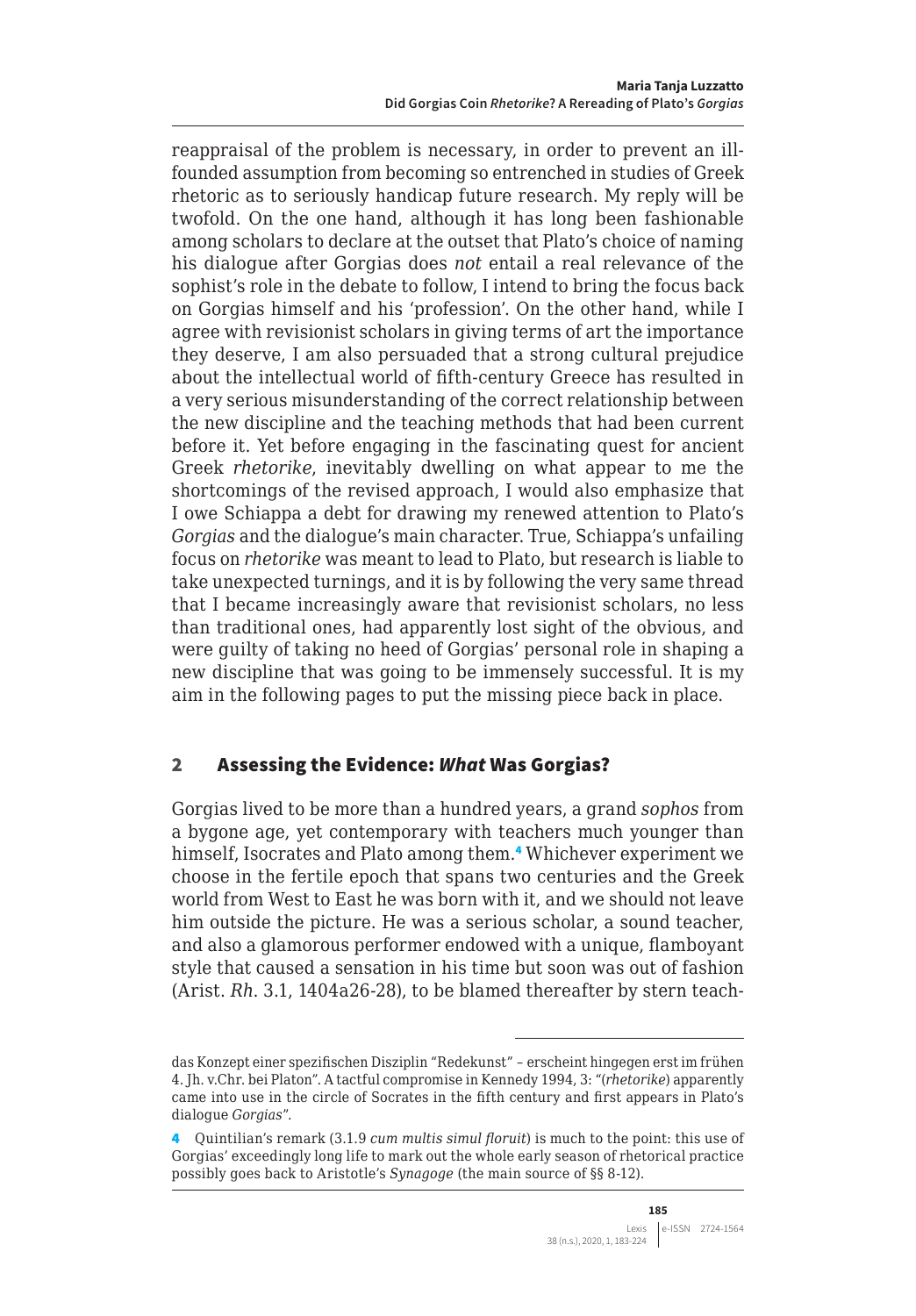ers of rhetoric in ancient schools: memory of Gorgias mostly lingered on as a warning to pupils against poetic excesses, and the sophist's name was eventually used as a tag for oratorical kitsch.<sup>5</sup> Yet during his lifetime Gorgias had won wide renown as an able *practical* teacher,<sup>6</sup> offering a much sought-after training in politics and public speaking to rich youths who rushed to his school from all over the Greek world – in spite of the enormous fees he charged them for it. It so appears that we must reckon with two different sides of the same man. The colourful descriptions and widespread disapproval of the sophist's style bequeathed to us by ancient school tradition are only a part of the picture, and the short texts that have come down to us in a small Byzantine corpus cannot do full justice to the sophist's role as a teacher of the Greek élite. Indeed, in the author's own opinion, the praise of Helen is an intellectual entertainment for a discriminating public, a *paignion* as he calls it (*Hel*. 21): the true meaning of the word has been a matter for debate, $<sup>7</sup>$  but there is no avoiding the</sup> fact that it subtly reminds readers that *Helen* is not, at least not entirely, serious. These *epideixeis* were cleverly shaped for self-promotion, and Gorgias is willing to show his hand up to a point – but if you wanted the real thing, you had to pay for it.

The real thing is what we may find in Plato, who brings us face to face in his *Gorgias* with a gentlemanly, authoritative *sophistes* speaking about himself and his goals and methods, not lecturing on behalf of heroes from the mythical past. The very first lines inform us that Gorgias has just been entertaining his admiring Athenian hosts with a learned *epideixis*, but Socrates quickly waves it aside and questions Gorgias about his profession. From our point of view, Plato moves away from display pieces, such as the few that have come down to us, and brings to the fore the sophist's business as a successful teacher, setting him in a broader perspective in order to assess his (in Socrates' opinion, wholly bad) influence on younger generations. The first debate between Socrates and Gorgias (about 20 pages in Burnet's text) is followed by two increasingly longer ones, with pupils of different age and standing: first (30 pages) the Sicilian Polus, who has been studying the art of speech ἐπὶ τέχνῃ and is now a professional in his turn and the author of a book (*Grg*. 462b11), and after him (nearly 70 pages) Callicles, who is attached to Gorgias

<sup>5</sup> Harsh judgements start in the first century, D.S. 12.53.4, D.H. *Lys*. 3.4, *Th*. 24.9. For later instances, Hermog. *Id*. 1.6, 249.2 and 2.9, 377.10 Rabe, Athanasius in *Prolegomenon sylloge*, 180.9 Rabe. Moderns follow: see the scathing and often quoted, yet unfair remark in Denniston 1952, 12.

<sup>6</sup> To the point of being blamed by Aristotle for this very reason, *S.E*. 34, 184a1 ff.

<sup>7</sup> Bibliography in Ioli 2013, 249 (add Segal 1962, 119; Schiappa 1999, 130 f.; Velardi 2001, 37). Anyhow παίγνιον was a stock remark in display pieces, see Alcid. *Soph*. 34 ἐν παιδιᾷ καὶ παρέργῳ.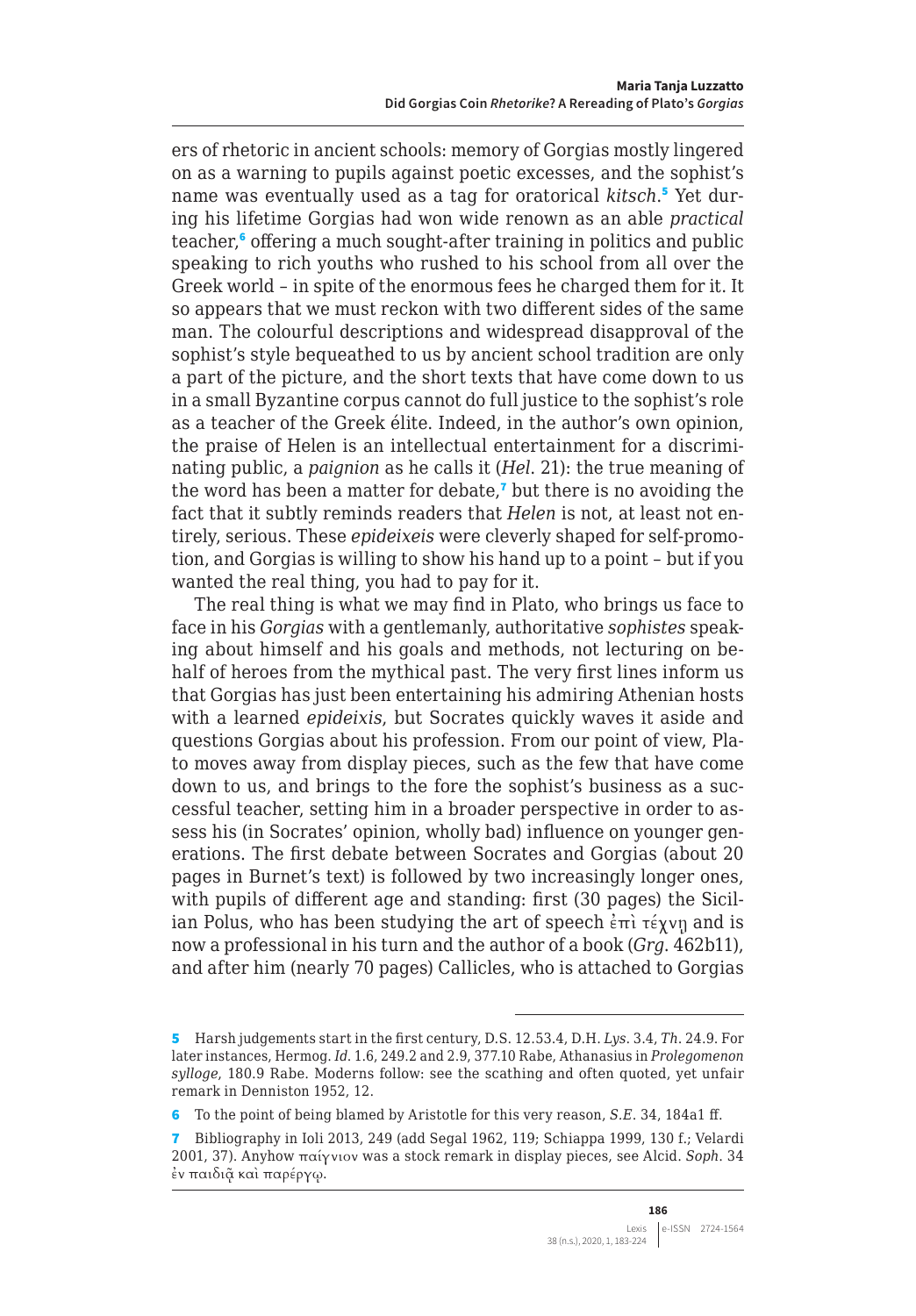$\epsilon$ πὶ παιδεία, as was deemed suitable for an ambitious young man of the Athenian élite.<sup>8</sup> It has often been remarked<sup>9</sup> that since most of the scene is occupied by Gorgias' pupils the dialogue is perhaps misnamed; however nobody has ever raised doubts about the original title, and what surprises us certainly did not surprise Plato, nor contemporary readers. Is it possible that they knew something very important and quite obvious about Gorgias that escapes us? To answer this, we must begin by stating that, despite appearances to the contrary, Socrates pursues from beginning to end a single and coherent line of argument, his whole enquiry taking its cue from Gorgias' claim on *rhetorike* in the opening pages. This is why, even if Polus and Callicles are deemed better fit to represent the updated views and characteristic harshness of intellectuals by the turn of the century, Plato feels justified in tracing their opinions back to the seminal force of the new discipline of 'rhetoric', as it had been shaped in earlier years by the distinguished foreign intellectual who had imported into mainland Greece this last achievement of the Greek West.

Let us review the few known facts. Sometime around 430 Gorgias moved on from previous scientific speculations<sup>10</sup> to launch a new educational programme that enabled him to compete with other renowned sophists by claiming for himself a distinctive portion of Greek *paideia*. According to Plato, he used for it the word *rhetorike* and prided himself on teaching this and nothing else, and ancient authorities, from Cicero (*Brut.* 47) to late antique professors,<sup>11</sup> entered Gorgias among the first 'teachers of rhetoric' in Greece. So much is known, but we still miss many details. The reason for this lies in the fact that our later witnesses are seldom historically-minded: teachers were guided by considerations of usefulness and had little time to waste in satisfying curiosities about doctrines and handbooks that had long become obsolete. Rhetoric had been there for centuries as an established discipline and a widely accepted body of rules: when viewed in retrospect, the historical pattern became dimmer and less interesting at the farther end, with the exception of a few theoretical problems which could still be a matter of hot debate, such as the correct definition of *rhetorike*. As a memory of the past, besides providing a convenient link between Sicily and Athens, Gorgias mostly survived

<sup>8</sup> The distinction in Pl. *Prt*. 312b3-4. According to Dodds 1959, 5 "Polus is the spiritual heir of Gorgias, Callicles the spiritual heir of Polus", but I see no reason for connecting Callicles with Polus; rather, Plato links both Polus and Callicles to Gorgias, as two distinct outcomes (the second more dangerous than the first) of the same school.

<sup>9</sup> Already by ancient readers: see the debate about the *skopos* Plato had in mind as related by Olympiodorus (*in Grg.* 1.4, 3. 2-7 Westerink).

<sup>10</sup> Olympiodorus (82 A 10 D-K) gives a plausible dating of Gorgias' Περὶ φύσεως to the 84th Olympiad (444/440; Porphyrius is the likely source). See also *infra*, § 4.

<sup>11</sup> *Prolegomenon Sylloge 4*, 27.15; *5*, 53.12; *13*, 189.18; *17*, 272.31 Rabe.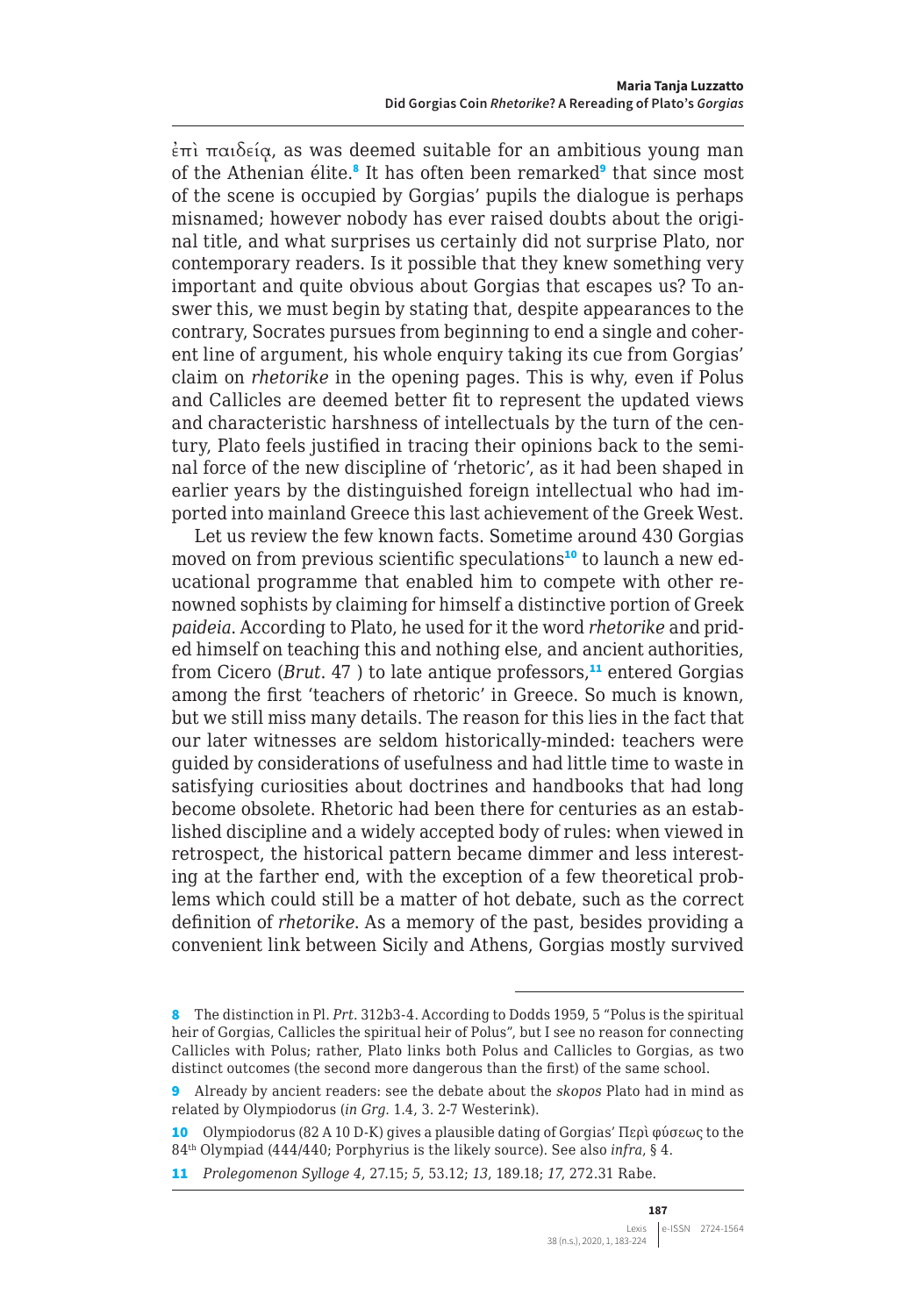as the author of a celebrated, but seriously flawed 'definition' of rhetoric (πειθοῦς δημιουργός, *infra*) whose very weakness offered an opportunity for a useful lesson in logic: the simple framework was taken from Aristotle's *Synagoge*, and people who wanted to know more about the ancient sophist could always go back to it.<sup>12</sup> Our needs, of course, are quite different. Since we have no use for rhetoric as a general classroom practice, our main interest lies in historical and philological reconstruction of lost authors and works, and it has long been known that the Greek word *rhetorike* first occurs in Plato's *Gorgias*: hence, if we take the opening pages of the dialogue at face value, the sophist and his school notoriously specialized in the discipline and used *rhetorike* as their own prized possession. It should logically follow that for anyone interested in tracing the birth of Greek rhetoric Gorgias should be a key figure. Indeed, we might expect 'revised' approaches in particular to enhance the sophist's role, given their sensitivity to technical vocabulary, but surprisingly enough they rather agree with traditional histories in playing down the sophist's part as that of a self-conscious stylist with little or no influence on the 'disciplining' of discourse. This is a sharp contrast to Plato, who shows no interest at all for Gorgias' literary and stylistic merits, yet is seriously worried about his powerful impact upon the education of would-be Athenian politicians. Even if the philosopher has a poor opinion of Gorgias as an expert in dialectics, he is far from underestimating him as a teacher *in his own field*: Socrates' passionate defence of the need for a moral basis to education stems from a deep concern about the dangers of training ambitious and unscrupulous young people in "'rhetoric', as it is called". For his part, Plato will not treat Gorgias lightly and in this matter we had better follow his judgement.

However, I am well aware of a major obstacle. Any search for historical evidence on the sophists in Plato's dialogues is highly controversial and few scholars will subscribe to his reliability as a witness: a touch of irony and artistic parody are felt to be much more in line with the philosopher's taste for dramatic representation. This is especially true of sophists who appear vain and less serious to modern eyes, and as a rhetor of "dazzling insincerity" and an "indefatigable stylist" specializing in "verbal magic" Gorgias readily falls into this class. I quote these judgements from Eric Dodds' highly influential commentary (1959, 8) which appears deeply disappointing, however great its other merits, when it comes to the sophist who gives the dialogue its name. Of course, there are cases when Dodds will not deny that opinions expressed by Gorgias as a character in the dialogue may well belong to the historical person, but in his general assess-

<sup>12</sup> Contrary to current views, I believe that evidence has emerged that Aristotle's work was still available in the fifth century A.D., see Luzzatto 2013.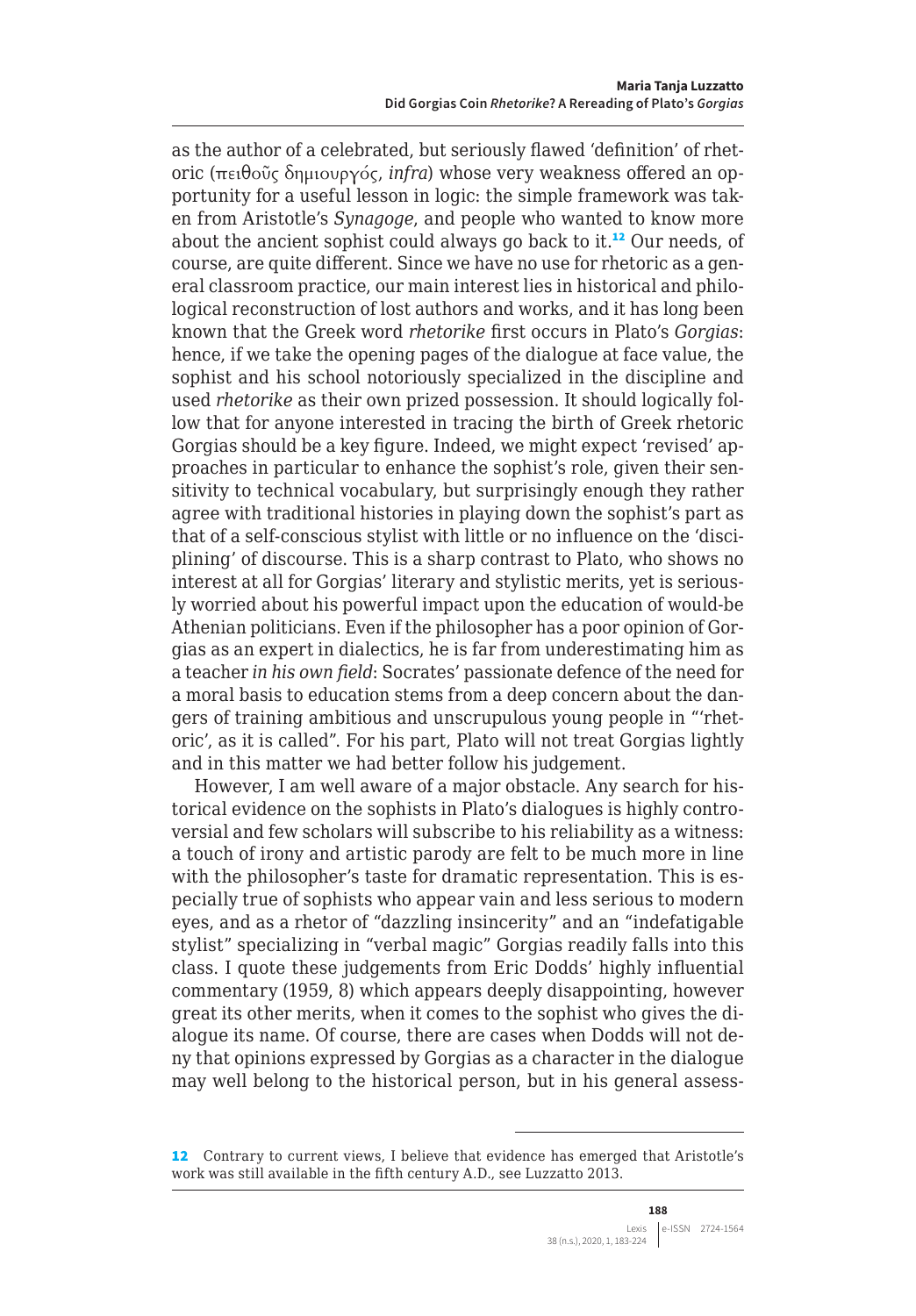ment Gorgias is *never* important: he is a mere plaything in Socrates' hands, and his poor performance is only instrumental in giving Plato the opportunity to better further his own line of argument. This kind of prejudice is not confined to *Gorgias* and explains, by the way, the often erratic choice of passages from Plato in Section C (Ältere Sophistik) of Diels-Kranz *Vorsokratiker*. In Gorgias' case, a striking example is the absence of the single most significant pronouncement made by the sophist about the art he has been teaching, although Diels prints in the same section two strictly related statements made by him just a few lines before and after it.<sup>13</sup> But even passages that figure in Diels' collection are rarely deemed to be faithful reports, let alone exact quotations:

For scholars interested in historically accurate appraisal of Socrates and contemporary sophists such as Gorgias and Protagoras, it is frustrating that few primary sources survive. Plato's work, just one generation removed, is a rich target for the recovery of lost information. But the lifelike atmosphere that pervades Plato's dialogues is the result of an artistic technique intended to engage readers, not an invitation to scholars of later generations to use the dialogues for historical reconstruction… Plato's dialogues are vehicles for advancing his own philosophical and educational agenda.

These words<sup>14</sup> aptly summarize an attitude that is deeply ingrained and has found a broad consensus. It has the advantage, among others, of simplifying the task of modern commentators by giving them a free hand in dealing with any reported fact or opinion which might not square with preconceived ideas about the complex intellectual world that had shaped Plato's philosophy. Yet Plato did not move in a vacuum: on the contrary, he reaped the fruits of an extraordinary intellectual season and reacted step by step to challenges posed by previous thinkers. The "lifelike atmosphere" of his dialogues mirrors the world of his youth, a world that had been very real to him: it would have taken a second-rate writer to use fiction when life was such a rich and exciting source of inspiration, and only a disreputable scholar would engage in sham debates with mock sophists while leaving without answer serious opinions that were still highly influential. In a world where the sophists were leading figures, often much bet-

<sup>13</sup> *Grg*. 450b (rhetoric as being περὶ λόγους) and 453a (πειθοῦς δημιουργός) are *VS* 82 A 27-28, but Diels skips 452e, see *infra*. As a consequence, the fundamental passage is still missing in the valuable Loeb by Laks, Most 2016, where passages from Plato are conveniently placed in a separate 'appendix'.

<sup>14</sup> Yunis 2007, 76. Compare Dodds 1959, 192 "my own feeling is that parody is more likely in Plato than *verbatim* quotation", but even quotations that are not literal need not be fictional.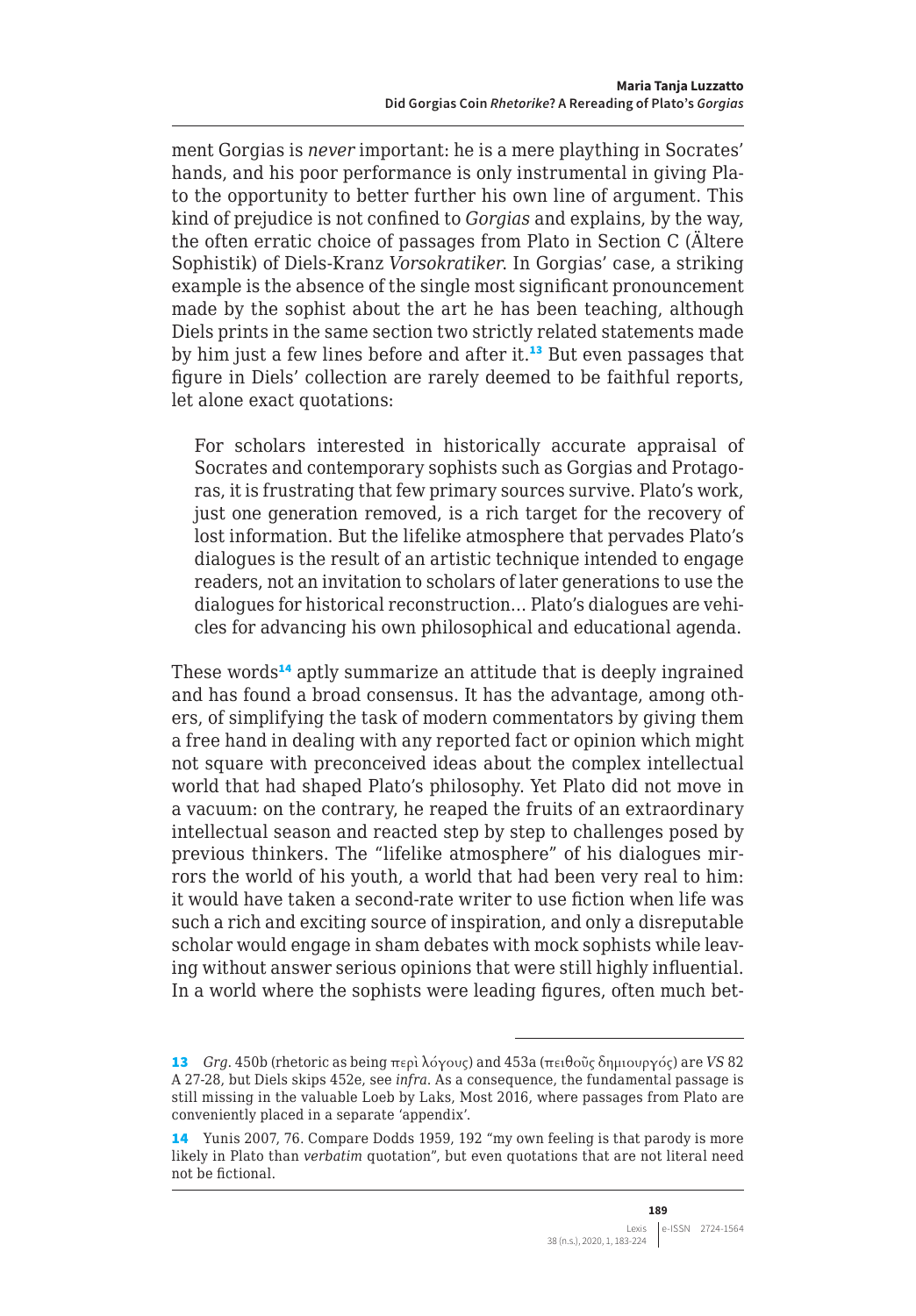ter known to the reading public than Plato himself (and this was certainly true at the early time when he wrote *Gorgias*) and where their books were widely circulated, Plato could not have used Gorgias or Protagoras or Hippias as fictional spokesmen of unlikely statements they had never made without immediately bringing discredit on his own replies to them. True, he was not an historian, but by choosing dialogue instead of narrative he was not just committing himself to 'drama' as a literary pursuit. On the contrary, the dialectical format allowed him to discuss important topics with past members of the intellectual community, notwithstanding distance in time and place, and to engage in serious debates which could not disregard *scholarly* accuracy: when Socrates/Plato takes issue with opinions voiced by celebrated sophists we may reasonably surmise that he refers to their authenticated beliefs, since fake copies could be easily detected and would never deceive contemporary readers.

In the case of *Gorgias*, let me first advance a negative proof of this. Even a hasty reader cannot fail to notice that in the last two thirds of the dialogue Gorgias fades away and no more takes part in the discussion with Socrates, yet three brief but well timed remarks (464a, 497b, 506a) show that Plato is at pains to remind his readers that the sophist is still *present* on the scene; indeed, he will not leave it until the very end. Since Plato could easily have found an excuse for removing Gorgias altogether from the group of participants, it should logically follow that the sophist's silences after 464b are no less deliberate than his active involvement in the first part of the dialogue, and the simplest explanation is that while Gorgias, in Plato's opinion, must stay on and thus accept full responsibility for the ideas and attitudes he had been instrumental in passing on to the younger generations, yet he can no longer engage in the debate, once it turns off into directions unknown to him. The historical Gorgias had never been confronted with Socrates'/Plato's idea of *rhetorike* and Plato, for his part, will not put in his mouth counter-arguments that could not possibly belong to him.<sup>15</sup> The crude analogy between rhetoric and cookery drawn by Socrates (464b ff.) is a shocking and unforeseen development which effectively breaks the dialogue in two sections: by casting his classification of the disciplines in the form of a mathematical proportion Socrates echoes one of the sophist's character-

<sup>15</sup> This explanation of Polus' and Callicles' parts in the debate makes better sense to my mind of the dialogue's thoughtful structure; I cannot persuade myself that Gorgias' disciples "interviennent pour lui porter secours" because of his "faiblesse conceptuelle", Noel 2004, 133. It seems to me that such a reading mistakes for a lack of confidence on Gorgias' part the courteous attitude and complacency of an old teacher dealing with an unduly harsh and extravagant attack. Socrates and Gorgias are worlds apart and neither one is willing to change his mind.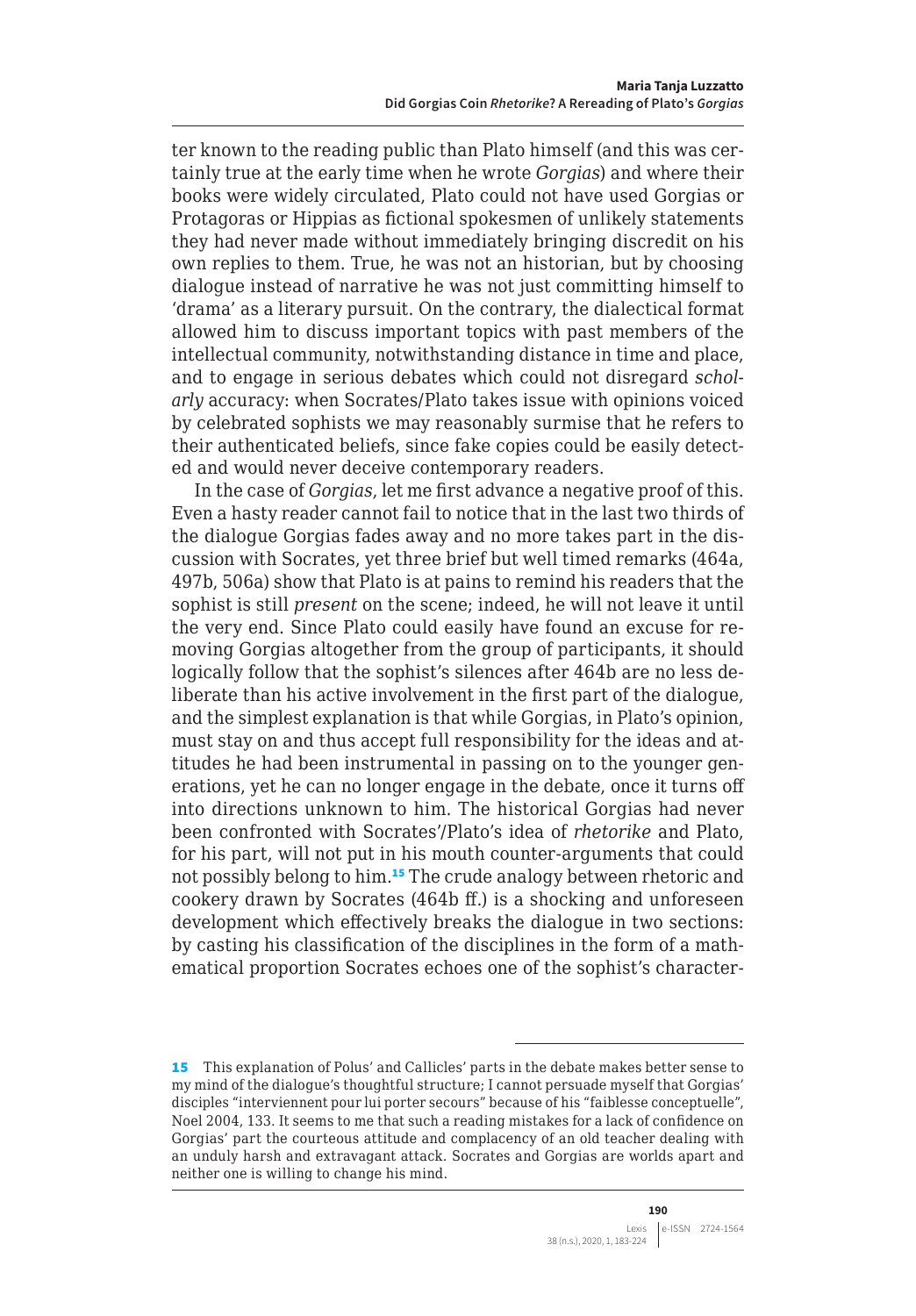istic *clichés*<sup>16</sup> at the very moment when he starts moving away from him, a final bow to a respected teacher of the near past. The same holds true of Gorgias' relapse into silence after his brief remarks in 497b and 506a, when he rebukes both Polus and Callicles for not letting Socrates refute their arguments on his own terms: as a master of *elenchos* he is giving his two former pupils a lesson in fair play that is in keeping with his portrait throughout the dialogue and may well have been a historical trait of the man, but both times he will not – that is, he *can* not – take part in a debate that is steadily moving beyond his known interests and, we might say, his time of life. After 464b Plato ventures into a different world, and the aged fifth-century thinker is left far behind. As long as nothing contradicts this, a strong case must be made for Plato's general accuracy in reporting what Gorgias did or did *not* say.

Once we assume that Plato deliberately avoids ascribing opinions to Gorgias that lacked sure evidence, we ought conversely to trust him when he reports the sophist's ideas in the opening pages of the dialogue. Starting at 449d, Socrates' dialectical manoeuvre successfully elicits from Gorgias three fundamental statements about (a) the nature, (b) the scope and (c) the definition of *rhetorike* (452d, 453a, 454b) that will eventually enable Plato, in the debate to follow, to test his own educational programme against Gorgias' successful school. This is correct scholarly procedure: though very unequal in length, the two sections of the dialogue – before and after the turning point at 464a – reflect Plato's careful summing up of the historical development of 'rhetoric' up to the time when he opened the Academy, somewhere in the second decade of the fourth century. If, moreover, statements made by Gorgias in the first section can be fitted in a coherent whole and related in a meaningful way to earlier teaching methods, a historical and technical reading of *Gorgias* 452d-453a will strongly gain in plausibility. This is a really crucial point, because it will show that in Plato's authoritative view Gorgias was not just one of a number of fifth – and fourth-century professionals who taught 'rhetoric', but has been chosen as *the* representative of the discipline because he had fixed new boundaries to it, and given it a new name to match. That name was, very aptly, *rhetorike*. It should come as no surprise that ancient rhetoric was 'invented' by no other than a *rhetor*: "and an excellent one at that, Socrates" (*Grg*. 449a7).

This conclusion runs contrary to generally held views about Gorgias. True, he fares better than Corax and Tisias, his two less glamorous fellow Sicilians who vanish altogether into legend,<sup>17</sup> and re-

<sup>16</sup> Cf. Gorg. *Hel*. 14, and Dodds 1959, 227.

<sup>17</sup> The problem does not concern us here, but in the face of Aristotle's clear evidence I think that even this assumption is quite unlikely, Luzzatto 2008a, 207 ff..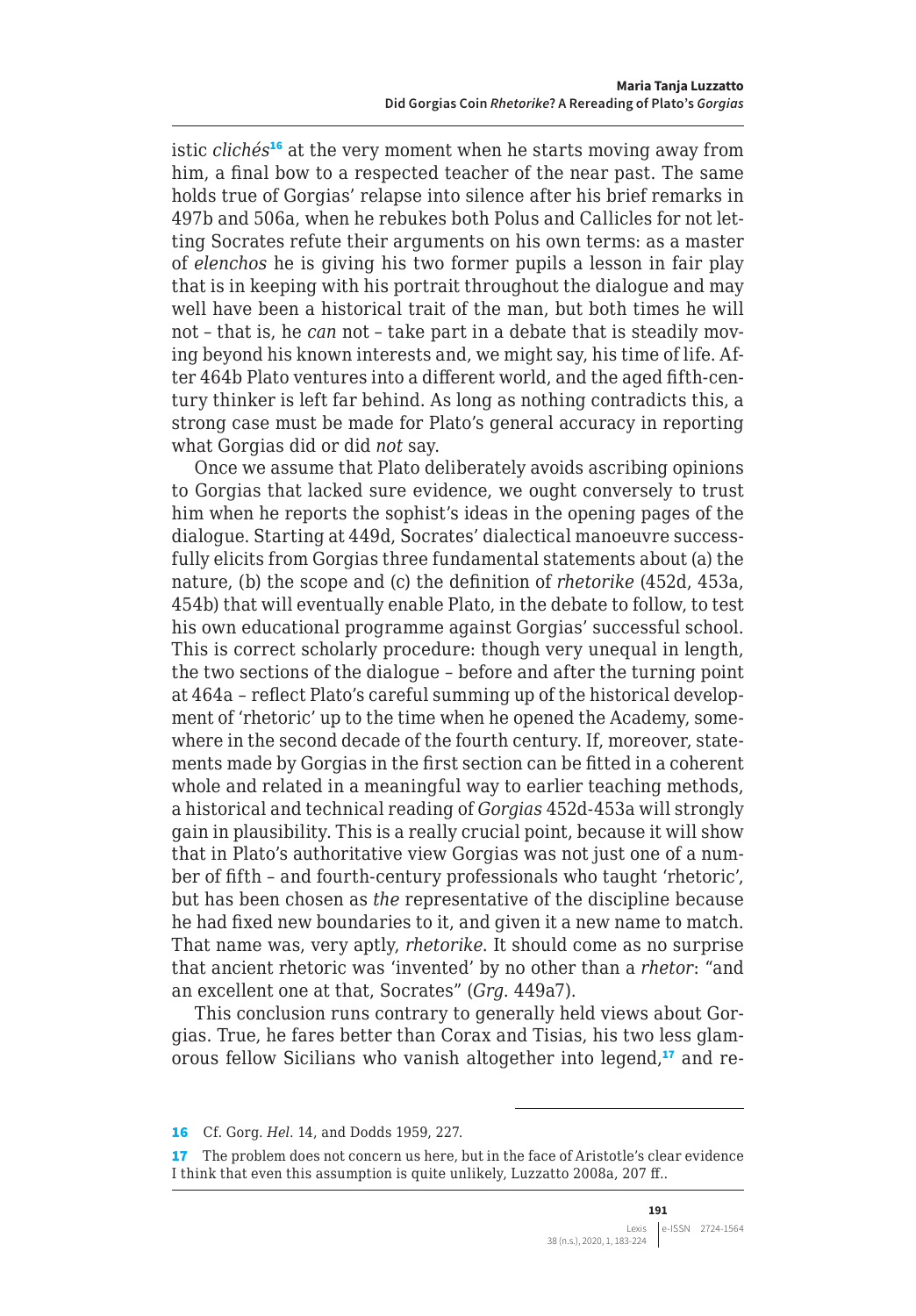visionist scholars will at least grant him a 'predisciplinary' status,<sup>18</sup> but it is now usual to represent early rhetoric as an entirely Athenian affair, and the cultural interchange with the Greek West no longer plays a part in it. This is a complete reversal of our ancient evidence and should not be accepted lightheartedly, yet novelty has its appeal and even otherwise traditionally-minded scholars now openly indulge in piecemeal additions of new, fashionable theories, apparently unperturbed by the historical havoc they might cause in doing so. Even the few scholars who have so far attempted to refute the 'coining-of*rhetorike* thesis' show no awareness of Gorgias' possible role in settling the dispute, and the fewer still who incidentally suspected the truth<sup>19</sup> appear to lay so little faith in it, as to miss altogether its fundamental importance for the history of the discipline. Yet if we accept Plato's portrait, the sophist from Leontini comes to the fore as a leading character in the narrative of early Greek rhetoric, and the current view of a late birth of the discipline in the fourth century will be no longer tenable.

#### 3 Rhetoric-to-be: the Early Books

This is not to say that I don't agree with giving key terms the importance they deserve; indeed, I consider the focus on *rhetorike* a truly valuable suggestion, that has unfortunately led to mistaken inferences and serious misunderstandings. Past scholars may be mildly blamed for applying 'rhetoric' to authors who still did not use the word, but this is far from saying that in tracing the origins of the discipline back to ancient Syracuse they implied that *Cole's and Schiappa's rhetoric* was born full-fledged in Sicily by the middle of the fifth century. Criticism on this point is misleading: as Aristotle would have it, by playing with *homonymia*, revisionist scholars are guilty of neglecting their own principles, because they impose on early Greek *rhetorike* a foreign meaning – that is, "what we would *now* call Rhetoric as a discipline or rhetorical theory".<sup>20</sup> A valuable pointer has

<sup>18</sup> See Schiappa 1999, 109 on Gorgias' "undeclared theory", and 131: "Gorgias wrote and spoke a generation before Rhetoric was recognized as a distinct "discipline"".

<sup>19</sup> Mariß 2002, 97, in her very through and important commentary on Alcidamas, comes very close to the truth: "als 'Erfinder' von ρητορική kommt Alkidamas wohl nicht in Frage. Vielleicht ist er auch in diesem Punkt seinem Lehrer Gorgias verpflichtet: die Stellen bei Platon könnten durchaus für Gorgias als Inventor des Ausdrucks sprechen". A very sound conclusion, and I hope to prove that we can dispense with the residual doubts. See also Noel 2004, 136 "le Gorgias historique en fut, sinon l'inventeur, du moins le plus remarquable représentant", but she otherwise compromises with 'revisionist' beliefs, see Noel 2004, 141, 148; 2003, 5, 9.

<sup>20</sup> Schiappa 1999, 22 (italics added; see also 16, 34); and Schiappa 1990, 469 "the development of what is now called rhetorical theory", 470 "rhetoric as we typically think of it".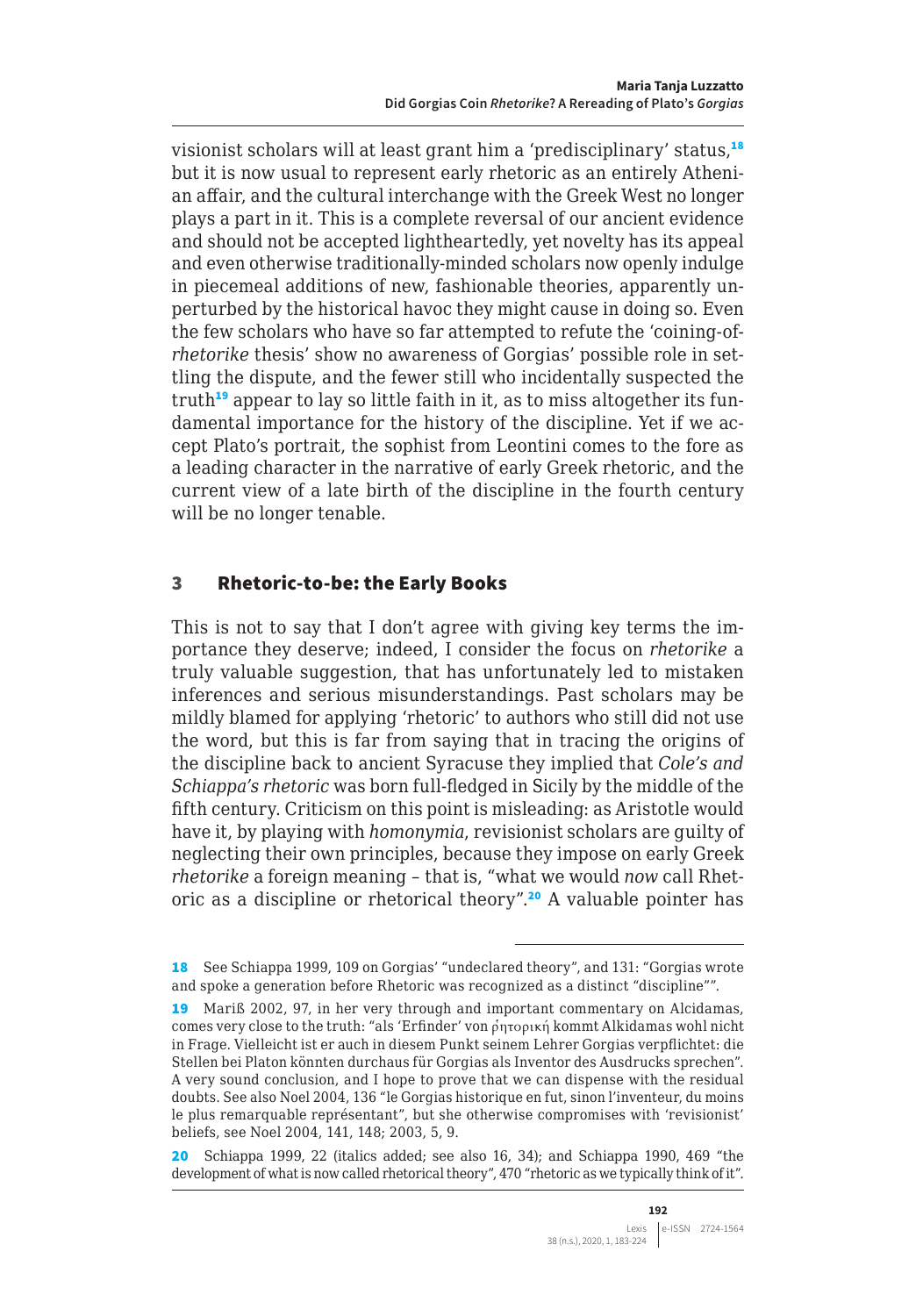thus been misconstrued in the light of contemporary disciplinary expectations. To avoid further confusion, care should be taken to clear up the different meanings of the all-important word in ancient and modern times, but 'revised' approaches are deliberately equivocal about this point. Schiappa's whole inquiry revolves around rhetoric's birth as the *ultimate* theoretical achievement: once it is 'conceptualized' in Plato's mind, rhetoric is both self-conscious and fully developed, the momentous act of calling it by its name effectively setting fourth-century theorizing apart from anything achieved before it in the same field, but under a different heading. The highly dogmatic approach cancels previous studies at a stroke and replaces the long history of Greek rhetoric, with its rich variety of authors and books and systems and teaching practices, with the single "watershed event"<sup>21</sup> of the supposed coining of the new name in *Gorgias*. Both Cole and Schiappa are so keen on denying the existence of rhetoric before Plato as to take no notice of the disquieting fact that Greek rhetoric *after* Plato has very little to do with the philosopher, while owing very much to earlier systems, hastily dubbed 'predisciplinary', and readers are left with the uneasy feeling that rhetoric suddenly came into being, only to stand still ever after.<sup>22</sup> Should we press this line of argument, most of our Greek texts will fail to meet the standard of a true disciplinary status, and the resulting paradox shows that we simply cannot look out for Greek *rhetorike* without being first agreed on the actual meaning of the word.

This is where *homonymia* has laid its trap. Ancient *rhetorike* sounds the same as our rhetoric, but the resemblance is otherwise deceptive. We have long since cut our ties with Greek (and Roman) school practice and "what we would now call Rhetoric" no longer is what Greeks called by that name. Is it wise to draw a sharp line between terms of art that were used in the fifth century or in the fourth – that is, between technical words that were anyhow used by the same people in the same cultural context at one or two generations' distance – only to readily merge into one ancient and modern 'conceptualizations' of rhetoric that are more than two millennia apart? In revised approaches the ubiquitous reference to a self-evident 'rhetorical *theory*' effectively blurs historical differences by implying that Rhetoric as such – with a capital letter – only needs to be called by its name to come into existence. But the truth is that by assuming that the conceptual spaces of ancient and modern rhetoric

<sup>21</sup> Timmermann, Schiappa 2010, 9.

<sup>22</sup> Cole 1991, 12 makes the inference explicit when he states at the outset that Plato and Aristotle "provide the foundations for rhetoric as taught and practiced throughout the rest of antiquity, the Middle Ages, and well into modern times" (cf. Cole 1991, 22). One wonders: did Cole ever read Quintilian or Hermogenes, Apsines or Fortunatianus? Whichever rhetoric he is speaking about, it is not what we meet in available ancient texts.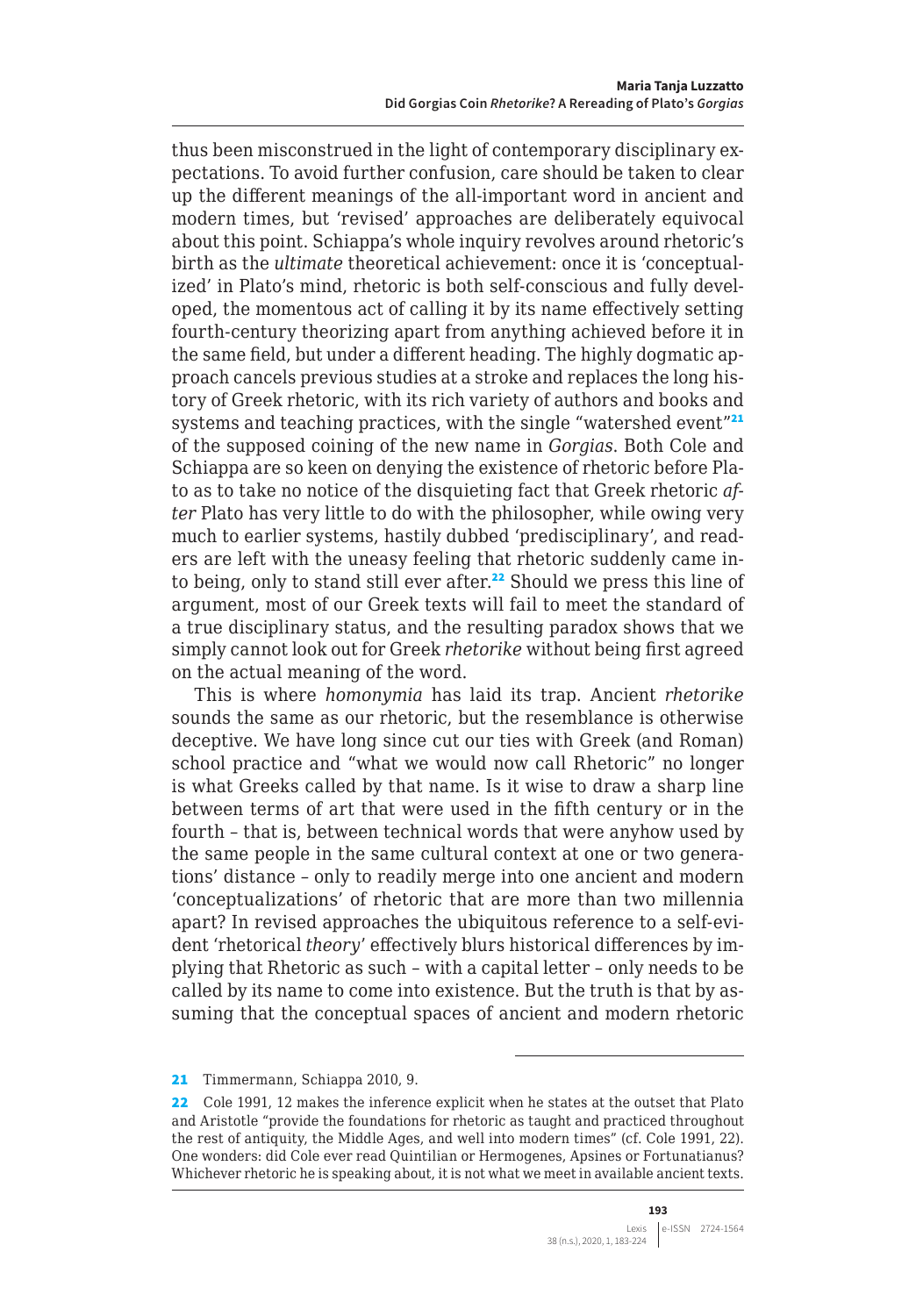are basically the same, Cole and Schiappa end by losing sight of the main issue: while purporting to trace the birth of Greek rhetoric in fourth-century Athens, they rather engage in finding out the possible origins, on Greek soil, of the nearest ancient equivalent of a very contemporary 'rhetorical theory'.

To make sense of Greek *rhetorike*, we should ask the Greeks themselves, rather than relying on dubious descriptions of our own making. To begin with, ancient teachers did not view rhetoric as *theory*, but as a practical *training* in public speaking, the two main fields of action being the lawcourts and the political assemblies, and technical advice was thought out accordingly, not all at once. We know for sure that a first nucleus of 'rhetoric-to-be' originated as an exclusively heuristic technique for the needs of litigants in the people's *dikasteria*, where the constraints of court proceedings and the repetition of similar cases favoured analysis, making it easier for speeches to fall into a fixed pattern. The fifth-century *Technai*, the 'how to' handbooks whose somewhat scandalous existence is proved beyond doubt by Isocrates, Plato and Aristotle, offered a strictly utilitarian, orderly outline of the points to be discussed, and the triviality of debates held in the people's courts explains the unfavourable reactions to the new written medium, as well as to the distinctive school idiom that went with it, on the part of more ambitious teachers, ranging from Plato's undisguised hostility, to Isocrates' superior attitude, and Aristotle's determination to play down dicanic eloquence, albeit realizing that this was the very kind of ability most people sought to achieve.23 However, Cole and Schiappa only mention the fifth-century judicial technique in passing and quickly wave it aside, as showing that whatever Tisias did, it had nothing to do with "rhetoric narrowly conceived" (Cole 1991, 97). But the truth is that all along the history of 'rhetoric' – in the *Greek* sense of the word – written instructions for the law courts remained first and foremost, so that it should come as no surprise that, what ancient rhetoric could never do without, should have been there from the beginning. Our different expectations cannot call into question the nature of the early *Technai*: on the contrary, their actual contents show that our current 'conceptualizations' of rhetoric will not apply to the Greek discipline, and that "the transition from poetry to prose, myth to reason, and orality to

<sup>23</sup> See, in order of time, Isocrates' attack against the authors of earlier books, 13.19 (oi πρὸ ἡμῶν γενόμενοι καὶ τὰς καλουμένας Τέχνας γράψαι τολμήσαντες) who professed to teach how to plead one's case in court (ὑπέσχοντο δικάζεσθαι διδάξειν); Plato's survey of the same books in *Phdr*. 266d5 ff. (ἐν τοῖς βιβλίοις τοῖς περὶ λόγων τέχνης γεγραμμένοις, and 267a2 ἐν κατηγορίᾳ τε καὶ ἀπολογίᾳ) and Arist. *Rh*. 1.1, 1354b26 "they all endeavour to give rules for pleading one's case in court" (δικάζεσθαι, and 1355a20 δικολογεῖν).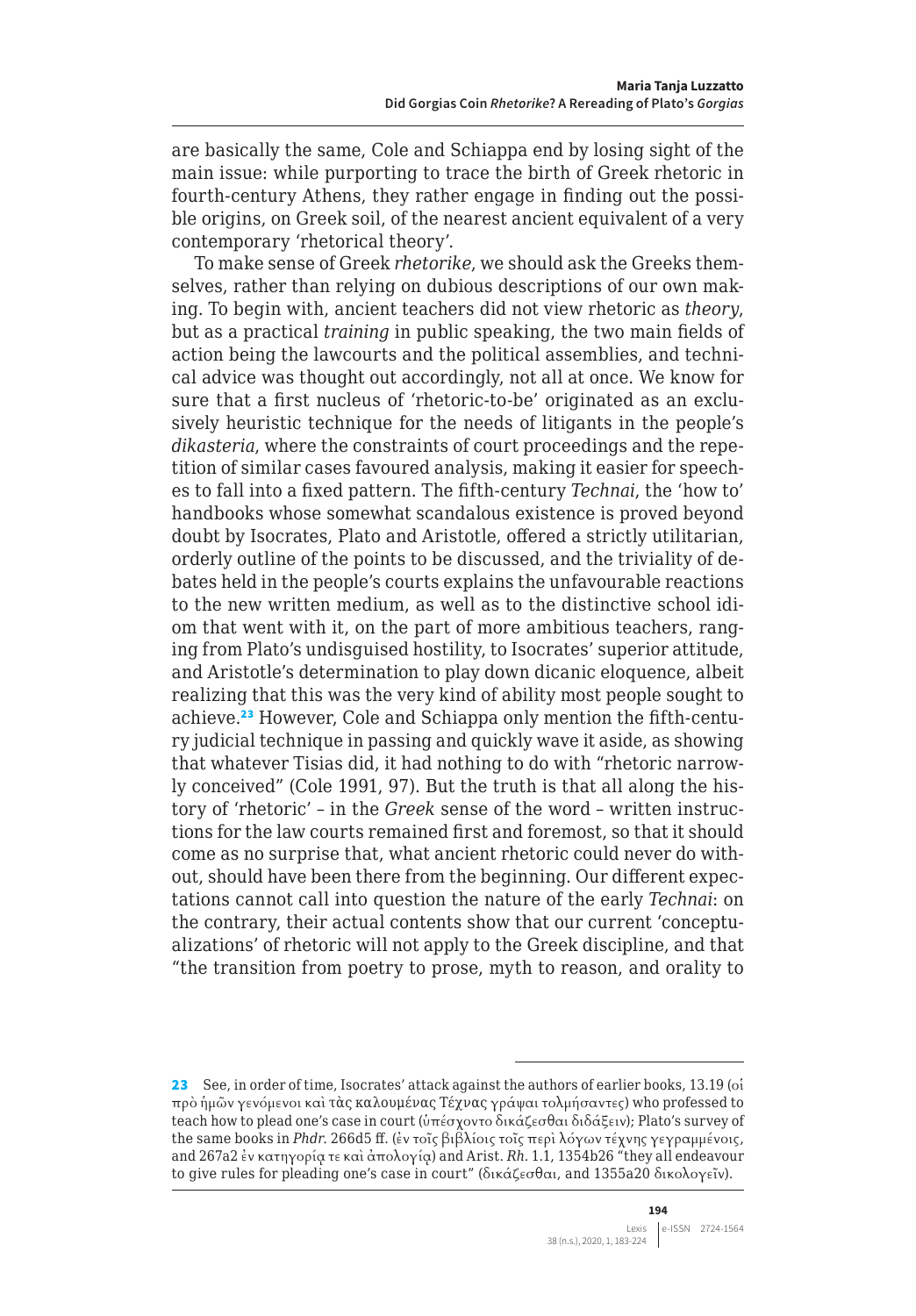literacy" has nothing to do with it: $24$  ancient litigants did not set out to rival poetic performances,<sup>25</sup> and practical advice for winning one's case in the *dikasteria* had no possible association with myth.

Having thus cleared the ground from improper 'rhetorics', we can move a step further and face the main challenge launched by Schiappa. Only let me turn his argument the other way round: given the fact that fifth-century authors supplied instructions that were felt by ancient teachers, from Aristotle onwards, as belonging to rhetoric – indeed, as the first promising nucleus of the discipline – *why* did the earlier books still not use the word? To begin with, we know this for a fact, not because the data-base of the Thesaurus tells us so (since all these books are lost, the word would not be there anyhow), but because Plato, in a well-known passage, pointedly reports the standard title of fifth-century *Technai*<sup>26</sup> and *rhetorike* is not where we should obviously expect it to be. Cole lightly rejects Plato's first-class evidence about these early books on the wrong assumption that a division of speeches in a fixed number of 'parts' must be "of Socrates' own devising", since "the whole notion of a proper, inevitable order of presentation with the first things first, last things last… is typically Platonic",<sup>27</sup> but an attentive reader will sense at once that in the philosopher's opinion the authors under review, while pretending to offer a (pseudo)scientific arrangement, are making use of a very *im*proper order. From the very first Plato highlights the authors' obsession with dissecting speeches and with separately naming and numbering the resulting parts, in order to supply prospective users with an easy 'fill-in-the-blank' pattern for their own defence or prosecution: by representing the fifth-century *Technai* as random collections of model speeches revised approaches have missed the very point of Socrates' criticism. Routine speeches for pleading one's case in the people's *dikasteria* were a logograher's job, and they would not appeal to Plato, but as an educator he was interested in new teaching methods and the *logon technai* of his youth, however trivial their contents, had been something of a revolution in the field. By exploiting

<sup>24</sup> Schiappa, Hamm 2007, 19, on the opposition between "rational self-consciousness and literacy" and "association with orality and myth". Also Schiappa 1991, 54 ff.; 1999, 11 f.; 2016, 2.

<sup>25</sup> Cole 1991, x, xi; 28 f. "a new form of discourse (*artistic – that is, rhetorical* – prose) capable of rivaling poetic performances" (italics added); 29 "protorhetorical fifthcentury efforts at replacing or supplementing the hitherto dominant poetic mode".

<sup>26</sup> *Phdr*. 266d5-6 and 266c2-3 τοῦτο ἐκεῖνό ἐστιν ἡ λόγων τέχνη, mentioning Thrasymachos "and the others".

<sup>27</sup> Cole 1991, 131. As for the remark (Schiappa 1999, 37) that "Plato's description seems to fit fourth-century writings such as the Rhetoric to Alexander better than anything known from the fifth century" any likeness is due to the fact that traditional patterns are still at work in the later treatise; see Chiron 2003, 564; Noel 2013, 68.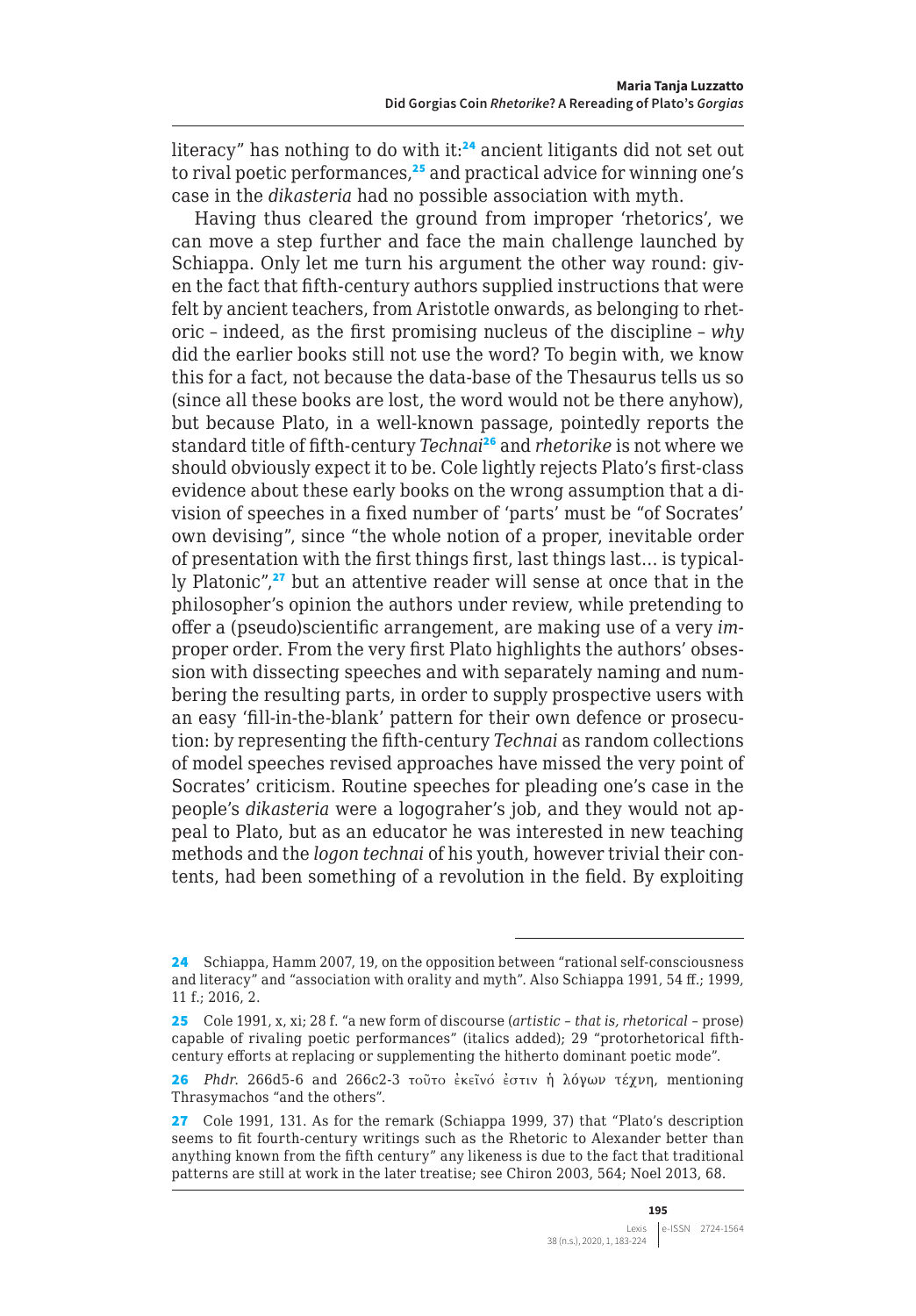the written medium in an unusual way they arranged instructions in separate 'boxes', storing them where it would be easy and fast to search them out; and the fixed order that went with them, far from being "of Socrates' own devising", was based on expert consideration of court procedure, so as to make the most of the severely limited time allotted for trials. The new, crafty device for 'storage and retrieval' of needed information worked as a cheap substitute for logography as well as teaching, ingeniously contrived by professionals for the use of laymen, and thus made available to innocent and guilty people alike. This is why it both interests Plato and seriously worries him, as a conspicuous example of books "rolling about" in everybody's hands (*Phdr*. 275e), dangerous books that meddled in *dike* with clever ready-made answers, but no morals and no true learning.

It so happened that by the middle of the fifth century the strict rules for debate in the newly established *dikasteria* gradually fashioned a new kind of public speech,<sup>28</sup> which in turn gave birth to an early, written and prescriptive format, a much needed 'how to' book for litigants. In the *dikasteria* citizens were requested to plead on their own behalf and judgements could not be repealed. The clash of arguments and emotions enacted in ancient trials effectively staged a popular drama of sorts, where anybody might be compelled to play a part some time in life, and since most cases going to court resembled each other enough to suggest a standard course of action, sophists promptly took advantage of the fact: Protagoras and Antiphon, Tisias and Lysias, Thrasymachus and Theodorus and others we know little or nothing about, each and all helped in devising ways to turn strong the arguments of the weaker between two opposed parties, giving impetus to a novel "art of speeches" (λόγων τέχνη). Scholars have long since remarked upon the importance of judicial oratory in the fifth century, but to state that the early *Technai* mostly handled court cases subtly distorts the truth, because they *only* handled court cases and knew of no others. When Tisias of Syracuse circulated his book, the ability to plead one's own case in court was self-contained and not yet part of a broader discipline: a description of early *logon techne* as offering counsel's advice in legal action is much more to the point than any reference to rhetoric, as we generally think about it.29 Indeed, the usual modern translations of Plato's and Aristot-

<sup>28</sup> Events are dated within narrow limits, since *dikasteria* were introduced in Syracuse in 467/6 and a few years later in Athens, when Ephialtes transferred powers from the Areopagus to the people's courts in 462. The basic facts were reported by Aristotle (the source of Cic. *Brut*. 46).

<sup>29</sup> But of course this was inchoate rhetoric from the Greek point of view, since precepts were arranged in order to supply litigants with a convenient plan for delivering real speeches in a trial, and were suited to the different needs of a single accuser or defendant. This is clearly borne out by the reported sketch in Plato (*Phdr*. 266d-267d),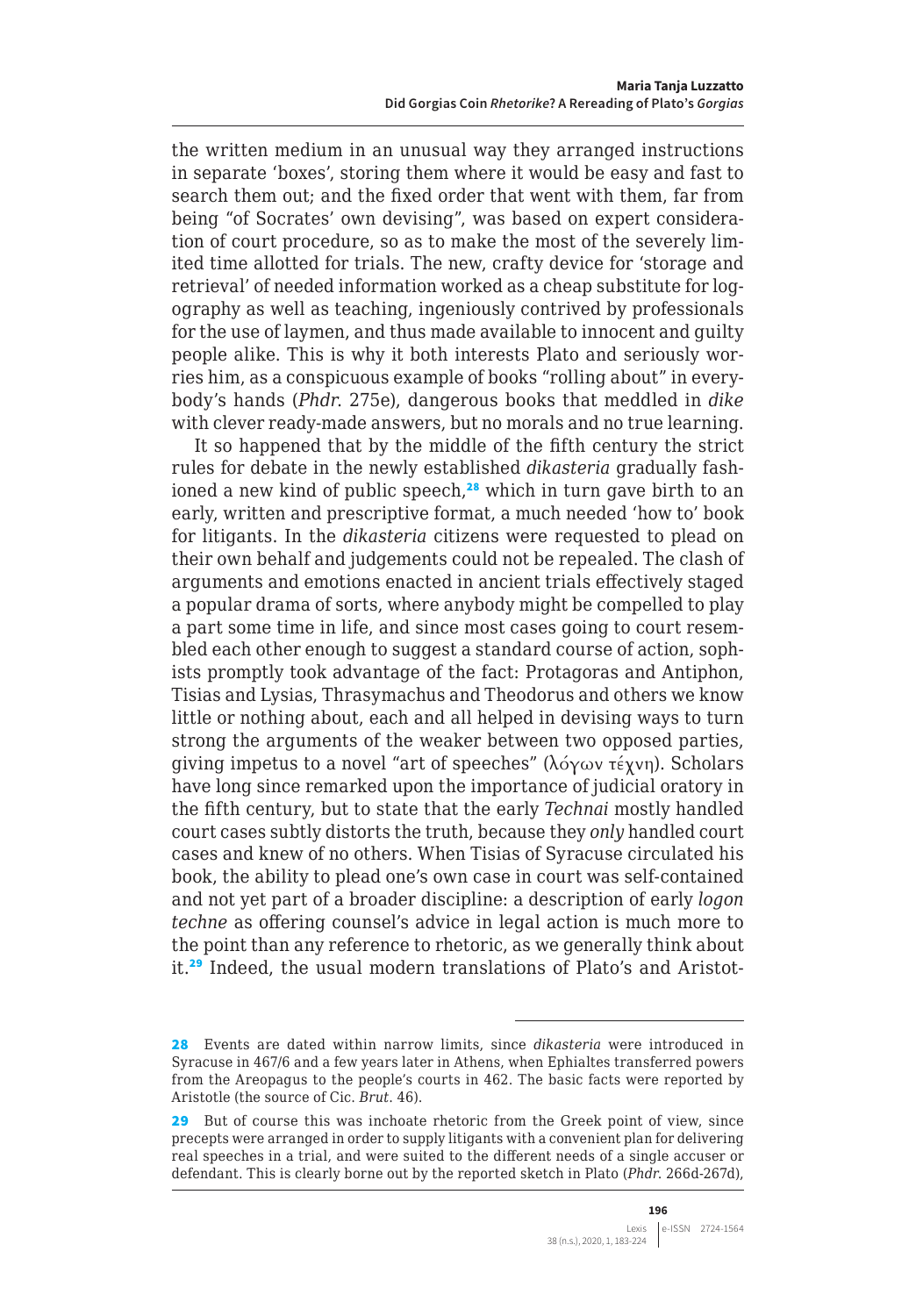le's *logon techne* with 'art of speech' and 'art of rhetoric' are surely wrong. Revised approaches rightly argued as much as far as 'rhetoric' goes, but their own use of 'speech' in the singular is no less mistaken, since in Plato and Aristotle the name always appears in the plural, and refers to the two opposite pairs of speeches by the accuser and the defendant, thus setting the *techne* from Syracuse alongside Protagoras' "two-*logoi*" theory. On the contrary, the apparently negligible shift to an "art of speech", in the singular, allows for a general, capitalized *Logos* to replace the limited and very practical contents of the fifth-century books, thus bringing them into line, out of deference to a cultural stereotype, with a predisciplinary 'mythic-poetic' tradition:

Prior to the fourth century,  $\lambda \acute{\sigma}$  and  $\lambda \acute{\epsilon}$   $\gamma \epsilon \nu$  were used to describe what later would be called rhetoric. Both terms are far broader in their meanings than is the term ρητορική, hence the appearance of ρητορική signals a new level of specificity and conceptual clarity concerning different verbal arts. (Schiappa 1990, 458)<sup>30</sup>

But the early *techne*'s exclusive concern with teaching how to plead in the *dikasteria* belies any such "holistic" notion of *logos*. Mention of "speeches" in the books' title without further qualification should either refer to all speeches, or to a single and well-known class of them: the former of course must be ruled out – which explains, by the way, why the old label slowly fell in disuse, $31$  when new kinds of political speeches were included. Schiappa underlines the use of *logos* as being "one of the most equivocal terms in Greek language",<sup>32</sup> but the argument is misplaced. The word's wide range of meanings is a fact of the Greek language and its history, but the lists in our dictionaries are offered for choice: as a rule, only one meaning at a time will apply in a definite context and no ancient speaker would think of *logos* as being "equivocal". A learned writer might choose to play with the term and to expand its meaning on purpose, but this is quite exceptional and there will be sure pointers to it: the naive idea that

and must not be mistaken for sophistic constitutional theory, Schiappa 1991, 52 and 1999, 44.

<sup>30</sup> Cf. Schiappa 1999, 68, 70; Timmermann, Schiappa 2010, 10-11; Cole 1991, 98 "the phrase *logon techne* can also designate the oral art of which the written *techne* is a record; and it has the wide range of meaning one would expect, given the fact that *logos* can refer to "reason" or "reasoning" as well as "speech"".

<sup>31</sup> At the beginning of the fourth century Alcidamas (*Soph*. 15) may still use λόγων τέχνας, but in the plural, alongside 'rhetoric' (*Soph*. 1-2) to mean general speaking instructions.

<sup>32</sup> Schiappa 1999, 54 and 76 "one of the most overworked words", 124 "a notoriously polysemous term".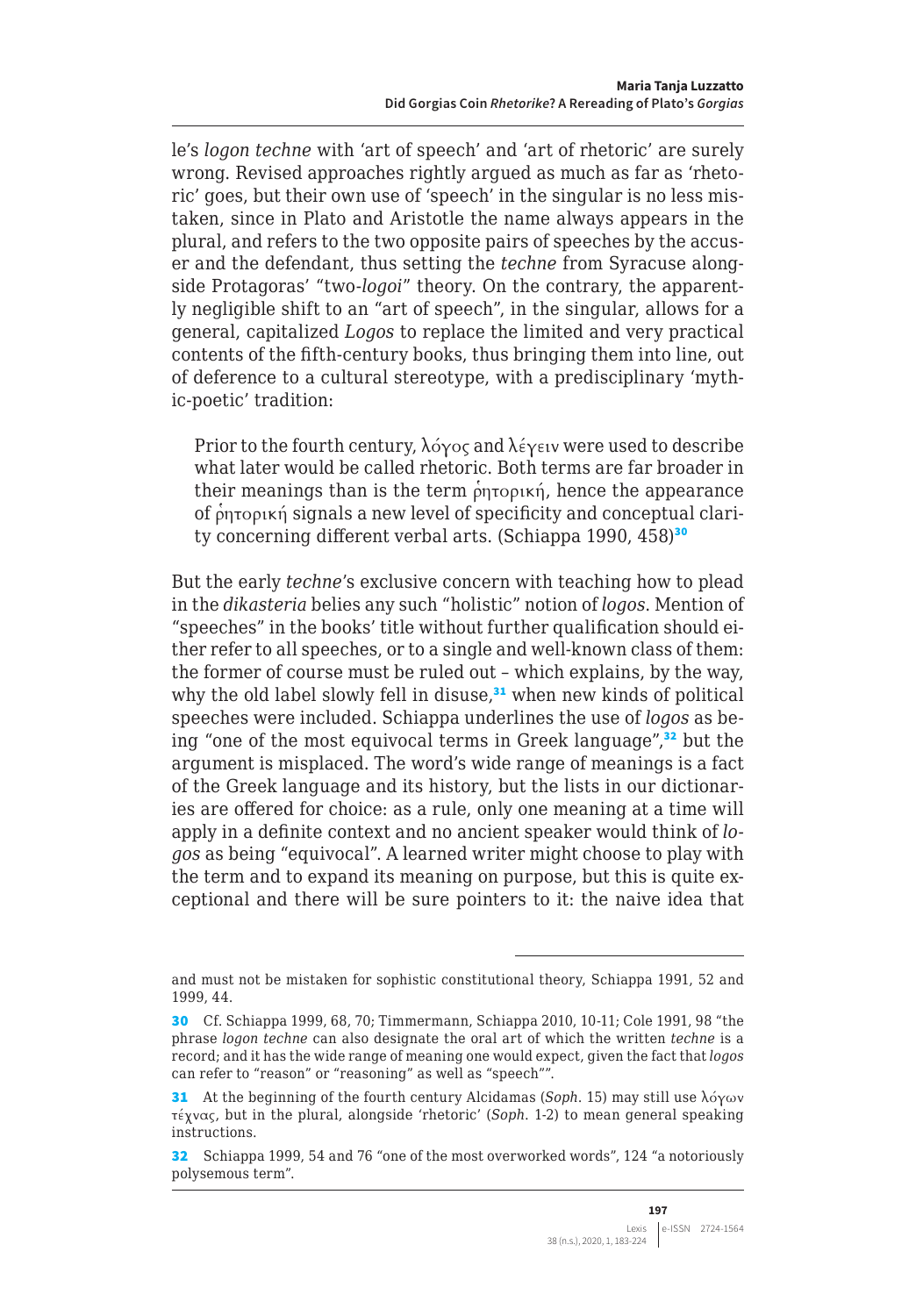any instance of the word was susceptible of carrying the full range of its known meanings is seriously mistaken. Mention of "speeches" in plain practical books, offering a system of 'parts' that was patently devised for litigants in a trial, would not be in the least equivocal. While rightly calling attention to the difference between 'rhetoric' and its earlier counterpart, Schiappa makes a bad use of it by reversing the historical process and working on the wrong assumption that a narrow fourth-century *rhetorike* was born out of the larger fifth-century category of *logos*. But the truth is that rhetoric followed the normal course: it was born small as a "technique of speeches" for use in the people's *dikasteria*, to grow larger when the ingenious system of rules devised in Doric Sicily for planning speeches of accusation and defence was expanded to a multi-genre discipline by the Ionian sophist who had been working much of his life side by side with the Greek thinkers in the West.

# 4 Disciplining Rhetoric

Plato, of course, was born too late to have a part in this process: the first disciplining of discourse in Greece was worked out by earlier teachers, and as an intellectual from Leontini and an adult man when the democratic revolution took place in nearby Syracuse Gorgias was acquainted with the new speech 'technology' from the start. We have conclusive evidence of his personal association with its leading characters, and Plato lets him make a grand entrance in Tisias' company (*Phdr*. 267a6-b2), artfully exploiting the rhythmical pattern of both names to add a touch of mock solemnity – a trick he delights in when conjuring up Gorgias' resonant performances.<sup>33</sup> The implication is that they had both played an active role in exporting techniques for public speech from the Greek West: as far as we know, Tisias' whole career revolved around court cases, but Gorgias went a step further. As the member of a distinguished family in Leontini, he had acquired a broad education in science, philosophy, and politics, and by 427 he was acting as *archipresbeutes* for his native city, advocating from the Athenian people alliance and military help against Syracuse with a memorable appeal to the common Ionian ancestry.<sup>34</sup>

<sup>33</sup> *Phdr*. 267a6 Τεισίαν δὲ Γοργίαν τε ἐάσομεν εὕδειν κτλ. The peculiar δὲ… τε coordination couples the two Sicilians sophists in a perfect trochaic dimeter followed by aeolic cola, εὕδειν being added after ἐάσομεν for euphony and rhythm (the 'adonius' is replicated at short distance, a7 and b1). This is clearly contrived, all the more so considering the sudden elevation in style after the very plain technical text preceding it, and the far-fetched metaphor from sleep might well be a quotation of Gorgias himself.

<sup>34</sup> D.S. 12.53.2; cf. Thuc. 3.86.3 and Pl. *Hp*.*[ma](http://Hp.ma)*. 282b4-7. On the importance of the relationship between Leontini and Athens for the history of rhetoric see Enos 1992.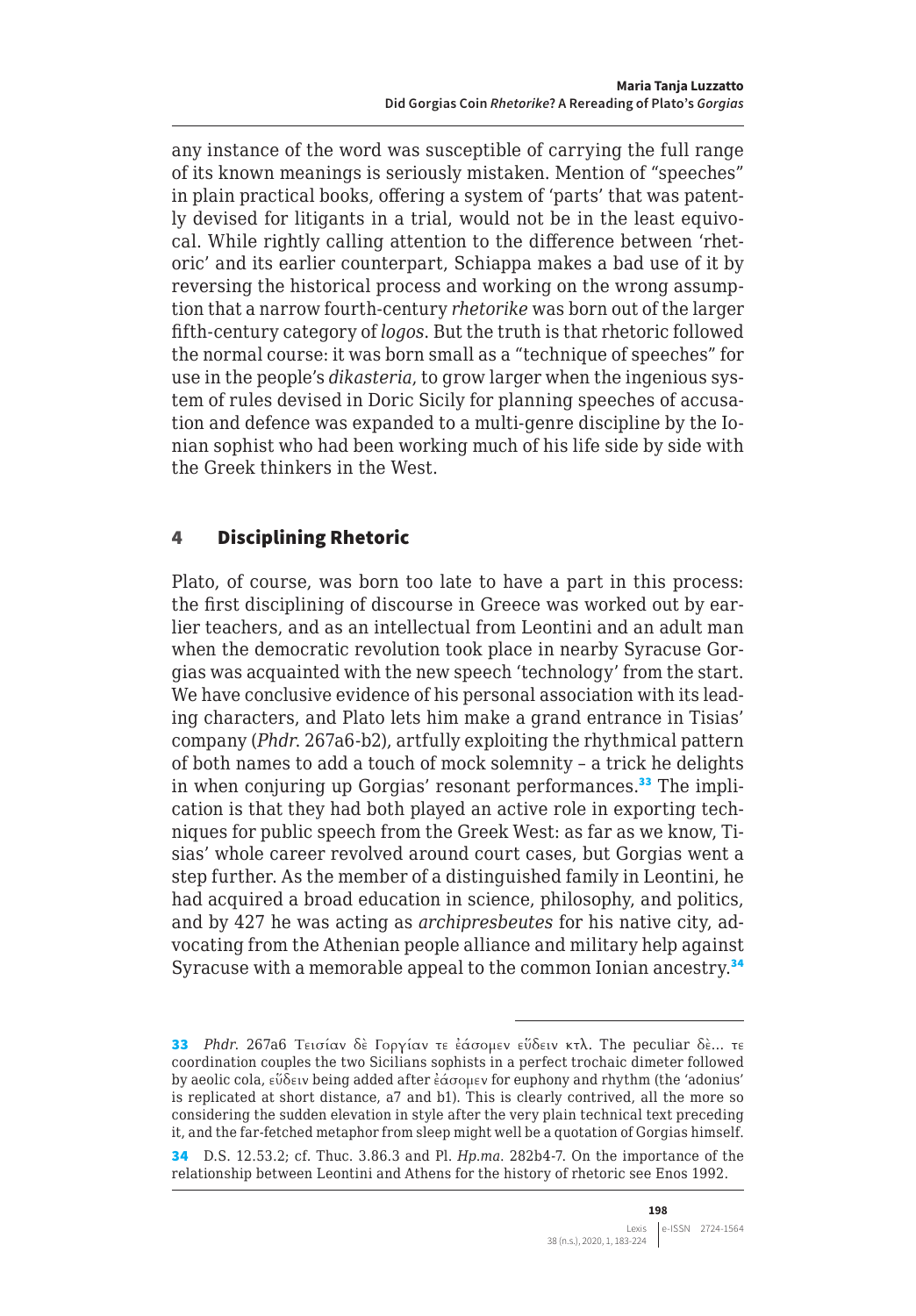But in the end Syracuse won, and as the tide turned Leontini underwent civil strife and massive changes in population,<sup>35</sup> making life in his homeland impossible for Gorgias: in forced self-exile he moved to mainland Greece and finally settled in rich and neutral Thessaly, his personal interests shifting accordingly from local politics to panhellenic propaganda – and the teaching of *rhetorike*. Both stages of the sophist's long career have found their way in Plato's dialogues, but mention of Gorgias in the *Phaedrus* passage is only incidental, the philosopher's focus being rather on Tisias' clever booklet. On the contrary, in his earlier dialogue a much older Gorgias figures as the main character and Plato's chosen competitor at the time when the Academy was being founded: confrontation with the sophist and his pupils is personal, bitter and polemical, rewarding readers of *Gorgias* with a unique insight into the most renowned and expensive 'school of politics' in Greece. The *logon techne* of the *Phaedrus* passage plays here no part at all and the very words are never met in the dialogue, whereas *rhetorike* literally explodes, totalling over a hundred occurrences, a frequency nowhere else to be found and even thrice the number of instances in the whole of Aristotle's *Rhetoric*. Moreover, although *rhetorike* – by then the usual word – is sparsely used in the *Phaedrus* too, Plato is very careful to avoid it whenever referring to Tisias. Yet Schiappa (1990, 458) rules out the possibility that Gorgias ever used it, since "prior to the fourth century, λόγος and λέγειν were used to describe what later would be called rhetoric"; but this means begging the question, because the late appearance of 'rhetoric' will only follow if *Gorgias* is fictional. As to the surprising statement that "there is no evidence that Gorgias ever used the word "rhetoric" other than the Platonic dialogue named after him" (Schiappa 1990, 459), most readers will feel that Plato should be enough, and the absence of rhetoric' in Gorgias' *Helen* is a misleading argument, since the arts of seduction and a lover's beguiling words do not fall within the domain of public speech – a point Schiappa himself makes when he assumes that *rhetorike* might have been coined "in order to limit the sophistic art of  $\lambda$ όγος to speaking in the assembly and the law-courts" (Schiappa 1990, 466). Worse still, we are confronted with the disconcerting statement that "Gorgias' explicit declaration at 449a5 that he teaches the art of oratory would have been a clear signal to fourth-century readers that the target of the passage was Isocrates", with Polus and Chaerephon "perhaps symbolically paralleling the conflict between Isocrates and Plato" (Schiappa 1990, 465). Schiappa hints at "thinly veiled references to Isocrates",

<sup>35</sup> Evidence on Leontini in the years 424-416 is supplied by Thuc. 5.4.2-6, 6.6.2, 8.2, 50.4 and D.S. 12.83.1, 13.89.4, 95.3, 113.4; by 403 the city had been emptied of its population, D.S. 14.15.1.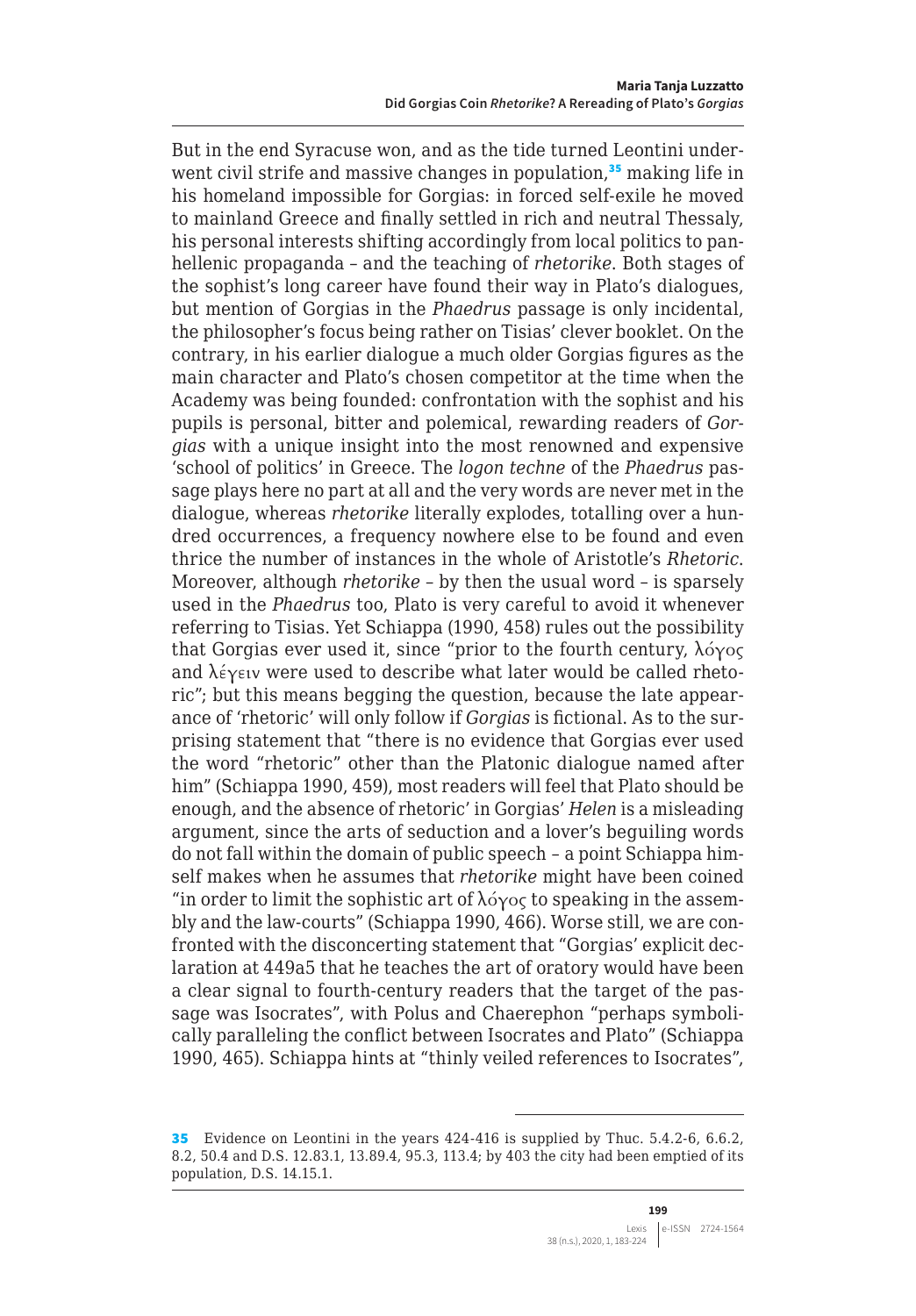but gives no instances, and I fail to understand why Plato's tortuous behaviour should have been so transparent to fourth-century readers, who were acquainted with Isocrates as a proud teacher of *philosophia* – and Plato for one says as much in the only passage where he refers to the rival by name (*Phdr*. 279a9-10). I consider this kind of guesswork seriously mistaken. Moreover, if we agree on the early date of Plato's dialogue, Isocrates' pupils would be too young for the philosopher to pass judgement on their outcome in adult life, and the type of the strong-willed, utterly unscrupulous politician depicted by Socrates in *Gorgias* would be anyhow a very odd choice on his part, given Isocrates' mild and moderate stance. Callicles' outlook in life is not Isocratean at all, but mirrors the wild ambitions of a war generation that Plato knew only too well, because it had been his own. From his point of view, both Polus and Callicles belonged to a proud world that was meeting defeat – the warped heirs of a bold, mistaken education which had nothing possibly in common with Isocrates' cautious attitude and his very respectable school of 'humanities'. But we may find a very near match for Callicles in the vivid portrait by Xenophon of the Beotian Proxenos, who "had payed his fee to Gorgias of Leontini" in order to achieve quickly "great fame and great power and great wealth" (*infra*); just as we may presume for Callicles, he aimed at glory, and died young a cruel death. Gorgias had been the teacher of both and of the likes of them: this is what Plato's dialogue is about, and the new *rhetorike* attacked by Socrates has nothing to do with Isocrates but is, neither more nor less, Gorgias' well-known and much sought-after teaching programme. Thus, when Schiappa asks himself "why would Plato invent a term for a skill he obviously mistrusted?" (1990, 464) the plain answer is, in my opinion, that he did nothing of the kind. Rhetoric was not 'invented' out of spite for a next door competitor; on the contrary, had the word (and the thing) not been already there, Plato would never have written the *Gorgias* as we have it. The truth is that *rhetorike* was born positive, the perfect word for an eminently Greek discipline combining skilled public speech with leadership and personal *doxa*, and the term bears the distinctive mark of the free citizen pursuing success in the ancient citystate. This is what rich young people all over the Greek world were looking for, and Gorgias met the demand by offering a very clear-cut educational target, equipped with an effective training of his own devising. Aristotle (*S.E*. 34,183b38) calls it Gorgias' *pragmateia*: as we may surmise, a 'full-immersion' daily routine where pupils were made to learn and rehearse patterns of argument they would be likely to meet and need most often in real life. When Plato attacks him, rhetoric had been the sophist's avowed profession for decades: true, the momentous word first occurs in a text by Plato, but Plato is putting it in Gorgias' mouth, and this should be the one "clear signal" to past and present readers alike.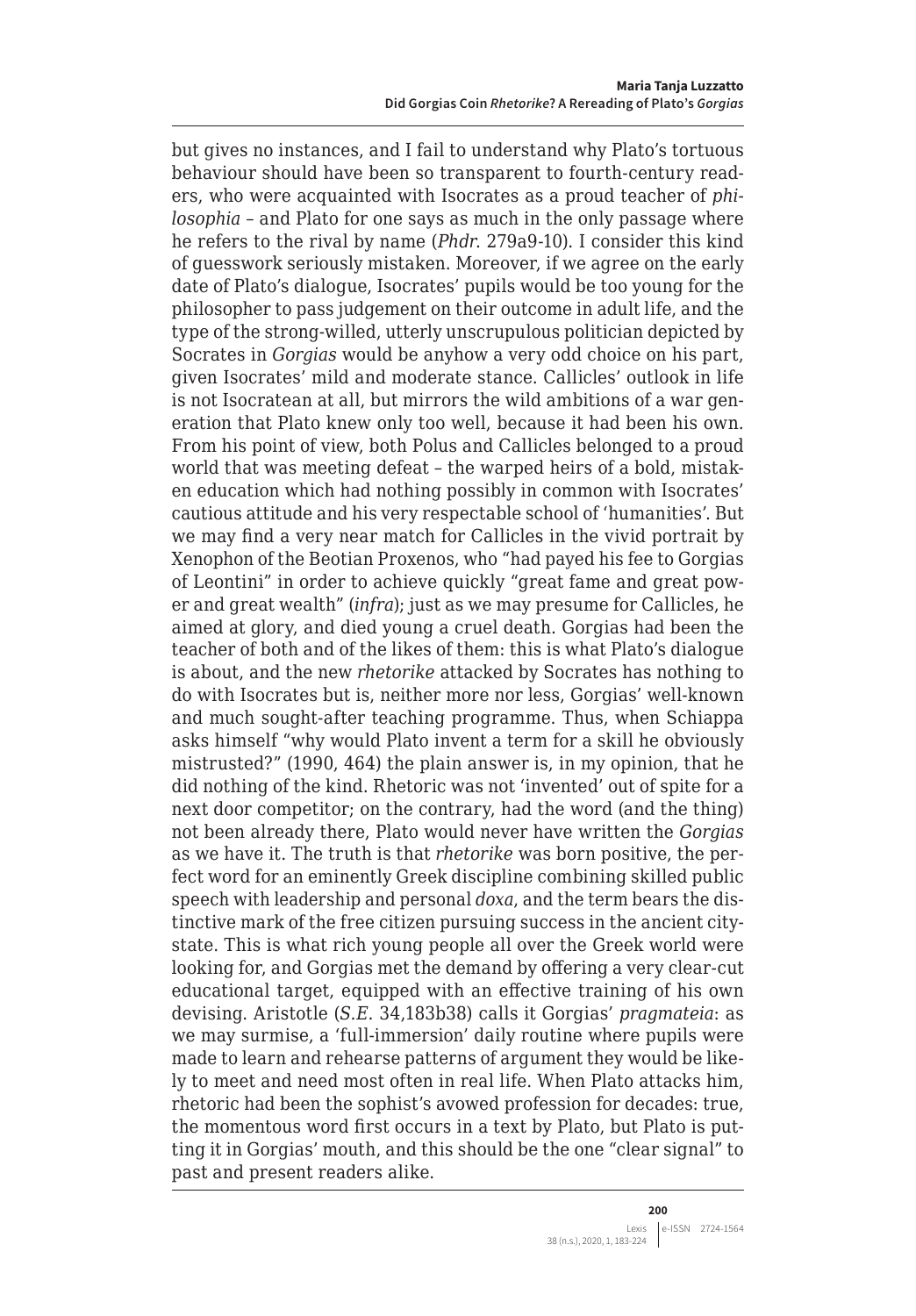There were good reasons for Gorgias not to deliver his teaching in book form. To begin with, while early written instructions had been thought out for the special needs of adult litigants in the people's *dikasteria* and did not address themselves to the task of educating pupils, Gorgias set out from the first to train young boys in a variety of speaking skills, to be used later in life as a means of a successful political career. The implied higher social standing and the ambitions of leadership called for a shift of emphasis from judicial to symbouleutic eloquence and entailed using different teaching methods. Speeches in defence or prosecution could be carefully planned in advance, but speaking in the people's assembly required the ability to meet unexpected events and unforeseen attacks from political opponents with extempore speeches, and called for a flexible pedagogy, with levels of difficulty slowly increasing from simple drills for beginners to a satisfactory command of important political topics. Gorgias' *pragmateia* could not do without some such standardisation of practical exercises to be rehearsed in the classroom under the teacher's expert guide: these are the handy, readymade *logoi* Aristotle hints at,<sup>36</sup> and the sophist's personal, recorded proficiency in extempore speech<sup>37</sup> must be viewed as strictly related to his teaching methods.

But not even Gorgias, for all his self-assurance and verbal virtuosity, would claim to teach his pupils every possible kind of speech, and in Plato's dialogue he says as much, promptly agreeing that *rhetorike* is about *logoi*, but not all of them (*Grg*. 449e1-4). When pressed by Socrates to tell exactly which, he presents his opponent with a set list, each kind of speech being associated for clarity with its prospective hearers and the proper places of delivery:

What I mean is the ability to persuade, by using speeches, judges in a *dikasterion*, and members of the council in a *bouleuterion*, and assembled citizens in an *ekklesia* and in any other meeting place, provided the meeting concerns citizens as such.<sup>38</sup>

This is, if ever there was one, Greek rhetoric's true birth certificate. Being quite unperturbed by Socrates' delaying manoeuvre (beginning at 449e5), Gorgias patiently resumes his own line of argument and his reply comes ready and punctilious, as it might be expected

<sup>36</sup> The half-humorous description of Gorgias' eristics-like teaching method most likely refers to single arguments, topics, means of proof etc., certainly not whole speeches, least of all epideictic showpieces like *Helen* or *Palamedes*.

<sup>37</sup> Philostr. *VS* 1.1, 1.9.3, cf. Quint. 2.21.21.

<sup>38</sup> *Grg*. 452e1-4 τὸ πείθειν ἔγωγ᾽οἷόν τ᾽εἶναι τοῖς λόγοις καὶ ἐν δικαστηρίῳ δικαστὰς καὶ ἐν βουλευτηρίῳ βουλευτὰς καὶ ἐν ἐκκλησίᾳ ἐκκλησιαστὰς καὶ ἐν ἄλλῳ συλλόγῳ παντί, ὅστις ἂν πολιτικὸς σύλλογος γίγνηται.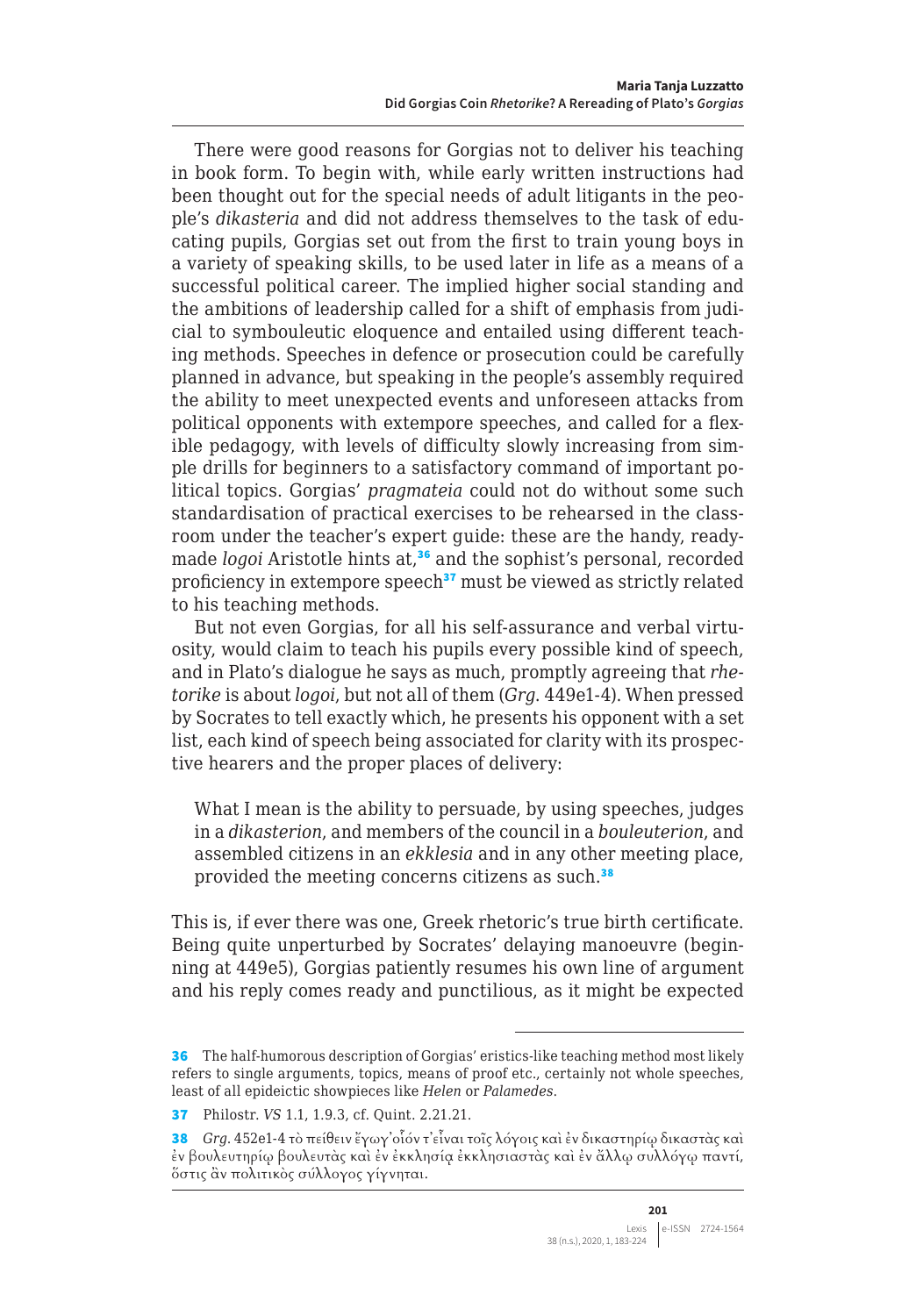of a long-time teacher; he is neither evasive nor faltering, and in the very next lines it is only left for him to sum up rhetoric in a beautifully simple *kephalaion* (453a2 πειθοῦς δημιουργός).<sup>39</sup> Socrates of course is not satisfied, yet from his own point of view Gorgias states the contents of his teaching plainly and fairly. But unlike Socrates, he is a man of business, and the issue of a truly scientific, self-contained definition of *rhetorike* is not raised by him: to the sophist's mind, *peithous demiourgos* is rather a clever catchword for prospective pupils, and we may be sure that it worked very well that way. As for his public profession, the sophist's *epangelma*, he had already disclosed its full terms in the words quoted above, where he expounds the different kinds of speeches practised in his school, the earlier technique of speeches for the law courts opening the series as the first item of the list ("the ability to persuade, by using speeches, judges in a *dikasterion*"), and the total number being increased to cover the whole spectrum of political activity. From our standpoint, these words will immediately call to mind rhetoric's later division in the three *genera causarum* and it might be tempting to consider them commonplace. This is probably why, as I remarked above, the whole passage is missing from Diels' very influential *Vorsokratiker*, one of several unfortunate editorial choices in his section on Gorgias. The great scholar had no taste for rhetoric, and judging most of the sophist's statements to be boring and ineffectual he drastically cut down the evidence about him from Plato's dialogues. As a consequence of this, traditional handbooks take no notice of our passage and revised histories fail to realize its importance, albeit for different reasons. Worse still, Schiappa actually believes that the sophist could never have spoken the words Plato ascribes to him, since Gorgias "makes the *unlikely concession* that not all kinds of λόγοι fall under  $ρ$ <sub>ητορική, only some" and "is *limited* to defending  $ρ$ <sup>*ρ*</sup>ητορική as train-</sub> ing for persuasion in public gatherings" (1990, 467 f.; italics added), his own solution being that Plato's real, unnamed target is Isocrates' art of discourse, which is being ridiculed as an "(unnecessary) training for political persuasion". As I have already remarked, the guess is unfounded, and a forceful character like Gorgias hardly lent itself to figuring as a mere substitute for a younger and – at the time when the dialogue was written – a lesser teacher. Plato has so arranged the first part of his text as to let Socrates' and his opponent's views clearly stand out side by side: they are *both* necessary to him and he purposefully highlights important passages by the timely use of Gor-

<sup>39</sup> Plato clearly implies that πειθοῦς δημιουργός are Gorgias' own words, all the more so since they perfectly fit the sophist's ideas about the social uses of rhetoric. Ancient readers rightly had no doubts, Quint. 2.15.5 *hanc Plato illius opinionem vult accipi, non suam*. See Fuhrmann 1960, 126 fn. 6.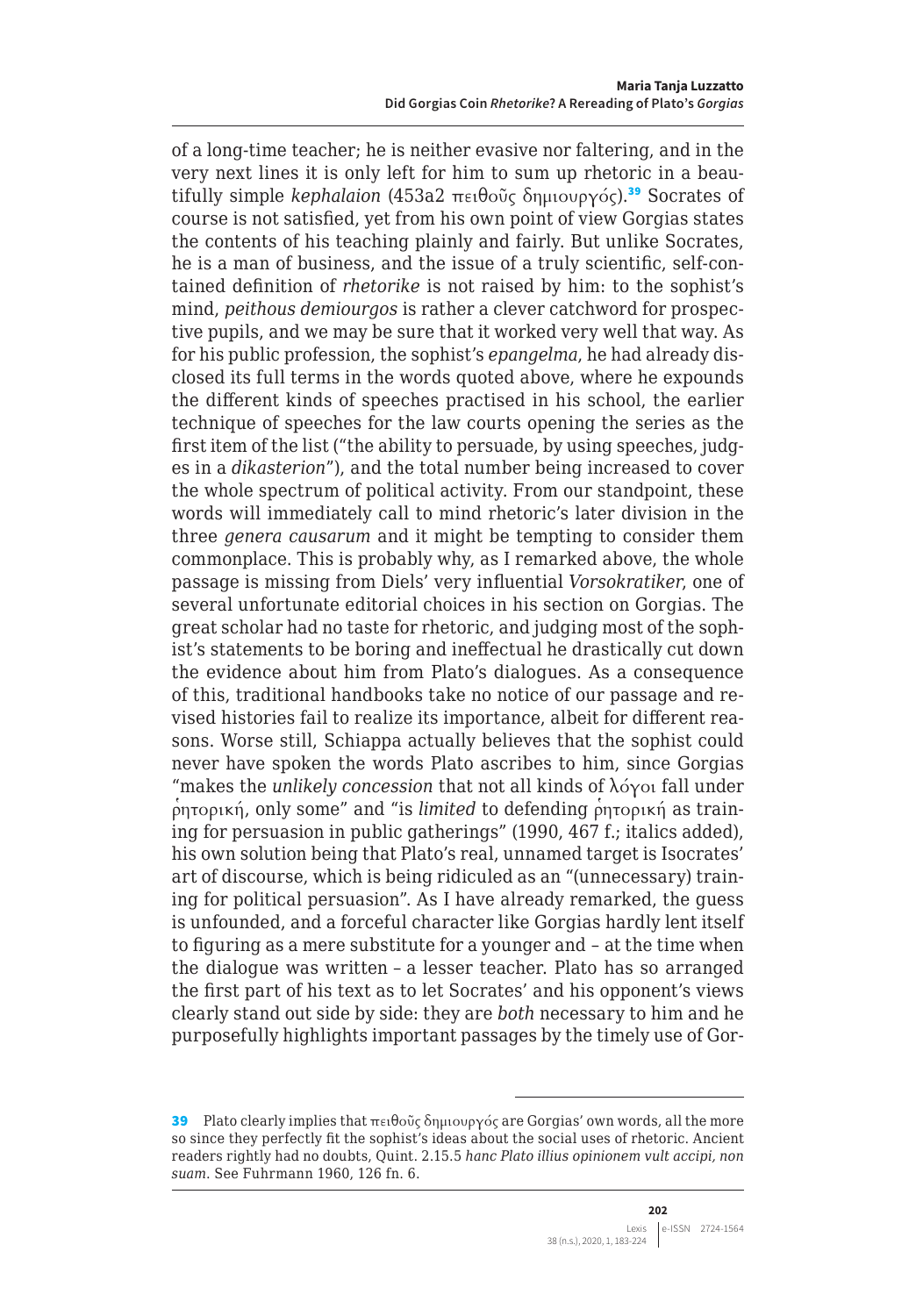gias' well-known mannerisms. According to ancient grammarians, he even slipped in two non-Attic words to make his account more realistic;<sup>40</sup> we cannot verify this, but in the Greek of our passage we cannot mistake the sudden recourse to striking rhythmical and rhyming effects very typical of Gorgias, in order to highlight a no less typical pattern of thought. About the latter we have reliable and indipendent evidence from Aristotle, who tells us that Gorgias was in the habit of avoiding definition of abstract concepts in favour of detailed numbering of their constituent parts,<sup>41</sup> and we have a very clear instance of the method in the opening pages of Plato' *Meno*, where the sophist's pupil promptly replies in the same line on being asked by Socrates "what is it that you call *arete*… if you *and Gorgias* know the answer".<sup>42</sup> Meno makes reference to sex, age, and social status to arrange his list of different virtues, Gorgias likewise lists speeches according to places and hearers: master and pupil use the same approach, methodical and concrete, steadily eschewing the abstraction and generalization that is being forced on them by Socrates. By comparison, the chosen pattern of simple repetition of related items may sound old-fashioned and not in touch with later scientific methods: the way of thinking is certainly not Plato's, just as the way of speaking is not Isocrates'. So why should Plato want to heap circumstantial evidence clearly pointing to an old-world, distinctly foreign teacher, if his real target were a nearby Athenian colleague? Readers who will not believe in the literal quotation of well-known tenets of Gorgias' school may assume a clever impersonation by Plato himself of the sophist's ideas and mannerisms: but covered criticism of Isocrates' *philosophia* has nothing in the Greek text to support it.

We may suspect, however, that Isocrates has come into this more in order to oust Gorgias, than for his own sake, and this brings us back to where the problem lies. Is there anything really *wrong* with Gorgias' reply? Must we judge it to be an unwilling "concession" to Socrates, and an "unlikely" one at that? To be sure, the text itself nowhere suggests this, quite the contrary. The sophist's words sound very formal and carefully polished, and Socrates highlights the im-

<sup>40</sup> *Grg*. 450b9 χειρούργημα and κύρωσις. The interesting remark by unknown ancient grammarians is reported in Olympiodorus' comm. *ad loc*.; note that Socrates (450e1) is going to use Attic κῦρος instead.

<sup>41</sup> 41 Arist. *Pol*. A 13, 1260a27 οἱ ἐξαριθμοῦντες τὰς ἀρετὰς ὥσπερ Γοργίας. The use of ἐξαριθμεῖν is unequivocal.

<sup>42</sup> *Men*. 71d7 ff. Noel 2006, 177 is sceptical: "lorsque Aristote attribue directement à Gorgias cette même énumeration des vertues, cite-t-il ce dernier ou fait-il seulement référence au *Ménon*?", but an unprejudiced reading rules out the latter option. Aristotle does not mention either Menon or Plato, and he would never use a Platonic dialogue for factual information that could be checked directly. For this very important point in method see the excellent discussion of the quotation from Polus' book by Plato and Aristotle in Renehan 1995.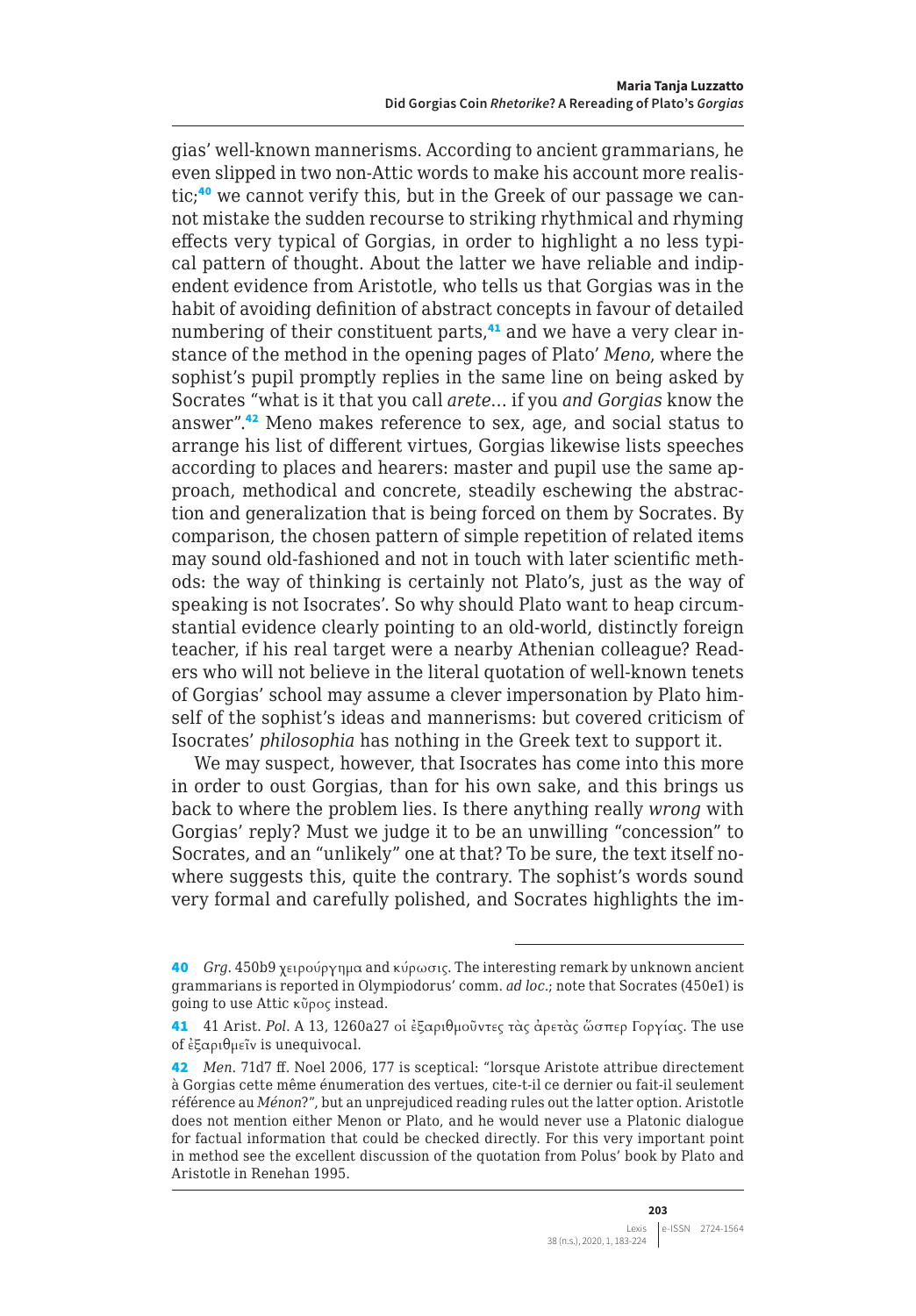portant pronouncement as such: "now you really seem to me, Gorgias, to have stated at your best your opinion about rhetoric, what kind of technique you think it is" (452e9-453a1). Yet Schiappa believes that we must rule out a plain reading of the text because of the "substantial differences between the defence of *logos* found in the speeches of Gorgias and his floundering performance in Plato's dialogue",<sup>43</sup> but in our passage Gorgias expounds his views on rhetoric and is not speaking about *logos* at all. Since the "nontrivial difference between an explicit theory of *logos* and an explicit theory of *rhetorike*"<sup>44</sup> is one of Schiappa's main concerns, it might be odd that in our case he takes no account of the important shift in subject matter: of course this is explained by the mistaken belief that 'rhetoric' must be a *later* substitute for earlier theories about 'speech', but this will only be true if we remove Plato's evidence about Gorgias having used the word, and the only reason for doing this lies in the sophist's use of *logos* instead of *rhetorike* in the essays we have by him. In other words, the argument has come full circle and leads us nowhere.

To find a way out, we should rather examine both the relevant passages in Gorgias' writings and his replies to Socrates in Plato on their own account, by trying to view them as the different issues of a lifelong reflection on speech by a single fifth-century thinker. The point is that *logos* and *rhetorike* fulfil separate roles; rather than following one after the other, they should be placed side by side, the former supplying the conceptual background of Gorgias' new teaching endeavour. To turn theories about speech into a successful educational enterprise was no easy task and would call for the personal expertise of a man of the world and an engaging speaker, a long-time politician, a sound teacher and a shrewd businessman, and for all we know, Gorgias fits into the portrait admirably. Of course, in a world of competing sophists, he would also need a clear and attractive label to advertise the new discipline and the expensive school that went with it, and could not very well wait for Plato to supply him with a name. But if we judge *rhetorike* to be the right word for Gorgias' teaching, why should *he* not have been the one to find it? On the other hand, if we agree with Schiappa in believing it to be "unlikely", why should Plato want to cheat his readers with a seriously misleading name, even going so far as to actually coin it himself?

<sup>43</sup> Schiappa 1990, 469: "floundering" echoes a prevailing judgement (according to Dodds 1959, 9 Plato depicts Gorgias "as a well-meaning but somewhat muddle-headed old gentleman" who "accepts his dialectical defeat"), but in my opinion misinterprets what rather appears as the punctilious probing, on Socrates' part, of his opponent's 'official' position, so as to debar him from reconsidering it later.

<sup>44</sup> Timmermann, Schiappa 2010, 140, and Schiappa 2016, 3 "the theoretical object of analysis of *logos* in the fifth century BCE was not identical to the theoretical object of *rhetorike* in the fourth century BCE".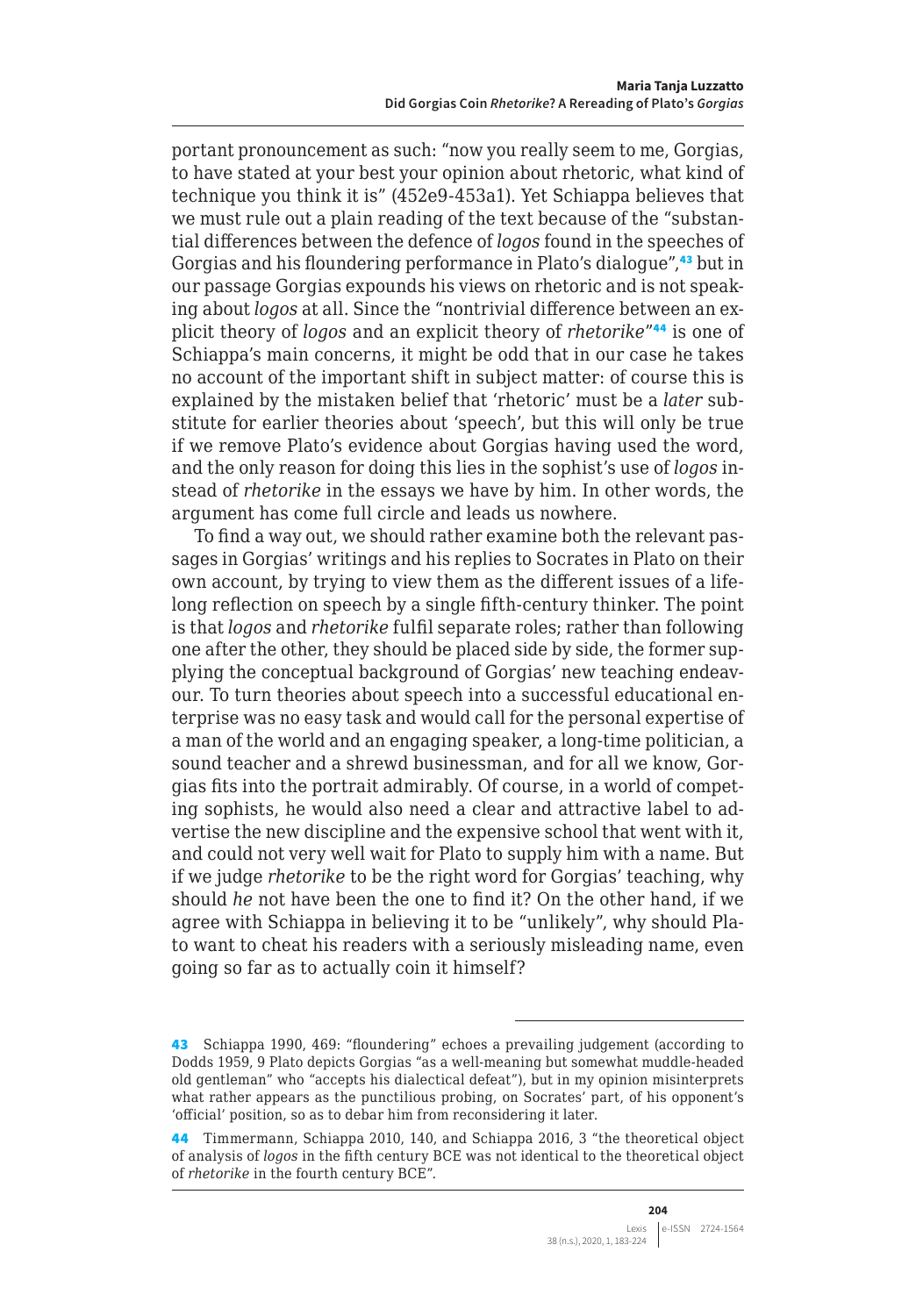Moreover, Gorgias had serious reasons for not using general *logos* to single out the kind of training practised in his school. To wit, his choice of *logoi* in *Helen* (8-14) strongly suggests the need for a different and distinctive 'term of art', since the peculiar list entirely leaves out the political speeches that properly belong to rhetoric, while giving pride of place to poetry, followed by ritual chants, magic, cosmogony and debates over wisdom and philosophy, all of them the most unlikely subject matter for pupils who had very different aims in mind. This we know both from Plato and an entirely independent source:<sup>45</sup>

Proxenos of Beotia from the very first, when still a young boy, was eager to become a man capable of dealing with important affairs, and *because of this very desire he payed his fee to Gorgias of Leontini*. After having studied with him, deeming himself to be already *fit for leadership* and for being second to none, thanks to his friendship with members of the élite, in offering his services, he joined this venture with Cyrus and he expected to gain from it *great fame, and great power, and great wealth*. But though being eager for success, he made it nevertheless clear that he would not achieve anything of it unjustly, but by using justice and honor; without them, not at all.

In Xenophon's affectionate portrait of a very close friend who was killed young, the meaningful information about the study with Gorgias must have come from Proxenos personally, and offers conclusive proof, from an unbiased contemporary source, of the sophist's true aims and methods.46 From our point of view, its fundamental importance lies in the fact that it clearly bears out Plato's account of the sophist's school as being politically oriented: to be sure, Gorgias could not fail to introduce his pupils to the full range of topics requested by educated people in his time,<sup>47</sup> but wealthy youngsters did not join him in the first place in order to become poets or specialize in magic and *meteorologia*. Gorgias' statement in Plato, that not *all* speeches fall under rhetoric, is no more unlikely than the special list he offers in *Helen*, since in both cases we are confronted with purposefully limited selections within the vast domain of speech, each one of them leaving out items that find place in the other: Gorgias is

<sup>45</sup> X. *An*. 2.6.16-18, a very important passage, but sadly curtailed in *VS* 82 A 5.

<sup>46</sup> See Lendle 1996, 154 on Proxenos' and Menon's ambitions: "es sind dies offenbar die Grunderwartungen, zu deren Erfüllung Gorgias im Unterricht seinen aus den oberen Schichten stammenden Schülern die richtige Wege zu zeigen versprach", and 164: the two disciples embody "zwei verhängnisvolle Wirkungen, welche vom Unterricht des Gorgias ausgehen konnten".

<sup>47</sup> On Gorgias' polymathy see Pl. *Men*. 70b6-8, 76a8 ff., *Grg*. 447c6-8, Cic. *De inv*. 1.7. For the teaching of cosmogony Ps.Plu. *Isocr*. 838D.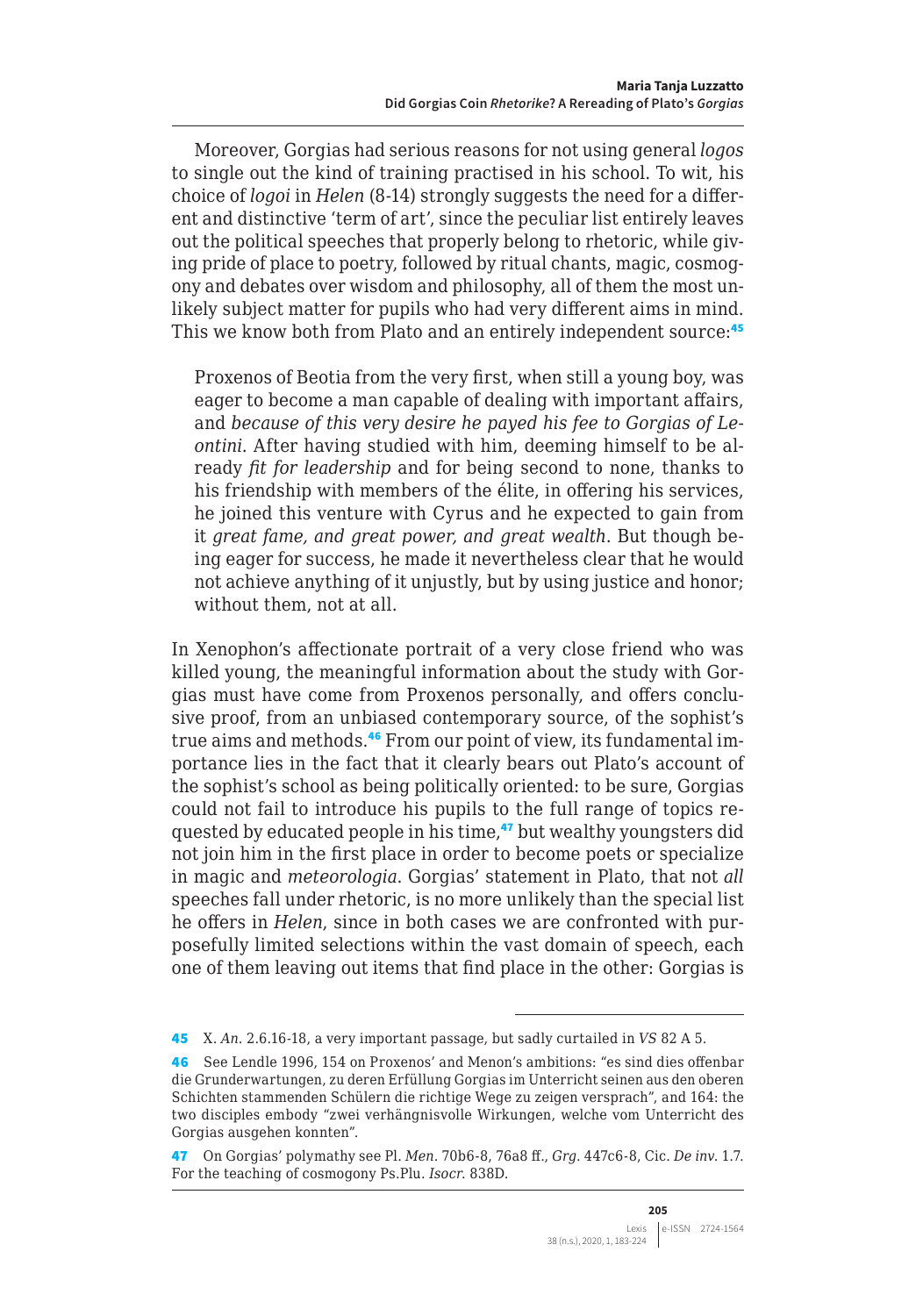clearly investigating *logos* by sorting out its different kinds, and the overall pattern is better explained as one more instance of his plain analytical habit (cf. ἐξαριθμεῖν *supra*). Hence, there are serious problems with the widespread belief that *Helen* 8-14 expounds a general theory of *logos*, and it is my opinion that we should resist the temptation to view the celebrated passage as the sophist's manifesto: rather, all our pieces of evidence, *including* the statements made by Gorgias in Plato, should be understood as complementing each other by supplying separate parts of a final picture that will only result by fitting all the available pieces together. It might come as a surprise that most of the picture is on the negative side. In *On Not Being* Gorgias registers the failure of speech to communicate objective reality, since the flux of particles moving from one body to the other will only convey the sound of words, but not their meaning; in *Helen*, on the contrary, when dealing with irrational passions and the fabrication of deceitful tales, the minimal physical entity of *logos* (§8 σμικροτάτῳ σώματι καὶ ἀφανεστάτῳ) gains absolute power, but brings the threat of a "harmful persuasion" (§14 πειθοῖ τινι κακῇ) in its train. It would be impossible to open a school on such a premise, and Gorgias badly needed a *positive* subject matter in order to undertake teaching. This is where the new discipline comes in, 'rhetoric' being the unequivocal name for the choice of political speeches as the rational side of *logos* that eventually enabled the sophist to impart a useful craft, firmly rooted in the standard values of Greek society. Speeches addressed by free citizens to their equals within a public setting make appeal to the rational mind and must abide by times and rules of performance; the recourse to emotions will be limited to a clearly appointed space and not be allowed to hold sway over the process of decision-making, any "harmful" persuasion being thus counterbalanced by sound reasoning based on facts and means of proof, and by democratic equal right of speech. As a thinker and as a man of science Gorgias need not have changed his former opinions: the disquieting, powerful *logos* that forces its victims to surrender to unrestrained passions and unruly acts could not be dispelled entirely, but as a teacher Gorgias managed to replace the treacherous and barbaric *dynastes* (*Hel*. 8) with the capable craftsman, the useful and law-abiding *demiourgos* of the Greek city, and by limiting his school practice to strictly political speeches he fulfilled the necessary conditions for an otherwise harmful persuasion to turn into the beneficial tool of a truly Greek leader.<sup>48</sup> This was only to be expected. As I already remarked above,

<sup>48</sup> By the way, Gorgias' defence of Palamedes, unlike *Helen*, lies within the boundaries of the judicial *techne* and the text's grid-like structure immediately calls to mind the technicalities of the early fifth-century books. The remarkable feature has been rightly highlighted in Fuhrmann 1960, 129 "so läßt sich kaum bestreiten daß hinter der Argumentation ein kompliziert verschachteltes System steckt", and 130 on Gorgias'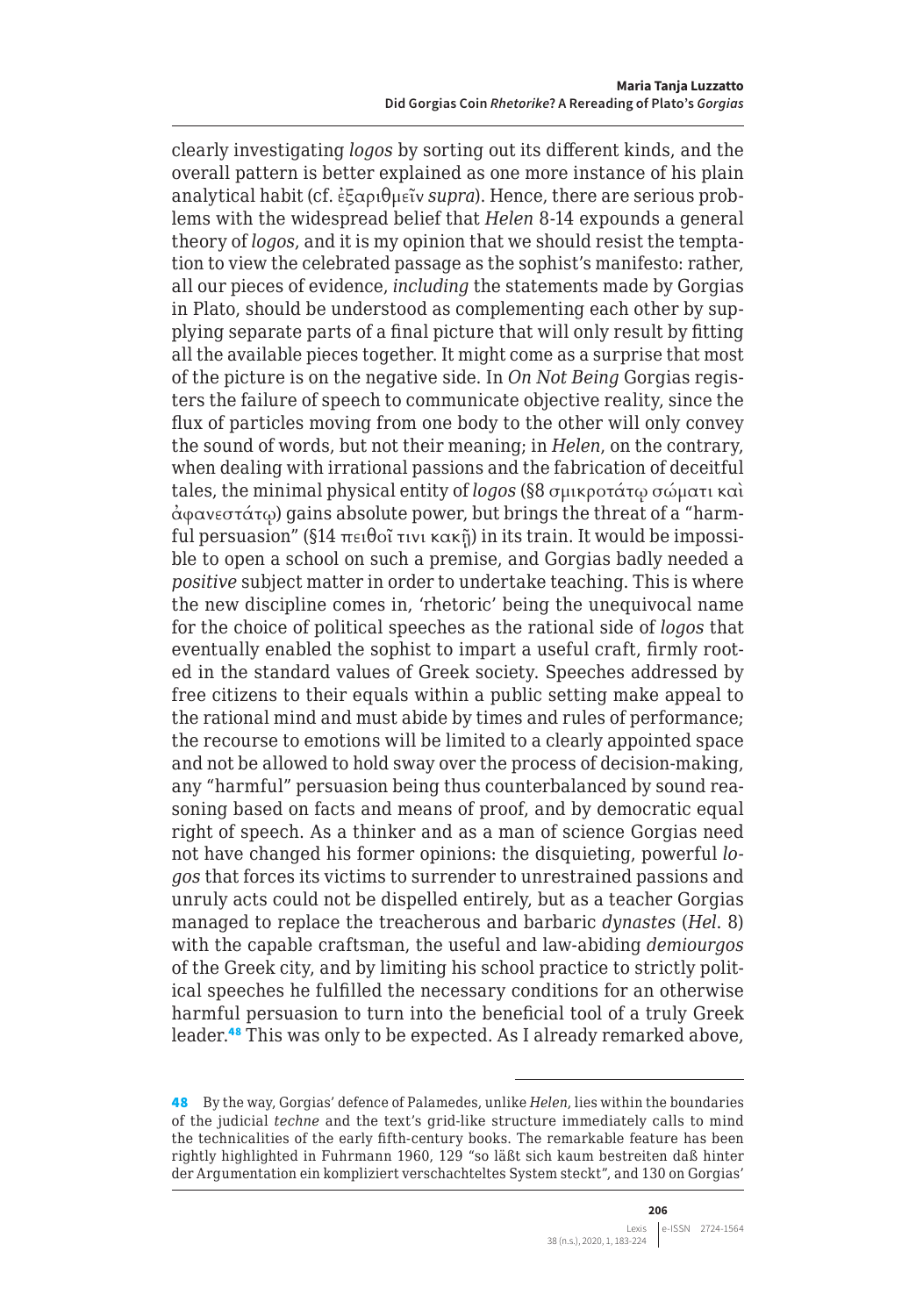Gorgias had been acquainted from the start with the process set in motion in Syracuse by a talented politician of the former regime,<sup>49</sup> who had dexterously put his skills at the service of democracy by devising a practical plan of action for pleading one's case in court, and later in life he readily acknowledged his debt to previous teaching in the same field by placing the speeches addressed to "judges in a *dikasterion*" (*Grg*. 452e2) at the head of his own broader and more ambitious *epangelma*. The meaningful overlap with the contents of the fifth-century *Technai* alerts us to the fact that rhetoric did not come into existence as a sudden theoretical 'conceptualization' out of an earlier, vague and holistic Art of Speech, and that it does not make sense to deny the disciplinary bond between techniques that were very much alike – the second one being inclusive of the first – only because they were taught for a short time under two different labels.

We are now able at last to offer a very simple reply to the question that was left unanswered above. There would have been no reason for using the word *rhetorike* as long as technical advice was restricted to court cases; on the contrary, once emphasis was shifted to deliberative speeches, it would be necessary to think of a different *epangelma*, and it was only natural for Gorgias to borrow the new name from the sphere of Greek politics. Thus the broader, three-genre discipline that was to dominate ancient education for the centuries to come was shaped by a plain process of addition. Gorgias was no revolutionary at heart, and the inclusive character of his new discipline was a teacher's practical and sensible choice. Rhetoric-to-be had already been 'conceptualized' in Doric Sicily, well before Gorgias opened his school in Greece. It only took a little more time and the flair of an accomplished speaker and politician to realize that recurring, hence teachable patterns of argument could be detected in political debates no less than in the lawcourts; but when the broader teaching of rhetoric eventually replaced the earlier one, the limited *logon techne* from Syracuse and the useful technical apparatus of the fifth-century books, far from being abandoned, were simply to become a part of it, joining in the steady stream of rules that was going to shape Greek rhetoric century after century.

However, while challenging a fundamental tenet of the 'revised' account by positing evolution instead of revolution, I am not advocating return pure and simple to the traditional tale. From my point of view, facts have been distorted in both cases by the failure to assess Gorgias' role, and this has been so far the missing piece in narratives

<sup>&</sup>quot;virtuose Schachteltechnik" in *On Not Being*. This explains the difference between *Palamedes* and *Helen* much better than any comparison in terms of a "rationalistic" vs an "emotional" approach (Segal 1962, esp. 117-20 and 129).

<sup>49</sup> Evidence on Corax as a historical figure in Luzzatto 2008a, 189 ff.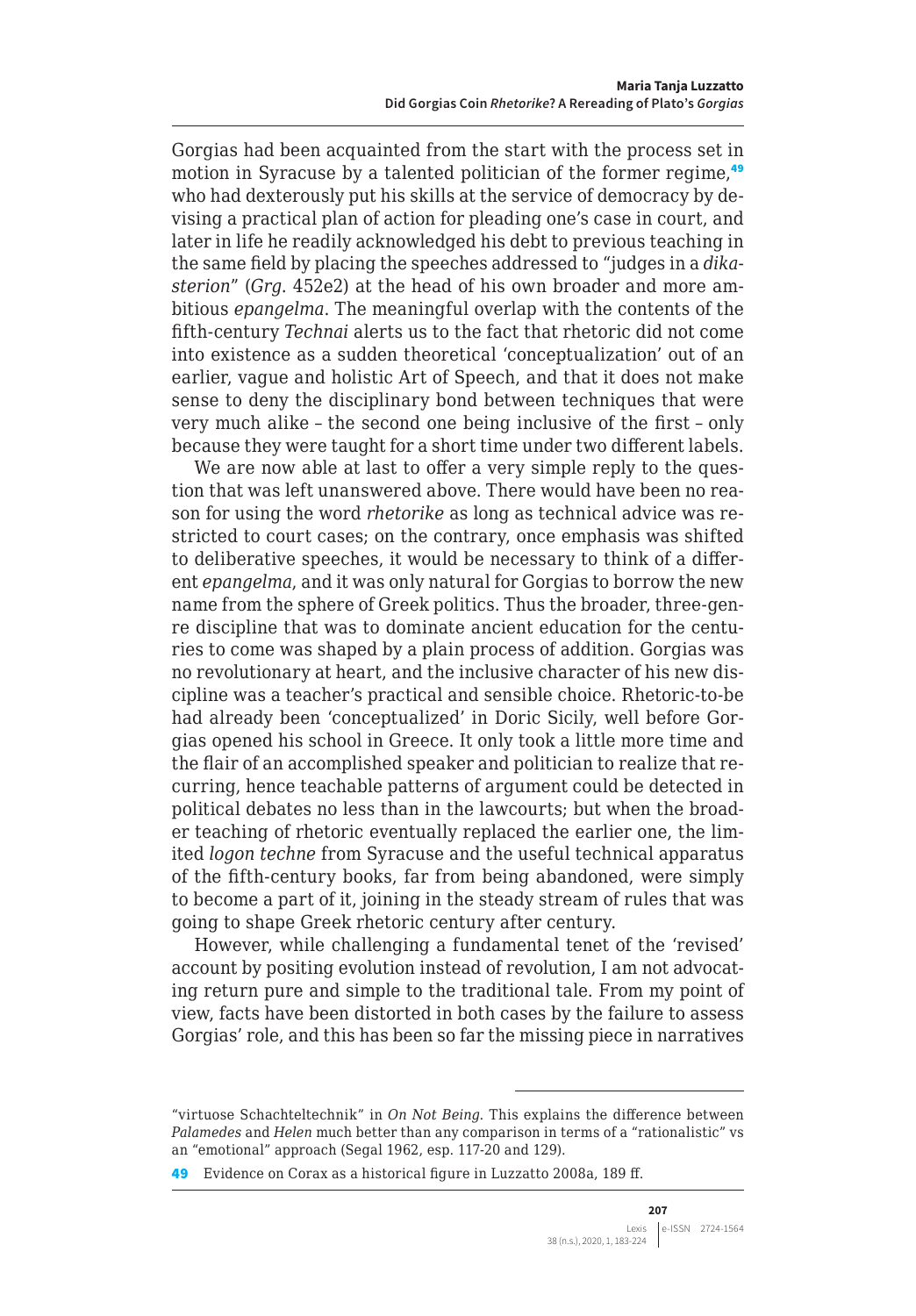and counternarratives: on the one hand traditional scholars took *rhetorike* for granted, thus failing to realize the change it brought about, on the other Schiappa believes the word to be the all-important factor, but plays havoc with history by claiming for Plato what Plato is giving to Gorgias. The truth is that 'rhetoric' marked the *next* stage within a single process which had modestly begun under a different name, yet all along that process we are dealing with the same practical training for logographers and/or politicians, not with a speculative and theoretical discipline. We have no right to project contemporary expectations back into the ancient educational system, only because we still happen to use a word that sounds the same. To begin with, any too sharp distinction between 'rhetoric' and 'oratory'50 is in danger of being refuted by Schiappa's own terminological approach, since he must have recourse to Latin in order to give the Greek word an undue theoretical slant, namely "the status of conceptual or meta-rhetoric that attempts to theorize about *oratory*… what we would *now* call Rhetoric as a discipline or rhetorical theory" (Schiappa 1999, 22; italics added). But what we would now call rhetoric no longer is what Greeks called by that name. To ancient teachers rhetoric always meant both a work to be done and the instructions that were devised in order to show how best to do it: in Gorgias' own words, it was, neither more nor less, a good artisan's job, the required training calling for skilled practitioners, certainly not for philosophers. What mainly interests us, of course, is the move from personal *empeiria* to a teaching practice, that is to a *techne*, as Aristotle has it;<sup>51</sup> in Schiappa's words, the "disciplining" of discourse. Must we also take this to mean the birth of a "theoretical" art? Schiappa is quite insistent on the point, yet according to ancient teachers, who may be trusted to know their business better than we do, the answer was definitely no, and the non-theoretical nature of rhetoric has an important bearing on its origins as a discipline. Quintilian is quite clear on the point:

Nature thus gave us the beginnings of speech, observation the beginnings of art. Just as in medicine, when men saw that some things were healthy and others were not, they developed the art by observing these things, so also in speaking, when they found that some things were useful and some not, they marked them down for imitation or avoidance, and added other points, by analogy, on their own initiative. *These observations were confirmed by experience. At the next stage, they each taught what they knew*.

<sup>50</sup> Schiappa 1999, 21 "the use of the word *rhetoric* to denote the practice of oratory and the use of the word to denote a specific domain of theorizing".

<sup>51</sup> See the well-known passage at the beginning of *Metaphysics*, esp. 981b7 on διδάσκειν.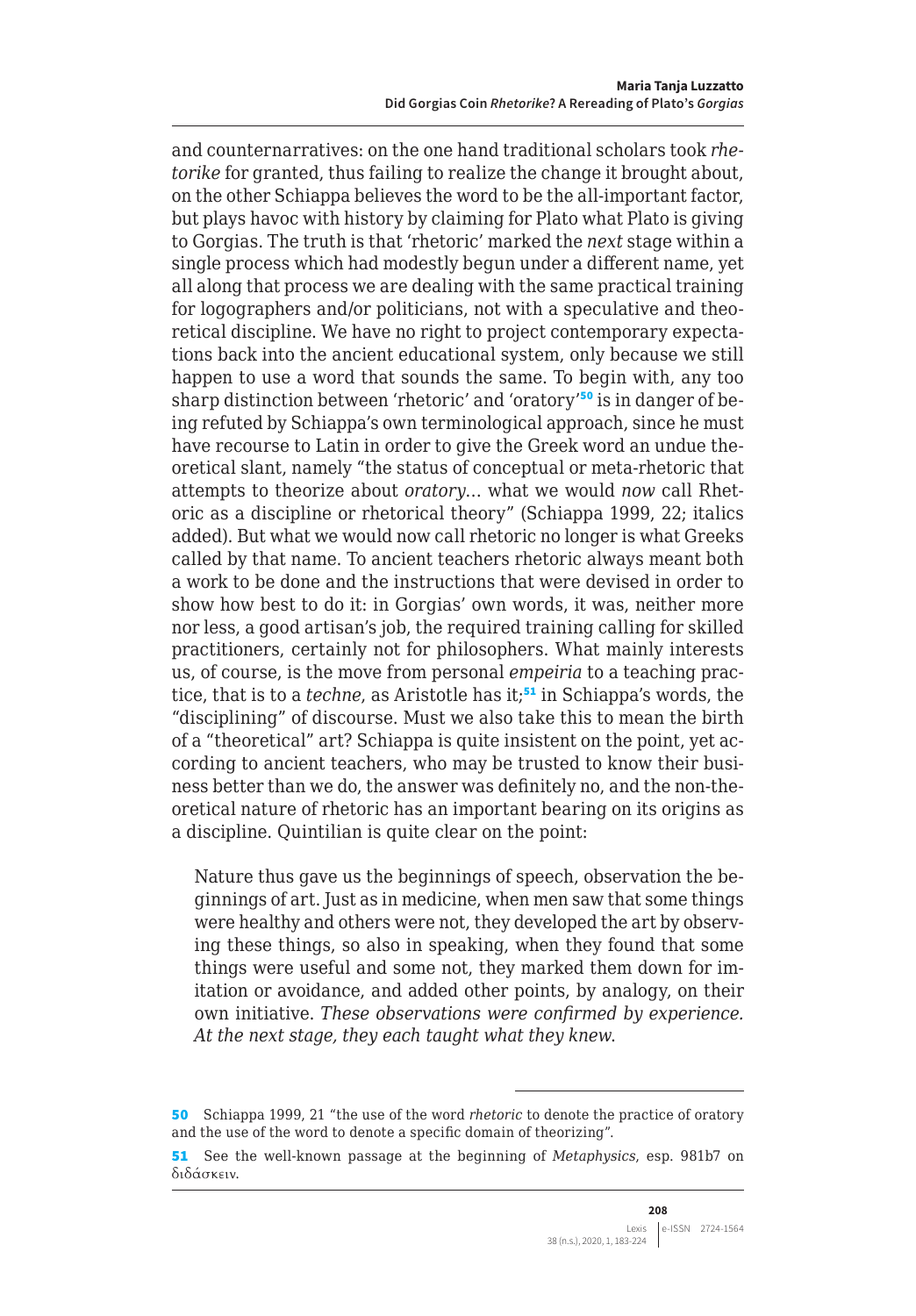This passage<sup>52</sup> might have been written word for word centuries before, and Gorgias would readily agree with his distinguished Roman colleague. Indeed, as long as rhetoric was not divorced from the ancient system of education, Greek, Roman and Byzantine teachers felt much the same. On the contrary, any sudden 'discovery' of rhetoric by a philosopher with no interest nor any personal experience in public speaking will nowhere fit into the pattern, and the same applies to the altogether different meaning of the modern discipline. To put it simply, when Gorgias first launched his *epangelma* the name was the thing, and for Plato both the name and the thing were Gorgias', but in revised accounts the same name is being used for a different thing: it is no wonder that by going in search of the wrong item they end up finding rhetoric "as *we* typically think of it" (Schiappa 1990, 470) in the wrong place.

# 5 The Missing Word

The quest for the birth of *rhetorike* has led us all the way from Plato's *Gorgias* to the dialogue's famous namesake, but a sceptical reader might still object that, even if some kind of rhetoric was already being taught before, maybe it was Plato, after all, who actually invented the *word* for it, since it nowhere appears before him. This would anyhow prove fatal to Schiappa's alternative history, the sole purpose of dating *rhetorike* in the fourth century being to deny the existence of the discipline in the fifth, yet the purely lexical problem deserves to have a place of its own, since this is by far the argument which has most impressed scholarly readers, and Schiappa himself believes it to be his strongest point:

The central hypothesis defended in this essay is that the term  $\phi$ ητορική originated in the early fourth century and was possibly coined by Plato. The hypothesis is refuted if an authentic fifth-century passage containing ρητορική is identified. (Schiappa 1990, 470)

The hypothesis is reinforced by two further arguments:

Not only is Plato a prolific inventor of –ική terms in general, he invented an important series of –ική terms for *verbal arts* in particular. (Schiappa 1990, 464)

<sup>52</sup> Quint. 3.2.3 (transl. Russell). See also the fundamental distinction between theoretical and practical arts in Quint. 2.18.1-2 with the conclusion: *rhetoricen in actu consistere*. In 2.18.3-5 Quintilian momentarily shifts next his attention from the discipline itself to the orator, claiming also *inspectio and pura voluptas litterarum* as parts of his interests. This is typical of a later age, but does not alter the general position: Quint. 18.5 (*rhetorice*) *dicatur activa vel administrativa*.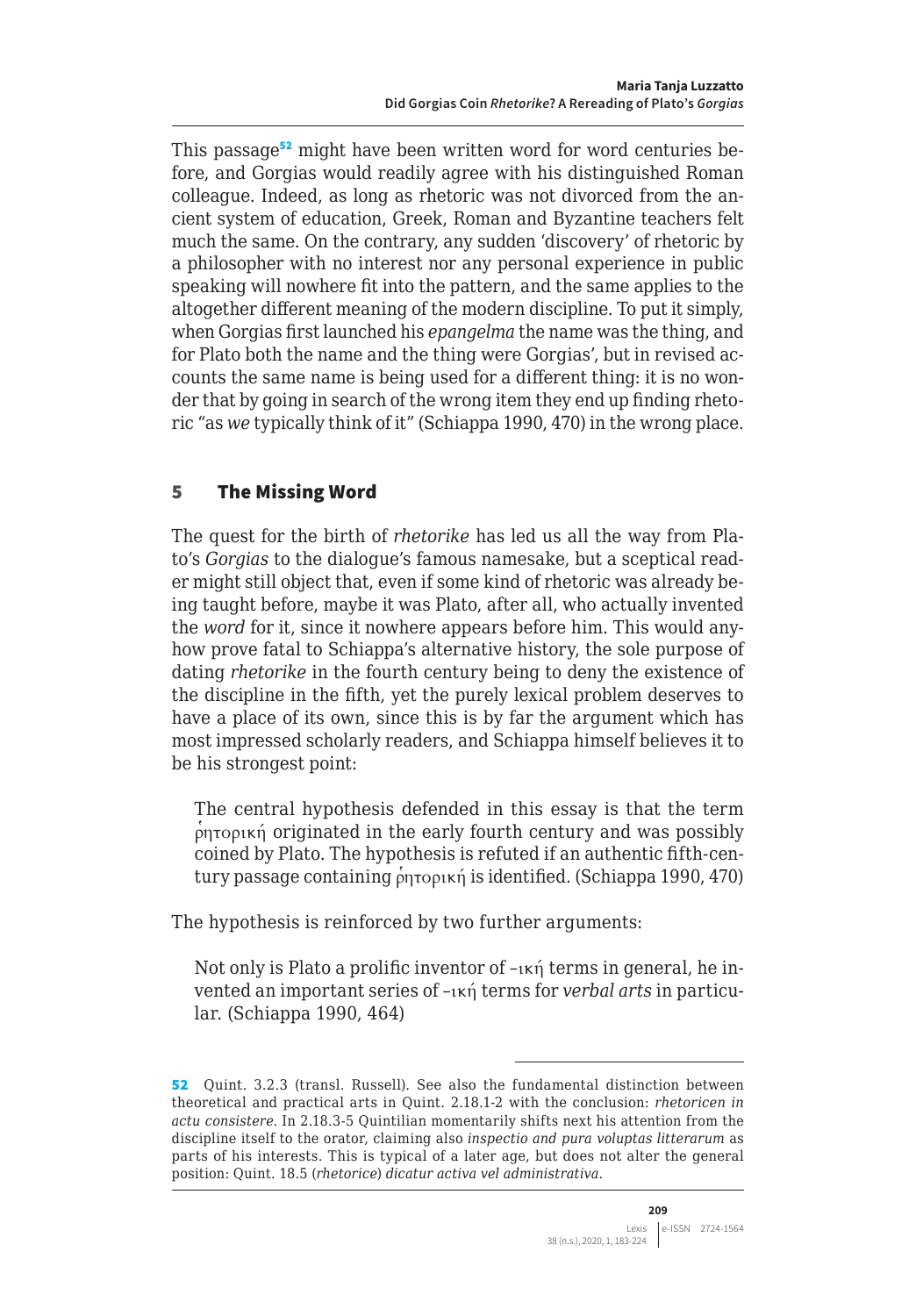… the argument from silence gains strength when one surveys the wide variety of materials that survive and that can be reasonably expected to employ the word. (Schiappa 1999, 16)

As to the last two statements, we may point at once to obvious weaknesses. The "wide variety of materials that survive" unfortunately does not include *any* of the authors who were most likely to supply reliable information about the teaching practices in the last decades of the fifth century: neither Herodotus' and Thucydides' histories,<sup>53</sup> nor the dramatic pieces by Euripides and Aristophanes (discussed *infra*) can make up for the almost total loss of the sophistic literature, and the vagaries of transmission have seriously undermined the statistical value of those texts that survive. Plato himself, of course, has come down to us intact and he is indeed our greatest asset – provided we put him in his historical context and make good use of his writings as evidence for recovering the otherwise shattered world of Greek education all around him. As a professional teacher, Gorgias would be no less qualified for coining technical terms – while having far better reasons than Plato for being in need of *rhetorike*. Generally speaking, it is hazardous to think that all -*ike* terms met in Plato's writings first originated where we now happen to read them, whatever our Greek lexicons tell us, since they cannot add a single word that was spoken or written outside the texts that chanced to survive: however useful for us, the entire database of the *TLG* does not make a whole in any sense. To be sure, Plato would not be averse to coining -*ike* terms, if need be, and he may well have been a particularly "prolific inventor"; the number of instances in his writings is imposing, but how many of them would be left, were Plato's text the same amount of Protagoras' surviving fragments? We cannot compare five huge Oxford volumes with the scanty remains of early sophistic. However, we have sure evidence that the great vogue for the new scholarly jargon went well back to Socrates' time, since two amusing passages in Aristophanes clearly testify to the inordinate fondness for -*ike* terms in Athens when Plato was a three-years old baby.<sup>54</sup> As a

<sup>53</sup> I cannot find passages in the two historians where mention of 'rhetoric' would be indicated, and if we are agreed on Gorgias' role, Herodotus' narrative is anyhow too early to be acquainted with his teaching. As for Thucydides, his carefully woven *demegoriai* were highly valued in ancient schools and teachers commented on them as evidence of fifth-century oratory, but we cannot expect the historian himself to behave like a literary critic, and it would be out of place for him to praise Pericles or Antiphon by using a later neologism.

<sup>54</sup> In 424, see Aristoph. *Eq.* 1378-1381, where eight –*ikos* terms, five of them *hapax* and all of them related to argumentative skills, are packed in four verses of conversation between two *meirakia*; Coulon 1923 *ad loc*. "les élèves des Sophistes affectaient d'employer à tout propos des adjectives en –*ikos*" (compare *Nub.* 1172 and *Vesp.* 1209, performed in the next two years).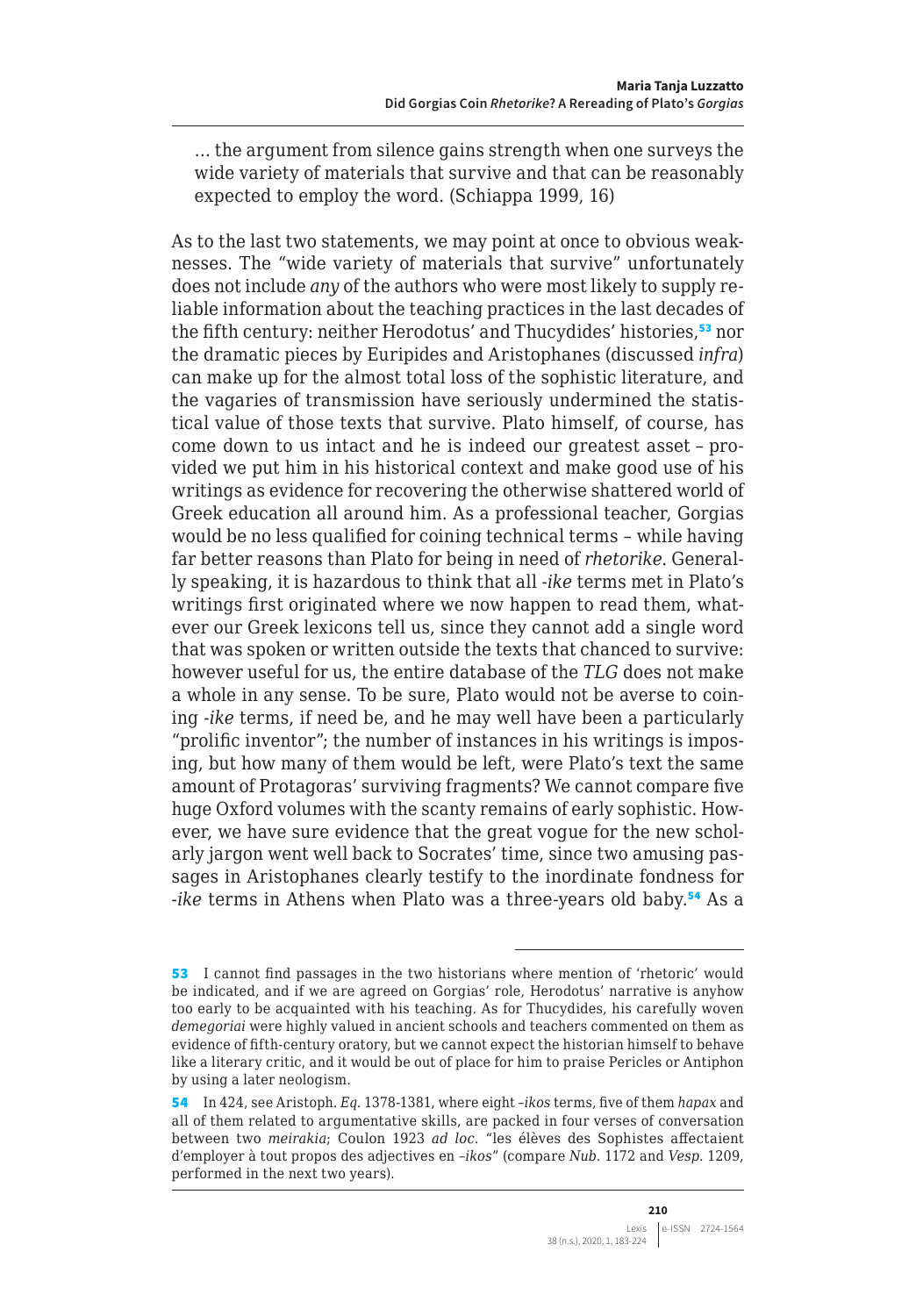dedicated educator, the philosopher joined in the previous efforts to build the scientific vocabulary of Greece, but he was anyhow a latecomer in the field, and *rhetorike* bears no less indication of being sophistic than Platonic. Yet I am not suggesting that new instances of the word would be sure to pop up, should any of the lost fifth-century writings come to light. On the contrary, if *rhetorike* was Gorgias' special *epangelma*, as I have argued so far, such an assumption is quite unlikely, and we need to recover the true meaning of the word to find the right places where to look for it. Thus my reading of Plato's *Gorgias* in the foregoing pages allows for taking up Schiappa's main challenge from an entirely different point of view, and for explaining away, case by case, the apparent "anomaly" of the "conspicuous absence" of the word.<sup>55</sup>

Pητορική does not appear in fifth- and early fourth-century texts where it would be expected to appear if the term was in common, or even in specialized, usage. (Schiappa 1990, 457)

But the fault lies entirely with our misguided expectations. However great the success of 'rhetoric' in the centuries to follow, and however abused the name in our own languages, it was going to take time for it to become a fairly common word: as long as it remained a specialized term, at the early stages of its extraordinary life, we may reasonably expect it to have been used only within specialized contexts. Besides, if rhetoric started out in the years of the Peloponnesian war as the cherished possession of a *single* school in Greece, we have no right to expect it to appear, for some time at least, outside Gorgias' own circle – save when the term is being polemically used against him by antagonist teachers. Therefore, the hundred-odd instances of the word in Plato's *Gorgias* are exactly the kind of evidence we should expect to find if Gorgias was the first to teach *rhetorike*, and if this was Plato's reason for attacking him.

But let us turn to a detailed examination of Schiappa's own argument.

Fifth-century drama provides compelling evidence for a later date for the coining of ρητορική. Euripides, who is generally assumed to have been familiar with sophistic doctrines regarding "rhetoric", used λέγειν to describe speech or speakers, πείθω for persuasion, and λόγος for argument or speech. (Schiappa 1990, 458)

As for that, Euripides was an Athenian citizen who lived in a proud and self-assertive 'democracy', yet neither the noun nor the related

<sup>55</sup> Schiappa 2016, 4; Timmermann, Schiappa 2010, 10.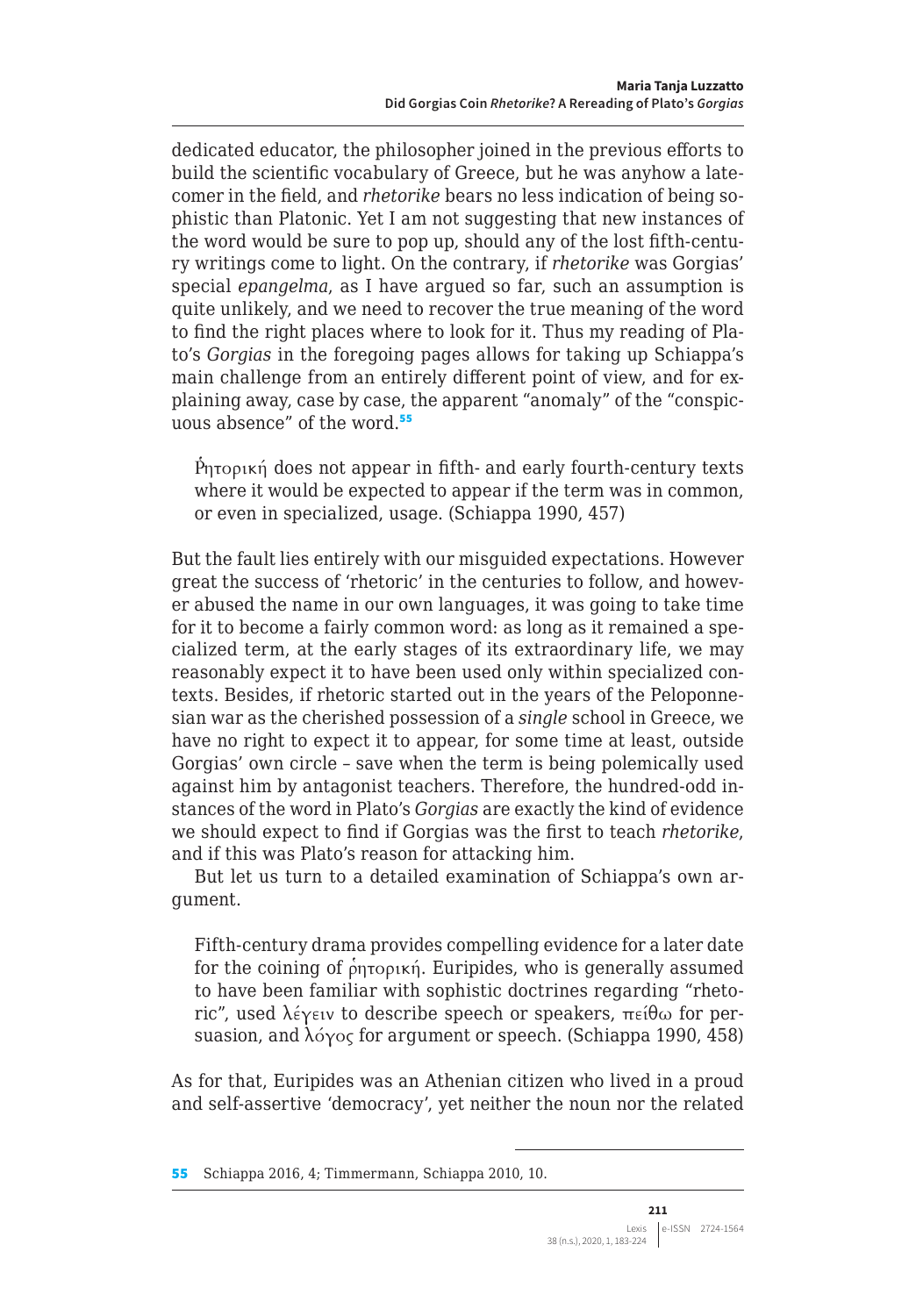forms appear anywhere in the tragedies we have by him; to mention a particularly clear instance, this is also true of the debate between Theseus and the Theban herald in *Suppl*. 399 ff., a most outspoken comparison of Athen's political constitution with a tyrannical rule. Why does Euripides steadily avoid the word all his listeners would be sure to have in their mind, and use periphrases instead?<sup>56</sup> In Greek tragedies poets do not speak in their own persons; they were at liberty to use the characters of drama for discussing contemporary topics, indeed Euripides did so quite often, but they were anyhow careful to avoid striking anachronisms and would not put a technical jargon in the mouth of heroes and heroines of the distant mythical past – and the sheer absurdity of Hecuba or Odysseus, Medea or Jason using Gorgias' school neologism exempts us from the need to point out that, unless it were a proper name, a four-syllable word scanning like a choriamb could not be placed anywhere in the iambic trimeter of tragedy. Of course, neither difficulty applies to comedy, and nothing would prevent Aristophanes, should he wish to do so, from ridiculing a newfangled discipline taught by a fashionable sophist. Schiappa mentions the "well-known diatribe against sophistic training in *Clouds*" as an obvious instance:

Had the word ρητορική been used by the Sophists or had it even been associated with them, Aristophanes certainly would have targeted it as one of the objects of his attack. That ρητορική does not appear even once in this play is strong evidence that the term had not yet been invented. (Schiappa 1990, 459)

The implication is that Aristophanes would be sure to need "*the* word that is often used to sum up the entire teachings of the Sophists" (Schiappa 1999, 17), but it is our mistake to use it this way, and Aristophanes would know better. Schiappa himself rightly states elsewhere that "though the Sophists were obviously interested in *logos*, it is historically inaccurate to say that they held a common theory concerning the art of rhetoric" (1991, 77): to be sure, if *rhetorike* was Gorgias' word, this is even more true than he suspects. Moreover, he rightly shares the view of most scholars that Aristophanes' general parody of the new kind of education and the two-*logoi* contest in *Clouds* (vv. 436-7 and 899 ff.) refer to the teachings of Protagoras: since there is certainly no trace of Gorgias anywhere in the play, the absence of *rhetorike* is at best evidence that not Gorgias, but Protagoras is the

<sup>56</sup> *Suppl*. 406 δῆμος δ᾽ἀνάσσει 442 δῆμος αὐθέντης χθονός. Aeschylus did the same, *Suppl*. 604 δήμου κρατοῦσα χείρ.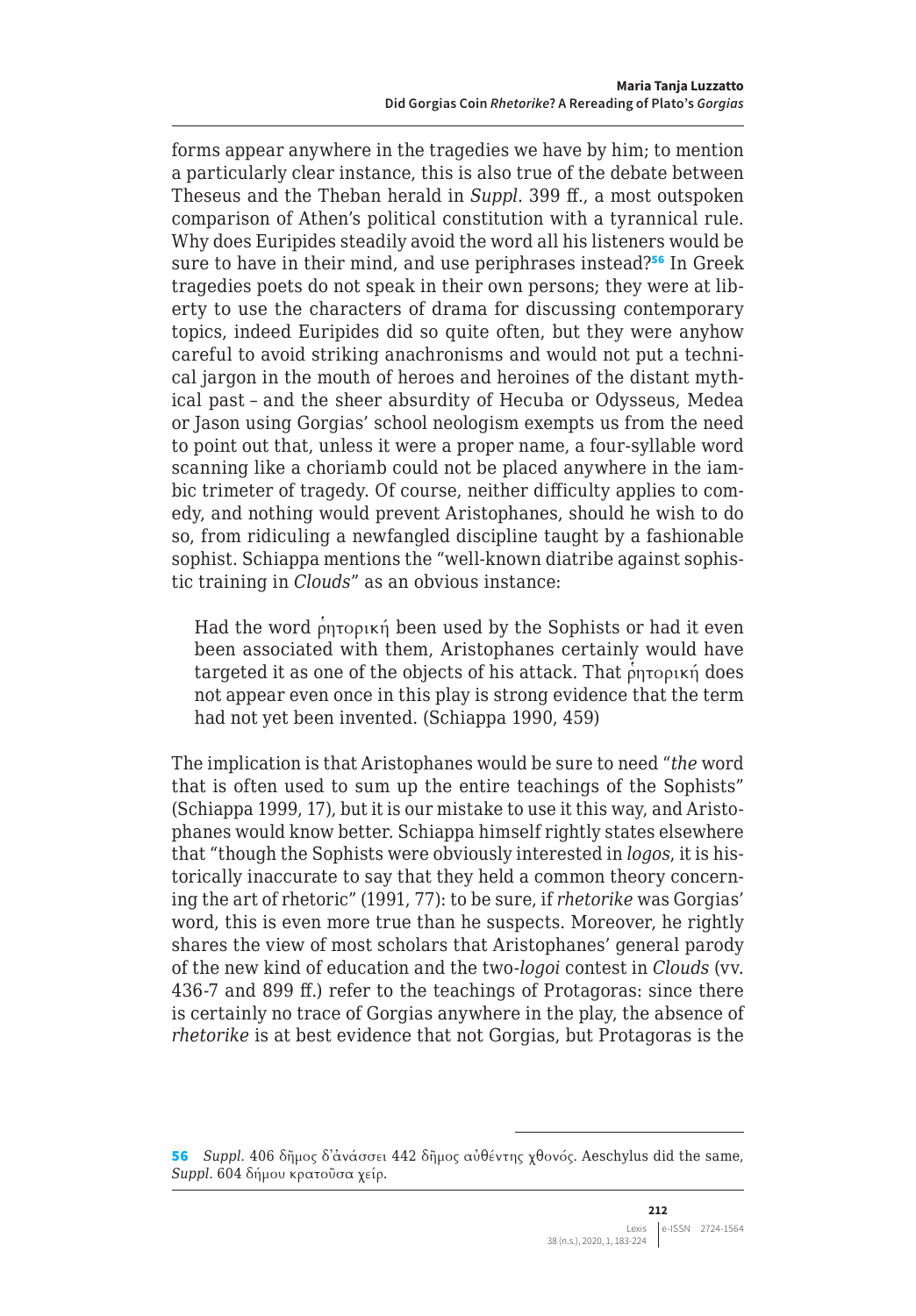sophist under attack.<sup>57</sup> The conclusion to be drawn from Aristophanes shows that each sophist must be considered on its own terms, a sound principle Schiappa himself recommends elsewhere:

I suggest that the Sophists ought to be examined as individuals, and that we ought to be as sensitive to their differences as we have been to their similarities. (Schiappa 1991, 12)

However, when setting about the search for *rhetorike*, he disregards this procedure by taking no account of the possibility that 'rhetoric' might be exactly that, the contribution of an *individual* fifth-century thinker and teacher. He begins with a curt statement about the two older Sophists:

There is no record of the first Sophist, Protagoras, having used the word ρητορική, even in the Platonic dialogue named after him... There is no evidence that Gorgias ever used the word "rhetoric" other than the Platonic dialogue named after him. (Schiappa 1990, 459)

As for Gorgias, I have already discussed at length above this curious assessment of Plato's evidence: suffice it to say here that we cannot have it both ways, and use the absence of *rhetorike* in one dialogue as an indication that Protagoras did not know the word, while claiming that the many occurrences of the word in the *Gorgias* are not even an intimation that Gorgias, on the contrary, did use it. Why not try trusting Plato in both cases?

Actually, since Gorgias entered the teaching profession very late in life, it was far more likely for him to discuss Protagoras' *epangelma* than the other way round, and we should rather expect him to have been the target of a younger generation of competing teachers:

There are no surviving *ipsissima verba* from other fifth-century Sophists such as Antiphon, Prodicus, or Hippias that indicate the word ρητορική was in use in their time. (Schiappa 1990, 459)

Prodicus' interests are best described as belonging to grammar and ethics, certainly not rhetoric, and Hippias was notorious for boasting his polymathy. It is true that Sophists were bound to react to novelties, and Prodicus' malicious jibe as reported by Plato<sup>58</sup> shows

<sup>57</sup> Schiappa 1999, 17 adds *Wasps* as a piece where 'rhetoric' was bound to appear, had the word been in use. But the play is about the Athenian craze for business in the lawcourts, which would be still felt at this date as self-contained.

<sup>58</sup> In *Phdr*. 267b2-5 Socrates recalls how Prodicus burst into laughter on being told about Tisias' and Gorgias' claim to teach people how to speak at any length: "we don't need long or short speeches, but speeches of the right measure".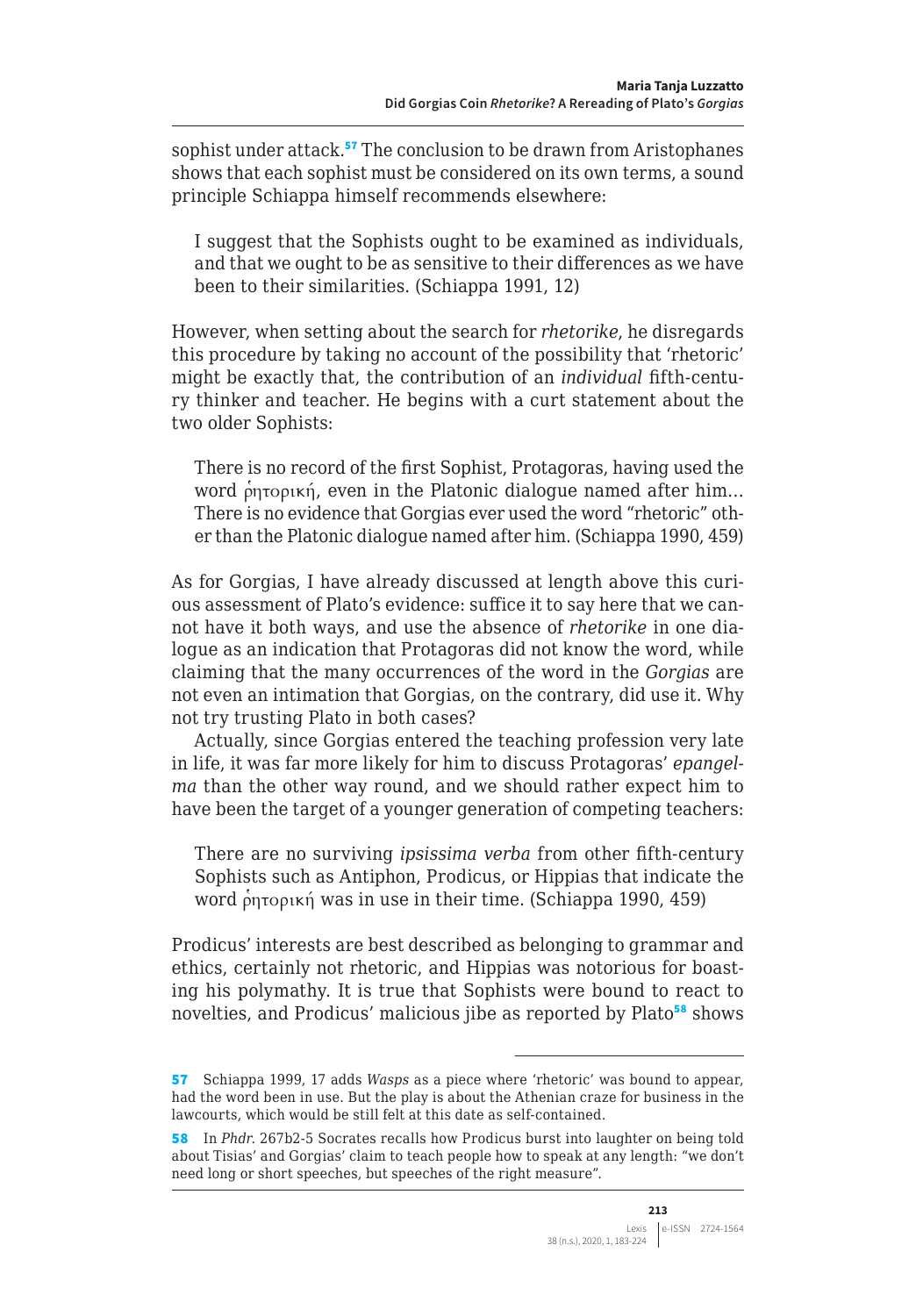acquaintance, on his part, with the judicial *techne* from Sicily, but school gossip of this kind would be passed on orally, and even if Prodicus or Hippias hinted at the new teaching of *rhetorike* somewhere in writing, how are we to know? Their *ipsissima verba* amount to a handful of isolated words for Prodicus, and a few lines at best for Hippias – all of them about topics that have nothing to do with rhetoric. As for Antiphon, a fair number of texts survive, but even if we adopt a 'unitarian' view of the author, there is no place in the sophistic writings where *rhetorike* might possibly fit in, and the same applies to the speeches by Antiphon of Rhamnus: logographers were expected to plead their cases, not to waste time in scholarly debates, and there is as much chance of finding *rhetorike* here as in the later speeches of the same kind by Lysias or Isaeus or Demosthenes – where the word, quite obviously considering the subject matter, never turns up. So if *rhetorike* is not used by logographers in the fourth century, why should we expect the word to appear in fifth-century ones?

Schiappa quotes next a passage of the *Dissoi Logoi*, an intriguing pamphlet by an unknown survivor of ancient Sophistic who adopts a marked Protagorean stance. The lines in question (8.1-3) make quick reference to brief exchange of opinions (*dialeghesthai*), knowledge of the truth, correct judgement in the law courts (*dikazein*), political speeches (*damagorein*), argument-skills (*logon technas*) and knowledge of the universal nature of things, as being the different outcomes of the same and single *techne*:

If there was a late fifth-century sophistic passage in which one would expect to find the word  $\rho_{\text{0}}$ <sub>p</sub>  $\rho_{\text{0}}$ , it surely is this one. (Schiappa 1990, 460)

*Dialexeis* 8 virtually cries out for the use of such simple terms as *rhetorike* and *dialektike*. (Schiappa 1999, 17)

But despite a superficial resemblance, there is no trace here of Platonic *dialektike*; as for rhetoric, the very purport of the new discipline's neatly delimited scope goes counter to the archaic confidence in all-round speaking abilities shown by the unknown author. The concise, outmoded and unadorned table of contents quoted above belongs to a very early stage of ancient Sophistic, or is otherwise featuring a clever imitation of it: *rhetorike* would not be used in either case, and the author's cast of mind is far more sympathetic with Protagoras' tricky eristics and wide-ranging political *arete*, than with rhetoric as Gorgias set out to teach it. Should we insert *dialektike* or *rhetorike* in this text as general headlines, we would be interpolating our own meaning of the word, not the ancient one; anyhow, the reason why *rhetorike* does not appear has nothing to do with Plato, but with the possible relationship between this text and Gorgias.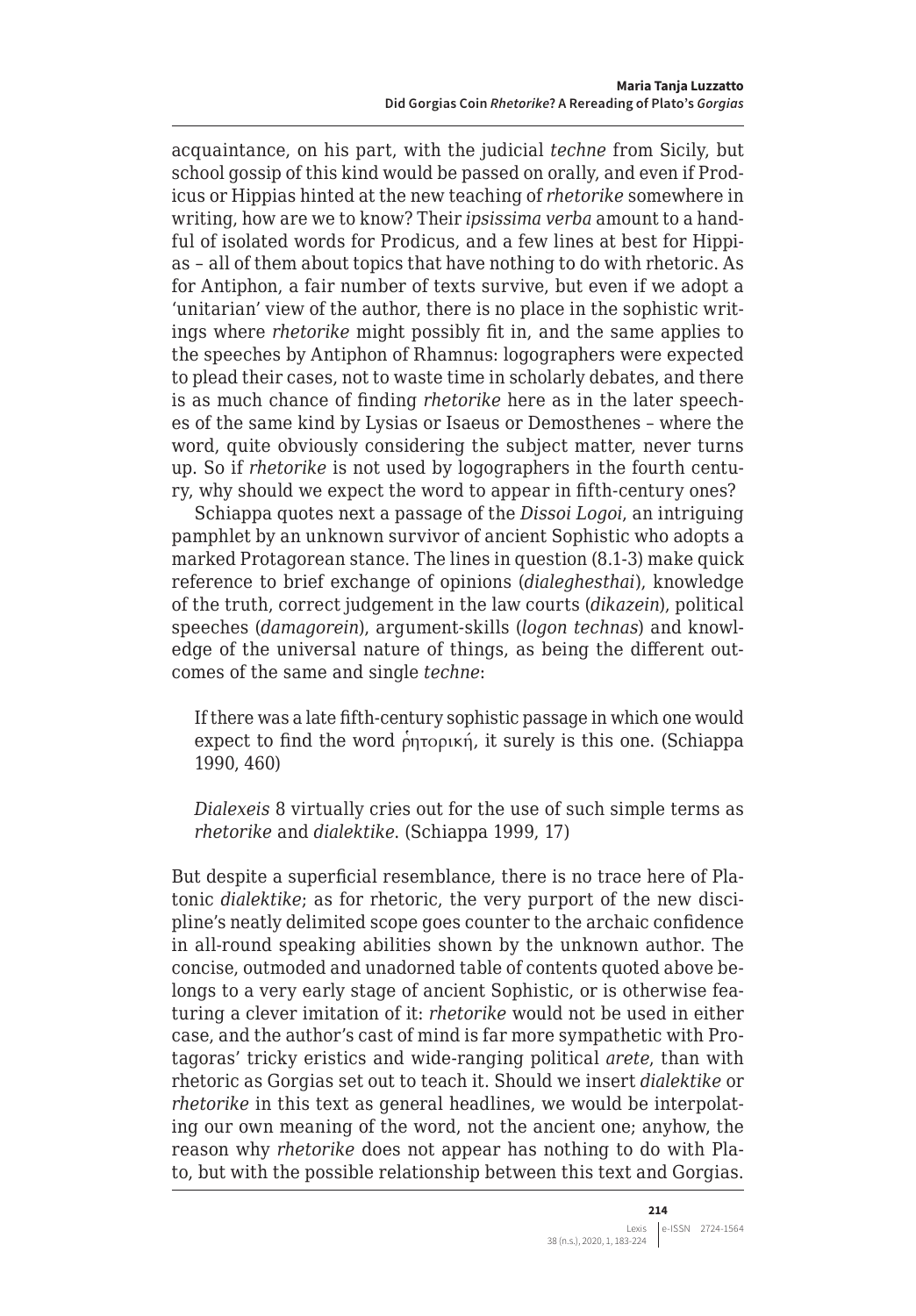So far, Schiappa uses fifth-century texts where *rhetorike* is not found as evidence that the word was only invented later on, but he unexpectedly shifts next to authors who still fail to use it, and yet are contemporary with or even younger than Plato, remarking that 'rhetoric' "appears to be limited to Plato and Aristotle throughout much of the fourth century" (1990, 461). In view of his foregoing argument, this is perplexing: were it possible for a specialized handbook brimming with technical terms like the *Rhetoric to Alexander* to dispense with *rhetorike* altogether in the latter part of the fourth century, why should fifth-century poets, historians and sophists have felt constrained to use it, had the word been known to them as the special label of Gorgias' school? Rivalry between schools was no less intense in the fifth century than in the fourth, and rhetoric was bound to be a controversial issue all along the period. Just as Gorgias shifted attention away from earlier *dikologia*, *polymathia* and *arete* to the clearly limited and practical skills needed in public speaking, teachers competing with him would be wont to keep his new discipline at a distance. This is surely true of one of his pupils, Isocrates:

There certainly is no doubt that Isocrates taught oratory as it is now commonly understood. However… Isocrates did not professionalize the word ρητορική. His art, like that of the fifth-century Sophists, was that of *logos*. (Schiappa 1990, 461)

Whatever his 'art', Isocrates called his teaching by the name of *philosophia*. He had been among the very first who had studied with Gorgias, but as a dedicated *philosophos* he was careful not to be mixed up with him,<sup>59</sup> and to avoid a well-chosen and attractive word that might pose a serious threat to the older, traditional education; all his life, he went on teaching oratory not by itself, but as a part of general 'philosophy',<sup>60</sup> besides using classroom methods based on written composition that were very different from Gorgias' *pragmateia*. 'Rhetoric' would be surely bound to strike a false note in Isocrates' school. As to the fourth-century handbook generally ascribed to Anaximenes, it bears *rhetorike* in the (at least partially) spurious book title, but otherwise complies with its task without any further reference to the word:

<sup>59</sup> Curiously enough Gorgias was represented on Isocrates' tomb as a scientist εἰς σφαῖραν ἀστρολογικὴν βλέποντα (Ps.Plu. *V.Isocr*. 838D), see Gemin 2018, 34: "il discepolato presso Gorgia era un'attività che Isocrate evidentemente non intendeva rivendicare".

<sup>60</sup> I readily agree that Isocrates' *philosophia* is not ""rhetoric" by another name" (Timmermann, Schiappa 2010, 13), yet it surely was inclusive of rhetoric too. The multidisciplinary meaning was the older one, and it lasted throughout the Hellenistic age, see Luzzatto 2008b, 131-3, 146 f.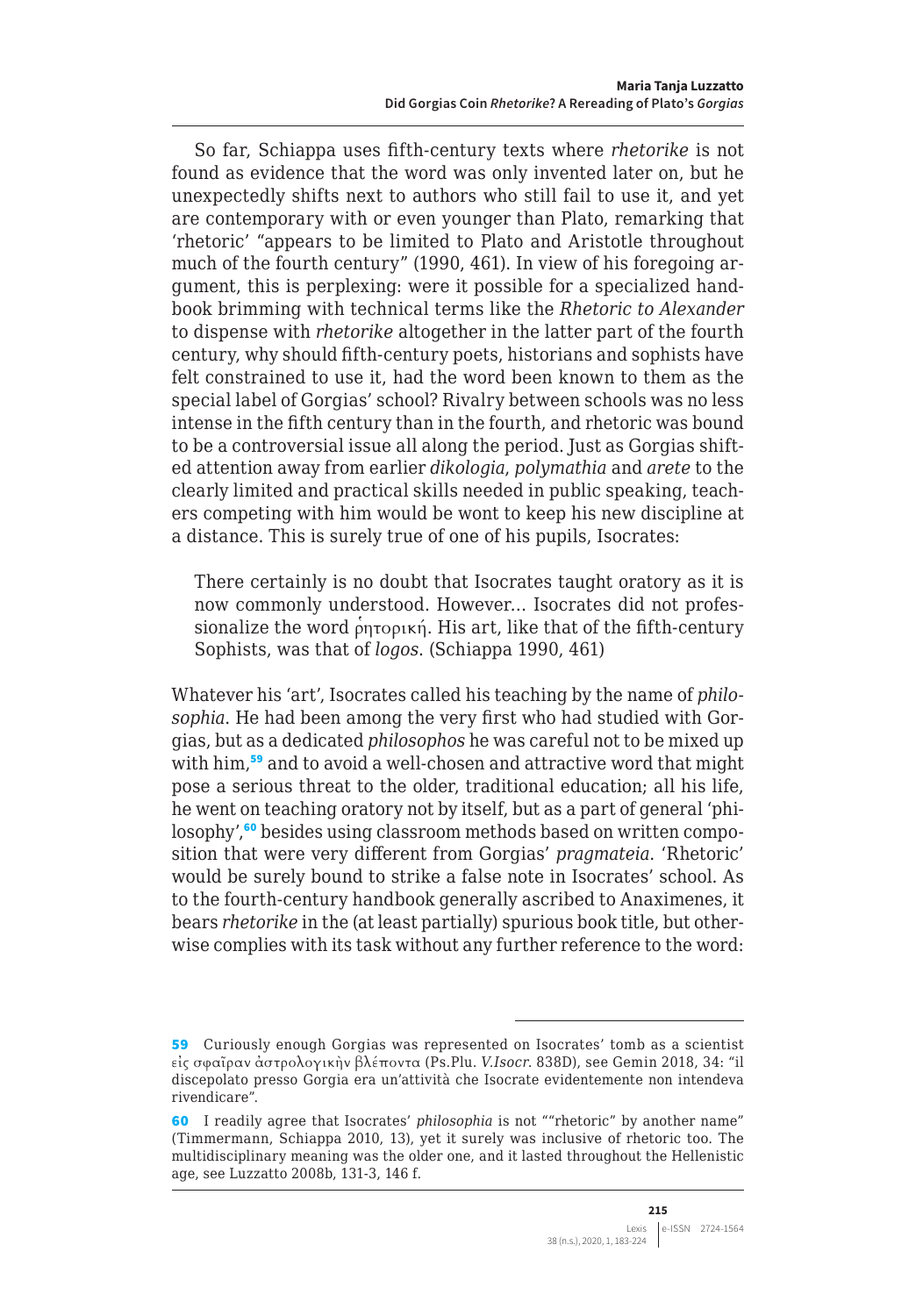Λόγος is the term used to describe the capacity the work offers to improve. If ρητορική was a term denoting an established specialty as implied by Plato and Aristotle, it is remarkable that *Rhetoric to Alexander* never once used the word. (Schiappa 1990, 460)

By strictly keeping to practical matters, the author offers technical advice that relies both on earlier technography and on an assortment of later teachings; he has no pretensions to 'philosophy', yet echoes of Isocrates surface all along his work and might explain the purposeful avoidance of reference to rhetoric. But a more compelling reason to my mind is Anaximenes' unique system of *seven* kinds of speech, since it openly conflicts with the boundaries of the discipline as Gorgias had fixed them: at a time when Gorgias' school was still well known, it would be odd to use *rhetorike* when introducing a peculiar arrangement of the subject matter that did not agree with it.<sup>61</sup> Be that as it may, this handbook is sure evidence that even a fully specialized text could still do without *rhetorike* in the late fourth century, but Schiappa's statement about *logos* being used instead is surely mistaken: in the first lines, the author openly refers to "*political* speeches" as the scope of his teaching,<sup>62</sup> and only uses *logos* – mostly in the plural – to mean instances of actual speeches. There is no such thing as an Art of Speech anywhere in the text, and no place where *Logos* might be assumed to stand for rhetoric, or is being used, in Schiappa's words, "to describe the capacity the work offers to improve".

## 6 *Rhetorike*, Lost and Found

Having reached this point, we are apparently faced with a dilemma: either rhetoric was 'invented' by Plato in the fourth century to be used inside the Academy as a "conceptual target" for the teaching of philosophy, or it was an earlier, fifth-century name for the new discipline taught by Gorgias, to be used for a time within his school and circle. Our evidence might possibly point both ways – were it not for Plato himself and, as we are going to see shortly, Alcidamas. As for Plato, the coining-of-*rhetorike* thesis rests on the risky overall assumption that we can only make sense of his *Gorgias* by *not* believing what we are being told. In a straightforward reading, an illustrious sophist informs Socrates about his teaching practice and proudly

<sup>61</sup> Quintilian (3.4.9), who was bound to know, clearly implies that the system was unique; modern attributions of the treatise to Anaximenes depend on this.

<sup>62</sup> Indeed, should we believe that  $\rho$ ητορική was interpolated along with the attribution to Aristotle, the opening lines of the text would strongly suggest Τέχνη πολιτικῶν λόγων as the original title.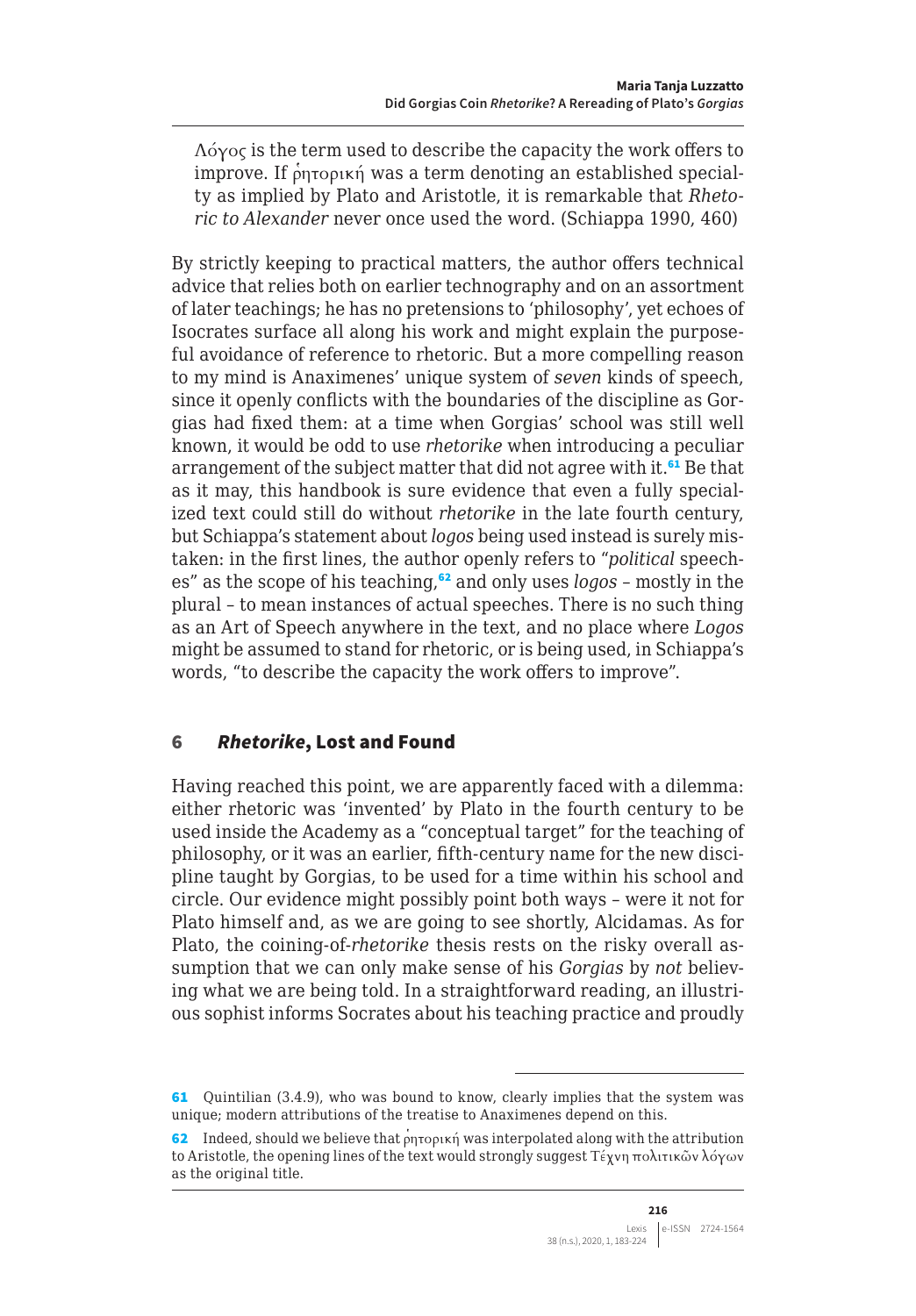lays claim to the new training in rhetoric, supplying details about its subject matter, setting the outward limits of the discipline, and generally highlighting its social importance. According to Schiappa, on the contrary, 'Gorgias' is not Gorgias at all, but a character of fiction boasting Plato's own idea of a bad rhetoric – and possibly a substitute for Isocrates (who actually claimed 'philosophy'). Moreover, on being asked about his long-standing profession, the aged sophist resorts, for want of a better name, to picking up Socrates' on-the-spot neologism, and the wrathful Polus follows suit, hotly defending his own and his master's specialization by using the unheard-of word 'invented' by his opponent just a few minutes before. Such a reading of the dialogue is to my mind hardly acceptable, $63$  and I fail to see any reason for this pointless play in deception.

Actually, however, Schiappa shows no interest at all in *Gorgias*, save for a brief remark by Socrates at the beginning of the dialogue. From our point of view, this particular passage is worthy of note as being the first occurrence of *rhetorike* anywhere in Greek texts, but it is ill-advised to set it apart from the great many instances of the word that follow it. If we are to understand Plato's use of 'rhetoric', interpretation of his dialogue should be comprehensive, since the exclusive focus on a single passage carries the risk of making too much of it. Indeed, Schiappa forcibly suggests that the wording of the passage at issue clearly shows Plato in the very act of coining *rhetorike*, not just letting Socrates repeat someone else's fashionable tag:

Δῆλος γάρ μοι Πῶλος καὶ ἐξ ὧν εἴρηκεν ὅτι τὴν καλουμένην ῥητορικὴν μᾶλλον μεμελέτηκεν ἢ διαλέγεσθαι.

"Even from what he said, it is clear to me that Polus is better trained in *rhetoric, as it is called*, than in using dialogue". (*Grg*. 448d8-10)

According to Schiappa, typical translations of the passage, such as the one above, fail to take account of a "second pattern" of *kaloumenos* in Plato that "involves giving old terms new meanings or introducing new words", and should be replaced in consequence by the alternative rendering "what is *now* called rhetoric",<sup>64</sup> making the phrase to mean "what is being called rhetoric *by me now*": the use of the present participle should imply the required "now", and refer to an on-the-spot invention by Plato himself, not to current contem-

<sup>63</sup> See also the sensible remarks in Noel 2004, 134 against the possibility that Plato has "outrageusement caricaturé les idées du Gorgias historique", and 135 "pourquoi faire de Gorgias le représentant d'une art dont il ne serait pas le principal théoricien?".

<sup>64</sup> Schiappa 1990, 468-9 (italics added); see also Schiappa 2016, 8 fn. 5.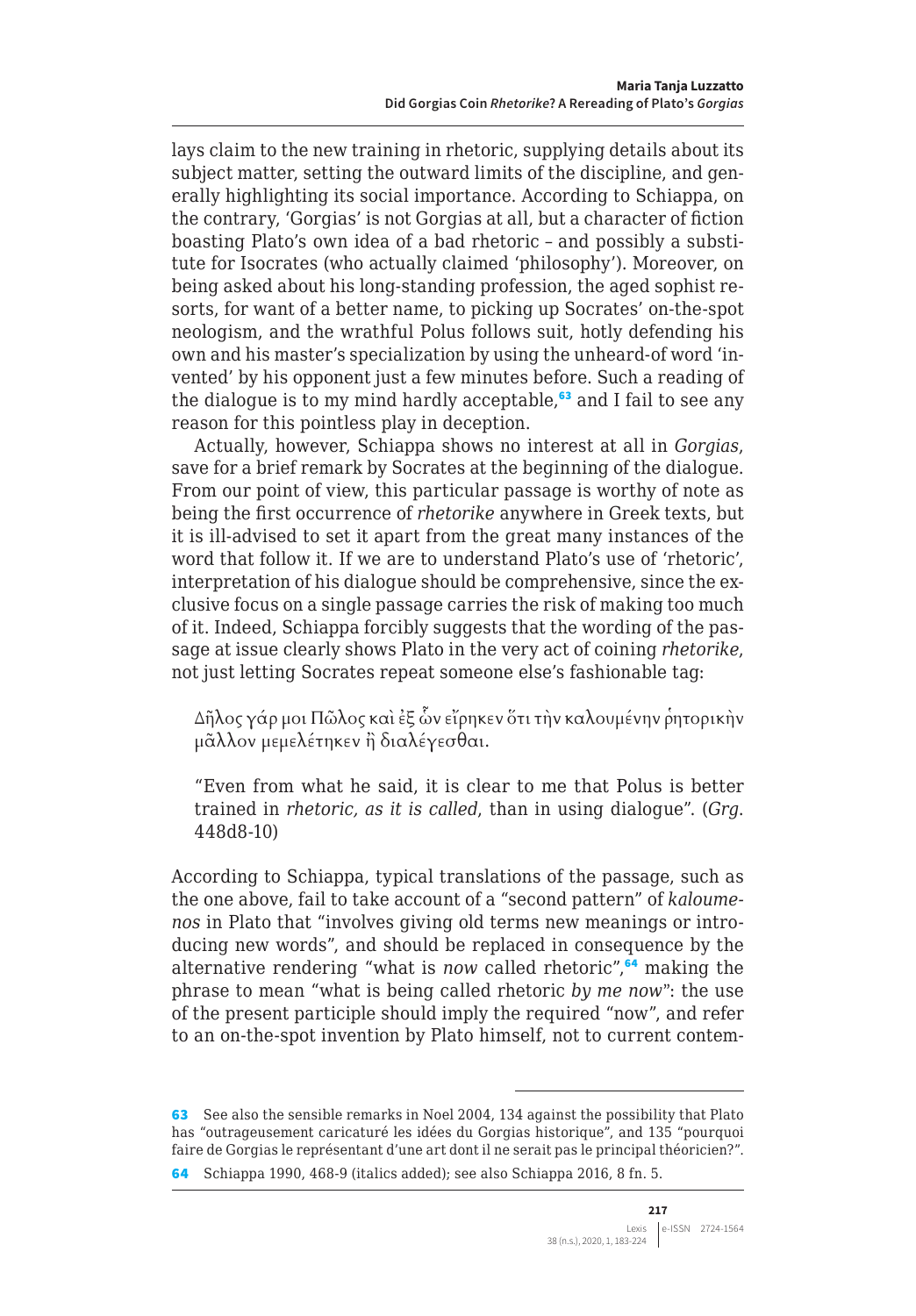porary usage. Yet in the few instances in Plato where the assumed 'second' pattern of *kaloumenos* should be at work, the pattern clearly is just the same as the usual one, the added adverb, not the participle, making all the difference.<sup>65</sup> Actually, Schiappa's understanding of the unequivocal Greek phrase is simply mistaken:

The verb *kaleo* is Plato's verb of choice when giving a name to something… Consider, for example, Socrates' naming of the four arts in *Gorgias* (463b). Socrates' use of *kaleo* at *Gorgias* (448d) perhaps is best understood as saying "what is being called rhetoric". (1999, 19)

There is a serious misunderstanding here, since the point at issue is about syntactic structure, not the meaning of a plain Greek verb. Should Plato wish to introduce a new name, he certainly could use καλεῖν for it, but he would need the *indicative* mood to convey a distinction in time and the completion of the action. As for καλουμένη in our passage, the time of action must be inferred from the main verb in the sentence, and the meaning is that Polus' way of speaking shows that he has been trained in the discipline known to him at the time, and to Socrates now, as *rhetorike*. The rules of grammar are not subject to opinion and cannot be stretched to accommodate fanciful translations. Schiappa's reference to *Grg*. 463b1 ff. as a useful parallel is rather clear evidence to the contrary: when Socrates expounds his personal view of rhetoric as one of the four parts of 'flattery', Plato underlines the novelty of his bold scheme by the repeated use of the first person indicative, with  $\frac{2}{x}$  added for emphasis. The mere suggestion that a phrase like  $\delta \epsilon y \omega y \psi$ νῦν ρητορικὴν καλῶ - which is Schiappa's required meaning – might be changed into passive by sim-

<sup>65</sup> The supposed parallels in Plato (*Cra*. 406e4-6, *Smp*. 190e7, *Phdr*. 243b2, *Lg*. X 894c6 and *Ep*. VII 343b1) have been eliminated in O'Sullivan 1993 with irrefutable arguments that need not be repeated here. Schiappa's translation is mistaken, and it is not a question of interpreting Plato's text "de la manière la plus naturelle", Pernot 2000, 39. The very detailed analysis of Schiappa's position in Mariß 2002, 96-7 reaches the same, inescapable conclusion ("vielmehr zeigt τὴν καλουμένην daß der Begriff ρητορική allgemein in Gebrauch war") and rightly points to Plato's "Gegenbegriff άληθινὴ ρητορική" in *Grg*. 517a5. Schiappa's response to O'Sullivan simply fails to realize the point at issue (1994, 514 "it does not necessarily follow that Plato is not using καλούμενος in just such a way in this particular passage"; but Plato knew his Greek!). Possible anachronism (Schiappa 1994, 513 "all that follows is that the character of Socrates *implies* that the word was in use at the time. Such use could have been limited to within Plato's academy") is misplaced, since what Socrates clearly implies is that the word is being used by Gorgias and his disciples – as they go on doing all along the debate. As to the similarity with *Lg*. 894c6 καλουμένην δὲ ὄντως… κίνησιν, here ὄντως underlines the proper meaning of a very common term, not the coining of a new one. The same applies to τὴν γαστέρα νῦν καλουμένην in *Smp*. 190e7, and *Ep*.VII 343b1 τὰ νῦν στρογγύλα καλούμενα. Schiappa quotes Bury's Loeb transl. "which are now called 'round'", but "now" of course refers to current Greek usage – quite the opposite of his required meaning.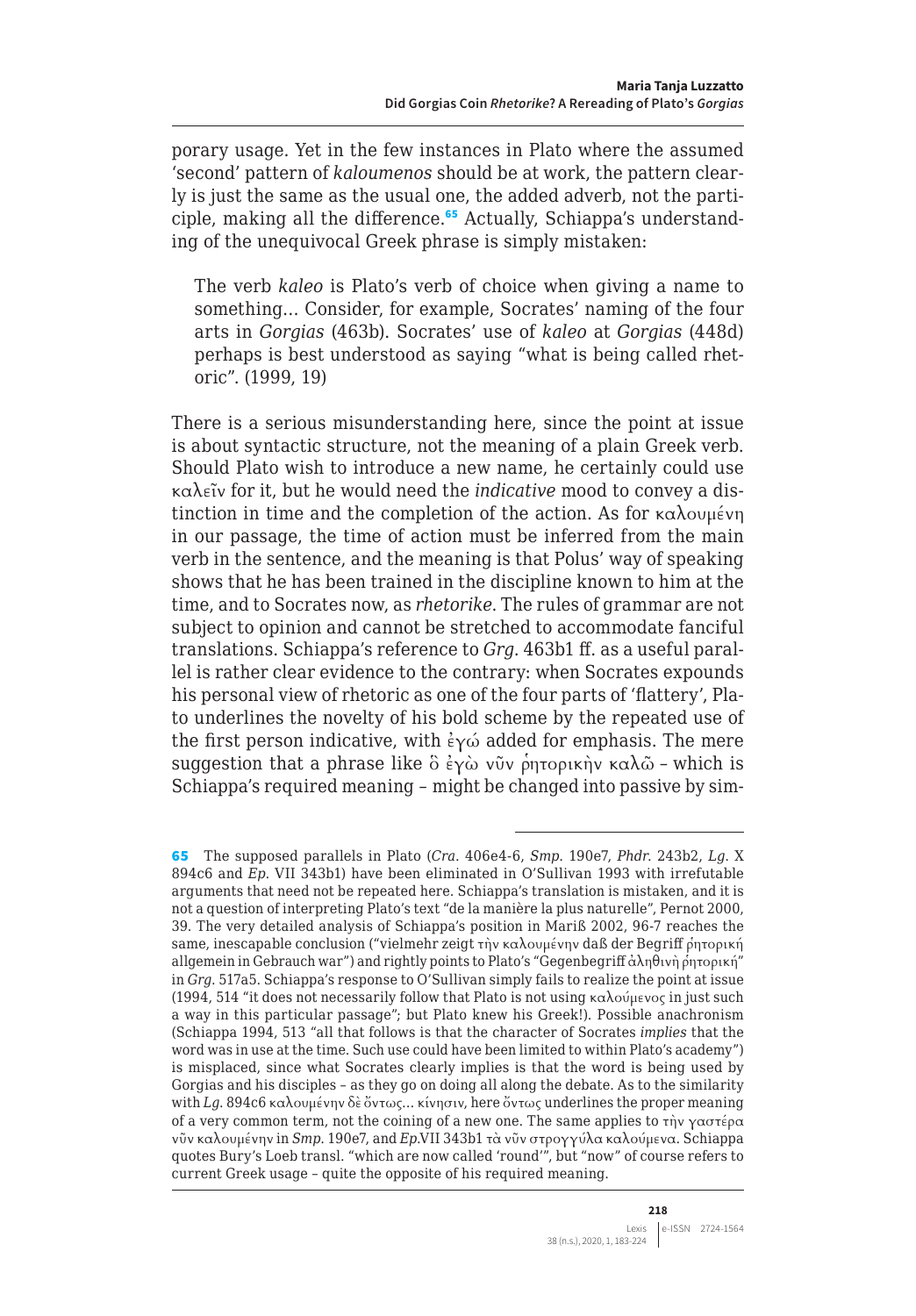ply using the present participle, while dispensing with both νῦν and ἐγώ, is impossible Greek and best forgotten. However, I quite share Schiappa's view of late<sup>66</sup> that "the introduction of the word *rhetorike* with the verb *kaloumenos*, if anything, might tip us off that Plato is using the word self-consciously": Socrates is clearly *distancing* himself from the foreign jargon of the exclusive club whose members, Gorgias himself, Polus, Callicles, are present on the scene, and his remark to Polus is contrived and faintly scornful, the first hint of the harsh criticism to follow.<sup>67</sup> To be sure, in the dramatic setting of the *Gorgias*, *rhetorike* was not yet a "common" word – but of course things were already different when Plato wrote his dialogue years later.

So far, we have been dealing with a missing word and two different ways of explaining the apparently curious anomaly, one of them leading to Plato, the other one to Gorgias. What we need in order to make a choice is evidence from a third party, and this is where Alcidamas' surviving pamphlet against rival sophists provides us with the right clue. *Rhetorike* figures prominently two times in the preamble of the short text (*Soph*. 1-2), and there is no mistaking the word's programmatic force, since the author claims the discipline as his personal expertise, while challenging his (unnamed) opponent's qualification to teach it. Must we assume that Alcidamas borrowed his 'rhetoric' from Plato? To begin with, the possibility is ruled out from the outset if his pamphlet was written before *Gorgias*, and this is why Schiappa has been at pains to replace the usual dating around 390 with a "revised chronology" well after 380, by arguing that "there is good evidence in Alcidamas' text to suggest that it is in response to *Panegyricus* rather than the other way round".68 For my part, I believe that the search for clues in Isocrates' published works is no reliable method, either one way or the other; but the pamphlet is typical of a sophist's first public appearance, and the author's intensely competitive attitude to Isocrates' rival school would rather favour an earlier date.<sup>69</sup> However, I will not press the point, since I believe that it has no bearing at all on the problem at issue. The plain truth

<sup>66</sup> Schiappa 2016, 2; cf. 1999, 19.

<sup>67</sup> *Rhetorike* in *Grg*. 448d is equally disdainful, and no more novel, than the word *techne* in Isocr. 13.19 τὰς καλουμένας τέχνας, and his reference to the sophists in 15.313 τοὺς μὲν καλουμένους σοφιστάς, or Alcid.*Soph*.1 τῶν καλουμένων σοφιστῶν. The typical nuance counters the objection (Schiappa 1994, 514) that if *rhetorike* was a commonlyused word, Socrates would not have used καλουμένη with it.

<sup>68</sup> Schiappa 1990, 462 and 1999, 20 note 7. The argument is somewhat downplayed in Timmermann, Schiappa 2010, 10 note 3 "even if [Alcidamas'] text is dated earlier… it is clear that the word *rhetorike* was a fourth-century, not a fifth-century, term of art". Were this the case, are we to believe that Alcidamas himself coined the word, or that he took it from an unknown, earlier source? And what are we to make of Plato's role?

<sup>69</sup> The same conclusion, favouring a date around 390, in Mariß 2002, with ample discussion of earlier studies (26 ff., 50-5 on Schiappa).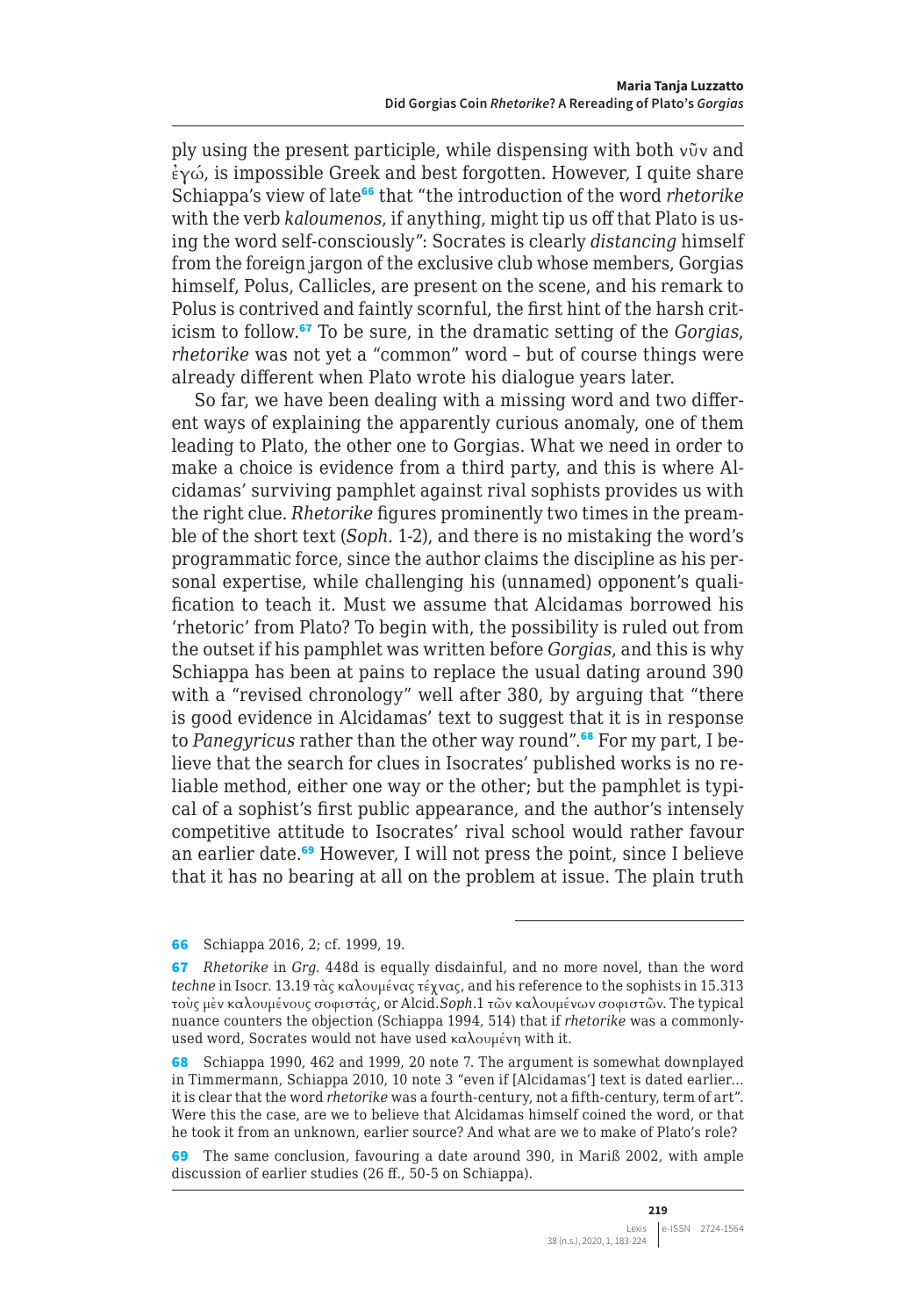is that, unless fresh evidence should turn up, we have no means of fixing the exact time when Alcidamas began his teaching career, and on second thoughts Schiappa himself almost gave up his attempt at establishing Plato's priority:

It is worth stressing that the origins-of-*rhetorike* thesis does not depend on the precise identification of the originator of the word *rhetorike*. It does not matter if it was Plato, or Socrates, or Alcidamas, or whoever. (Schiappa 1999, 20)

This is unexpected and confusing. Attentive readers were so far led to believe that Plato *mattered*, since he provides the only possible rationale behind the assumed late naming of *rhetorike*: "in order to contrast clearly the training of philosophy to that of his sophistic competitors, Plato needed a conceptual target that would not be confused with the training offered by his own school".<sup>70</sup> It is conceivable that Socrates might have done the same years before, even if this would anyhow entail a much earlier, fifth-century date of rhetoric's birth, but what about Alcidamas? Apparently, we are now being told that the coining-of-*rhetorike* thesis works just as well, should we put him in Plato's place; indeed, it appears that any second-rate sophist will do – provided he were young enough to teach at the right time for rhetoric to be 'conceptualized'. Must we gather that revisionist scholars have waged war against the old Sophists on behalf of "Alcidamas, or whoever"? This is to my mind a real stumbling block in Schiappa's narrative, and there is no way of removing it by a different dating of the relevant texts, since it would be no less unlikely for Alcidamas to borrow the name of his lifelong teaching practice from Plato's venomous attack in *Gorgias*, than for Plato to borrow *rhetorike* from Alcidamas' very sophistic claim of the discipline: all the more so, since according to Schiappa's general assessment of *Gorgias*, the further implication would be that Plato used *Alcidamas*' new word in order to attack *Isocrates*' teaching of philosophy, while ostensibly pretending all the time to attack Gorgias – who according to him used neither *rhetorike* nor *philosophia*, but simply *logos*. This is really asking too much even of a well-disposed reader, but the truth is that by accepting the concession about Alcidamas' "or whoever's" possible role in shaping the history of the discipline, the very foundations of the coining-of-*rhetorike* thesis are in danger of collapse. And yet the obvious and very simple solution has been staring us in the face all the time, settling the matter once and for all. There would be no reason for Alcidamas to take *rhetorike* from Plato, nor for Plato to take it

<sup>70</sup> Schiappa 1990, 466. The very same point of view is put forward once more in Schiappa 2017, 38.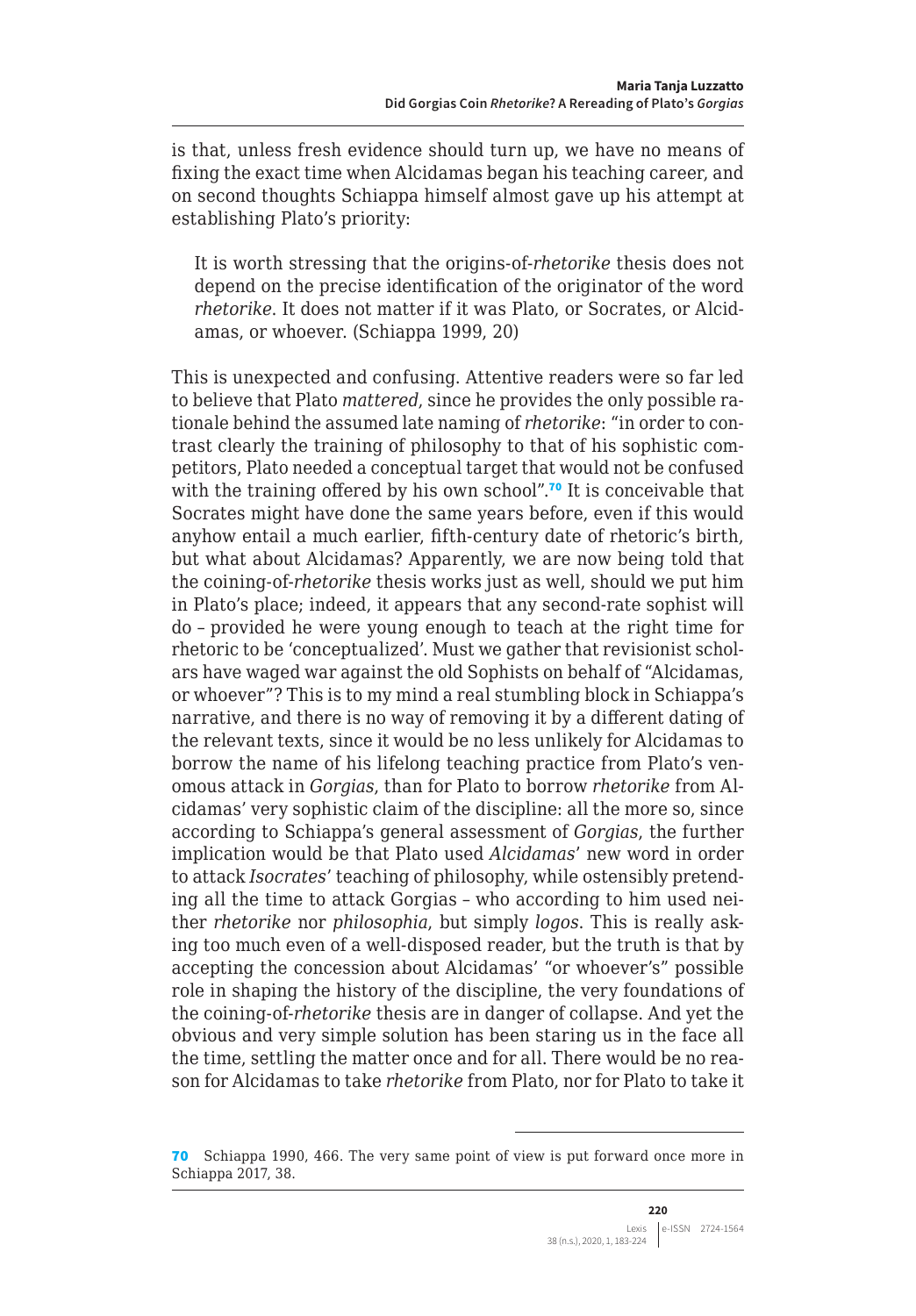from Alcidamas, because they were both using the well-known word that had been coined by Gorgias, no less than thirty years before. Plato states as much, as plain as could be, throughout Socrates' debate with the sophist and his pupils; as for Alcidamas, he boasts his training and personal skills in 'rhetoric' as a matter of course. He was Gorgias' loyal pupil and had been appointed to take Gorgias' place at the head of the school:<sup>71</sup> just as Gorgias had done before him, 'rhetoric' and nothing else is what everybody would expect him to teach. Alcidamas' pamphlet is no exception to the rule that *rhetorike* never fails to appear whenever reference is openly made, or clearly implied, to Gorgias' school; despite the massive loss of sophistic literature, the surviving evidence is both plain and consistent, and we have no right to ask for more.

It is a fair surmise that during Plato's lifetime 'rhetoric' would often be a topic for discussion within the Academy, albeit in a contentious spirit. The philosopher was alert to its dangers, but he also realized the appeal and likely success of Gorgias' discipline: the overall use of *rhetorike* in his dialogues – almost obsessive in his first early attack, sparse yet unavoidable elsewhere – strongly suggests as much. His own attitude was always uncompromisingly hostile to the thriving *techne* that was changing and shaping Athenian politics and traditional *paideia*, and when nearing the end of his last work he ideally sentenced rhetoric's primitive core to death;<sup>72</sup> yet the lively interest of an outstanding pupil, and the fact that he was given by Plato free hand in teaching rhetoric for years within the Academy, bears witness to an unfailing interest in the new discipline. As for Aristotle, he used *rhetorike* from the start and resolutely put the word in the title of his treatise – possibly being the first one to do so. Anyhow, unlike Plato, he would have no qualms about adopting the name. His personal fight at the time was with Isocrates' school; Gorgias belonged to a faraway world that was only known to him through books, a respected figure now past resentment and rivalry, who deserved merit for the realistic, clear-cut purpose of his teaching practice, broader in scope and more politically oriented than mercenary *logographia*, yet abiding by its limits and not pretending to impart general *arete* or philosophy. Aristotle would be sure to appreciate the practicality of Gorgias' discipline, and we may guess that the choice of *rhetorike* on his part was a decisive factor in the later, undisputed success of the new teaching format. But the word was neither Pla-

<sup>71</sup> Suid. Γ 388 Adler (Γοργίας) διδάσκαλος … Ἀλκιδάμαντος τοῦ Ἐλαίτου, ὃς αὐτοῦ καὶ τὴν σχολὴν διεδέξατο. Cf. Suid. Α 1283, Δ 454 and D.H. *Is*. 19.2 Aujac, Ath. 13.592C. The school relationship was notorious in antiquity.

<sup>72</sup> *Lg*. 11.938c; reference is clearly implied to the early *Techne* for the lawcourts (937e5 δικῶν μηχανήν and 938a1-2 τῆς τέχνης καὶ τῶν λόγων τῶν ἐκ τῆς τέχνης).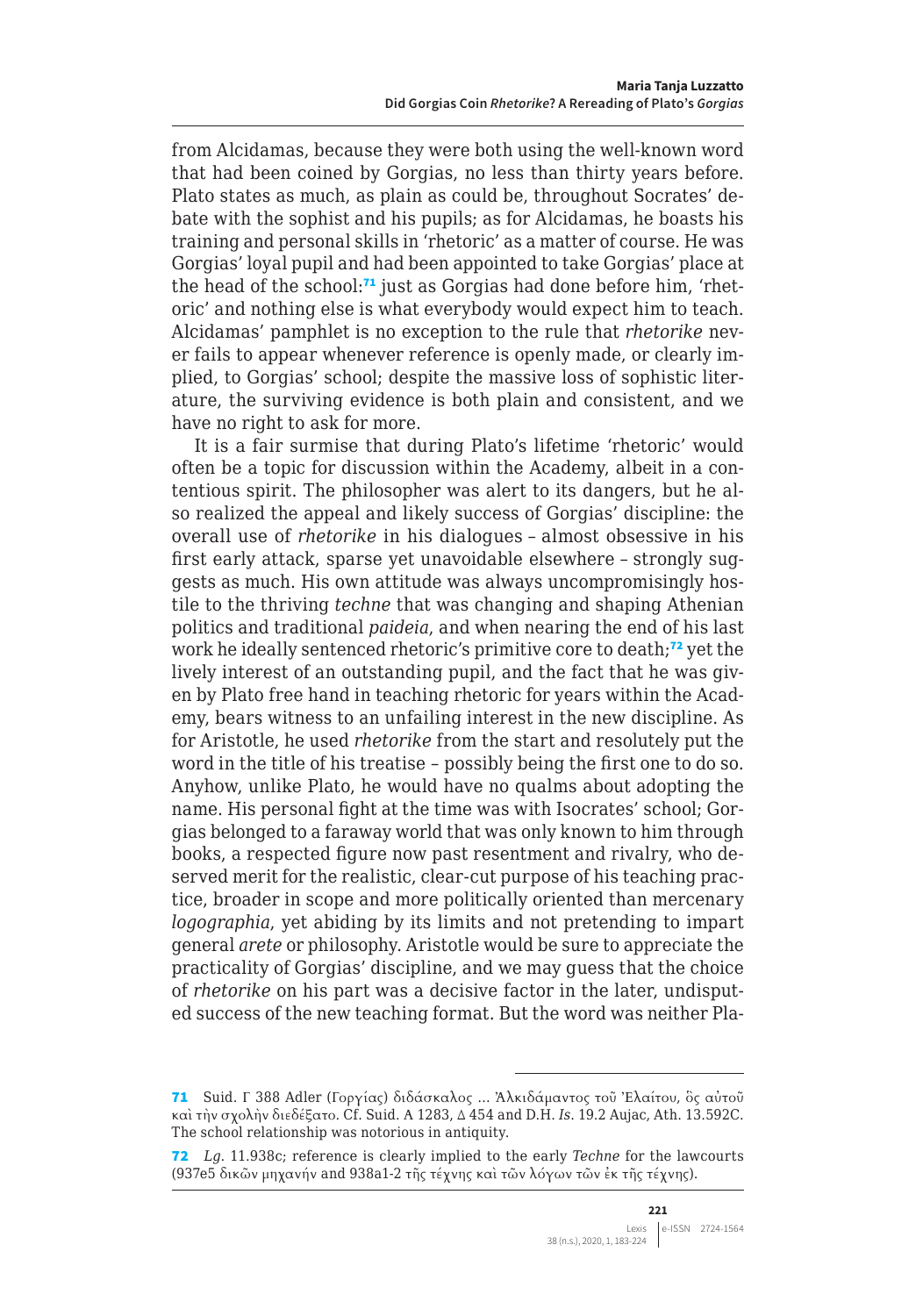to's, nor his own; as it often is the case with him, Aristotle cleverly borrowed, reworked and redefined a well-found achievement from a past age, and time has come for us to give Gorgias back his due.

# **Bibliography**

- Chiron, P. (2003). "Pseudo-Aristote. Rhétorique à Alexandre". Goulet, R. (éd.), *Dictionnaire des philosophes antiques*. Supplément. Paris: CNRS Editions, 554-74.
- Cole, Th. (1991). *The Origins of Rhetoric in Ancient Greece*. Baltimore; London: Johns Hopkins University Press. <https://doi.org/10.1163/156852592X00179>.
- Coulon, V. (1923). *Aristophane I. Les Acharniens, les Cavaliers, les Nuées*. Paris: Les Belles Lettres.
- Denniston, J.D. (1952). *Greek Prose Style*. Oxford: Clarendon Press.
- Dodds, E.R. (1959). *Plato 'Gorgias'. A Revised Text with Introduction and Commentary*. Oxford: Clarendon Press.
- Enos, R.L. (1992). "Why Gorgias of Leontini Traveled to Athens: a Study of Recent Epigraphical Evidence". *RhetR*, 11, 1-15. [https://doi.](https://doi.org/10.1080/07350199209388983) [org/10.1080/07350199209388983](https://doi.org/10.1080/07350199209388983).

Fuhrmann, M. (1960). *Das systematische Lehrbuch. Ein Beitrag zur Geschichte der Wissenschaften in der Antike*. Göttingen: Vandenhoeck & Ruprecht.

- Gemin, M. (2018). "Gorgia e la tomba di Isocrate". *Peitho. Examina antiqua*, 9, 31-5.
- Ioli, R. (2013). *Gorgia. Testimonianze e frammenti*. *Introduzione, traduzione e commento*. Roma: Carocci Editore.
- Kalivoda, G.; Zinsmaier, Th. (2005). s.v. "Rhetorik". Ueding, G. (Hrsg.), *Historisches Wörterbuch der Rhetorik*, Bd. 7. Tübingen, 1423-9.
- Kennedy, G.A. (1963). *The Art of Persuasion in Greece*. Princeton (NJ): Princeton University Press.
- Kennedy, G.A. (1994). *A New History of Classical Rhetoric*. Princeton (NJ): Princeton University Press.
- Laks, A.; Most, G.W. (2016). *Early Greek Philosophy*. Vol. 8, *Sophists*, 1. Cambridge (MS); London: Harvard University Press.
- Lendle, O. (1996). "Zwei Gorgiasschüler als στρατηγοί. Xenophon über Proxenos und Menon ('Anabasis', 2.6.16-29)". Mueller-Goldingen, Ch.; Sier, K. (Hrsgg), ΛΗΝΑΙΚΑ. *Festschrift für C.W. Müller*. Stuttgart; Leipzig: Teubner, 151-64.
- Luzzatto, M.T. (2008a). "Un nuovo frammento di Aristotele e la nascita della retorica greca". *Filologia, Papirologia, Storia dei testi = Giornate di studio in onore di A. Carlini*. Pisa; Roma: Fabrizio Serra Editore, 187-223.
- Luzzatto, M.T. (2008b). "Filosofia e retorica nel curriculum ellenistico: una convivenza (im)possibile". *Prometheus*, 34, 129-59.
- Luzzatto, M.T. (2013). "I segreti della techne. Isocrate nella dossografia Aristotelica". *BollClass*, serie 3, 34, 3-36.

Mariß, R. (2002). *Alkidamas. Über diejenigen, die schriftliche Reden schreiben, oder über die Sophisten. Eine Sophistenrede aus dem 4.Jahrhundert, eingeleitet und kommentiert*. Münster: Aschendorff.

Noel, M.-P. (1999). "Gorgias et l''invention' des Γοργίεια σχήματα". *REG*, 112, 193-211. <https://doi.org/10.3406/reg.1999.4356>.